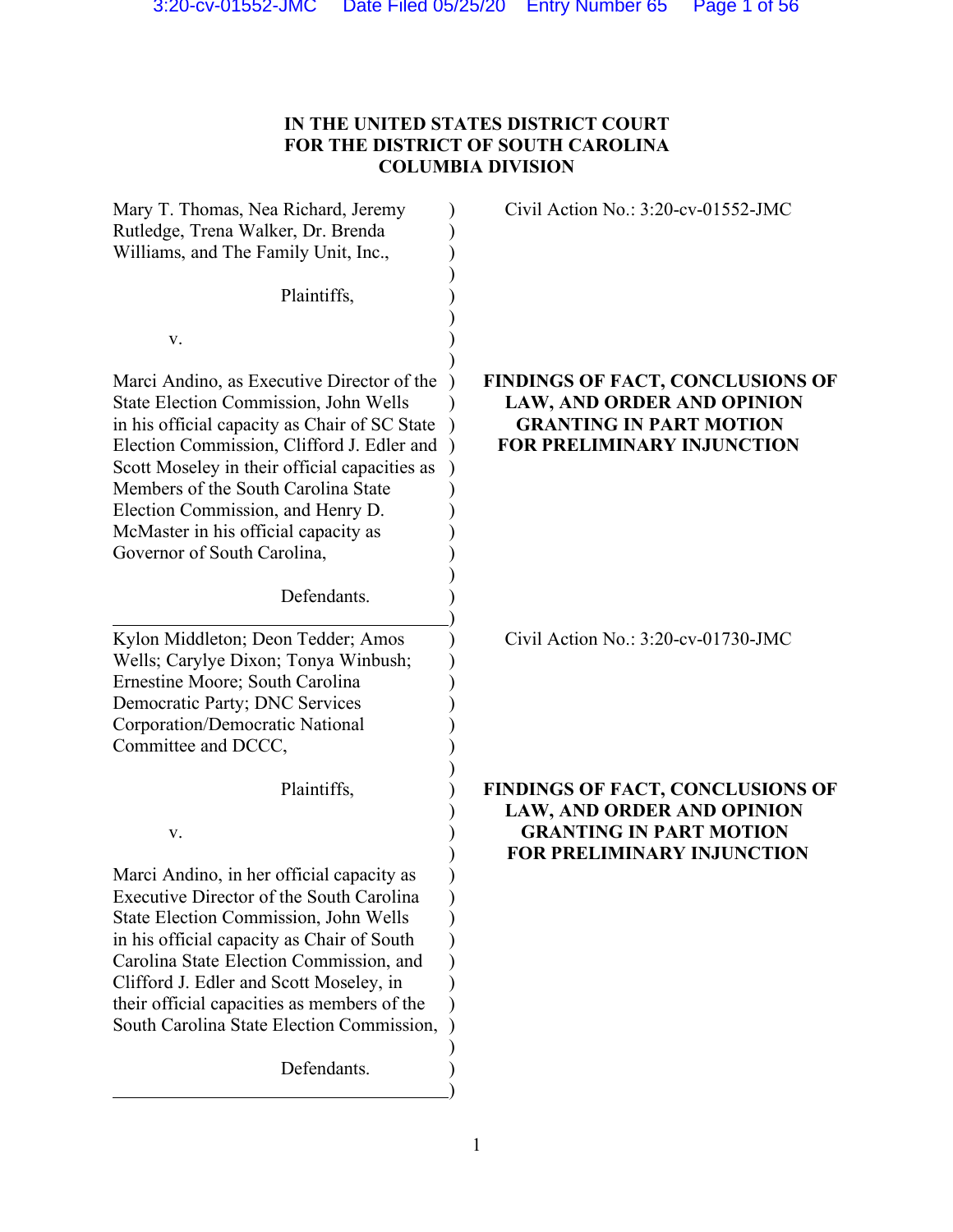#### **I. INTRODUCTION**

In the first of two related actions, Plaintiffs Mary T. Thomas, Nea Richard, Jeremy Rutledge, Trena Walker, Dr. Brenda Williams, and The Family Unit, Inc. (collectively "Thomas Plaintiffs") filed a Complaint for Injunctive and Declaratory Relief against Defendants Marci Andino, John Wells, Clifford J. Edler, and Scott Moseley, in their official capacities as Commissioners of the South Carolina State Election Commission ("SCEC"), and Governor Henry D. McMaster of South Carolina (collectively "Defendants"), seeking to enjoin specified laws promulgated by the State of South Carolina regarding voting by absentee ballot. *Thomas v. Andino*, C/A No.: 3:20-cv-01552-JMC, ECF No. 1 (D.S.C. Apr. 22, 2020) (hereinafter "*Thomas*"). Specifically, due to alleged vulnerabilities to COVID-19, Thomas Plaintiffs challenge (1) "the requirement setting forth exclusive categories of '[p]ersons qualified to vote by absentee ballot,' in South Carolina (the 'Excuse Requirement')[,] S.C. Code Ann. § 7-15-320" (West 2020), and (2) South Carolina's requirement that a witness be present when a voter signs their ballot pursuant to S.C. Code Ann. § 7-15-380 (West 2020) (the "Witness Requirement"). (ECF No. 1 at 2 ¶ 3, 3  $\P$  4, 40  $\P$  104, 41  $\P$  107.)

In the second action, Plaintiffs Kylon Middleton, Deon Tedder, Amos Wells, Carylye Dixon, Tonya Winbush, Ernestine Moore, the South Carolina Democratic Party ("SCDP"), DNC Services Corporation/Democratic National Committee ("DNC"), and DCCC (collectively "Middleton Plaintiffs") filed a Complaint against Defendants Andino, Wells, Edler, and Moseley (grouped together as the "SCEC Defendants") also seeking to enjoin specified laws promulgated by the State of South Carolina regarding voting by absentee ballot. *Middleton v. Andino*, C/A No.: 3:20-cv-01730-JMC, ECF No. 29 at 4 (refencing ECF No. 1) (D.S.C. May 13, 2020) (hereinafter "*Middleton*"). Middleton Plaintiffs challenge the following: (1) the Witness Requirement; (2) that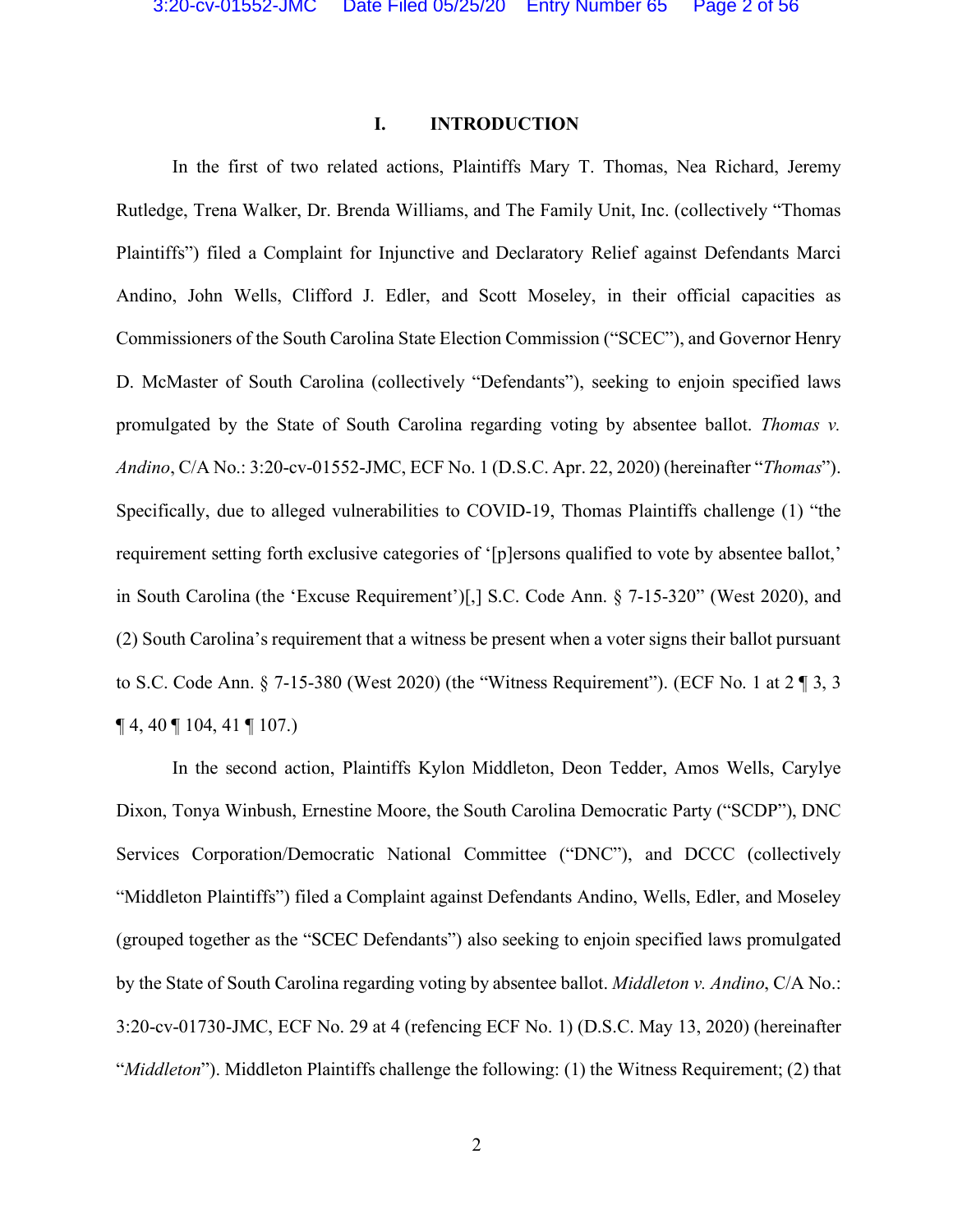"South Carolina does not provide pre-paid postage on its mail-in absentee ballots, requiring voters to independently secure postage for their ballot to be counted (the 'Postage Tax')"; (3) that "South Carolina rejects all mail-in absentee ballots not received by the county by 7:00 p.m. on Election Day (the 'Election Day Cutoff')[,]" S.C. Code Ann. § 7-15-230 (West 2020); and (4) that "South Carolina makes it a felony for a candidate or paid campaign staff to assist voters with returning their voted absentee ballots to elections officials (the 'Absentee Assistance Ban')[,]" S.C. Code Ann. § 7-15-385 (West 2020). (ECF No. 1 at 3–4 ¶¶ 5–8 (*Middleton*).)

This matter is before the court on separate Motions for Preliminary Injunction filed by Thomas Plaintiffs and Middleton Plaintiffs. <sup>1</sup> (ECF No. 7 (*Thomas*); ECF No. 13 (*Middleton*).) Thomas Plaintiffs' Motion for Preliminary Injunction is centered on enjoining (1) the Excuse Requirement and (2) the Witness Requirement before the June 2020 primaries in South Carolina. (ECF No. 7 at 1 (*Thomas*).) In their Motion for Preliminary Injunction, Middleton Plaintiffs focus on (1) "the categorical prohibition on all ages under 65 from casting a mail-in absentee ballot

<sup>&</sup>lt;sup>1</sup> Rule 52 of the Federal Rules of Civil Procedure requires the court to "state the findings and conclusions that support" the "granting or refusing [of] an interlocutory injunction." Fed. R. Civ. P.  $52(a)(2)$ . In further adherence to Rule  $52(a)(1)$ , this Order "finds  $\lceil \rceil$  facts specially and state [s] its conclusions of law separately" in numbered paragraphs. The court observes that Rule 52 does not require a discussion of every issue argued and/or presented. *E.g.*, *Schlesinger v. Herzog*, 2 F.3d 135, 139 (5th Cir. 1993) ("But Rule 52(a) exacts neither punctilious detail nor slavish tracing of the claims issue by issue and witness by witness. It simply require[s] findings that are explicit and detailed enough to enable us to review them under the applicable standard." (internal and external citations and quotation marks omitted)). *See also Paleteria La Michoacana, Inc. v. Productos Lacteos Tocumbo S.A. DE C.V.*, 188 F. Supp. 3d 22, 34–35 (D.D.C. 2016), *aff'd*, 743 F. App'x 457 (D.C. Cir. 2018)("[t]he Court is neither "require[d]" nor "encourage[d]" "to assert the negative of each rejected contention as well as the affirmative of [all] those which they find to be correct."). <sup>2</sup> South Carolina is scheduled to hold statewide Democratic and Republic primaries on June 9, 2020, and primary runoffs on June 23, 2020. *E.g.*, *SCIWAY*, https://www.sciway.net/sc-elections/ (last visited May 24, 2020).

<sup>&</sup>lt;sup>3</sup> The court observes that while the relevant Witness Requirement statute, S.C. Code Ann. § 7-15-380, has been in existence for many years, Thomas/Middleton Plaintiffs challenge the Witness Requirement only as a result of the ongoing COVID-19 pandemic having immediate and severe effects on the June 2020 primary elections.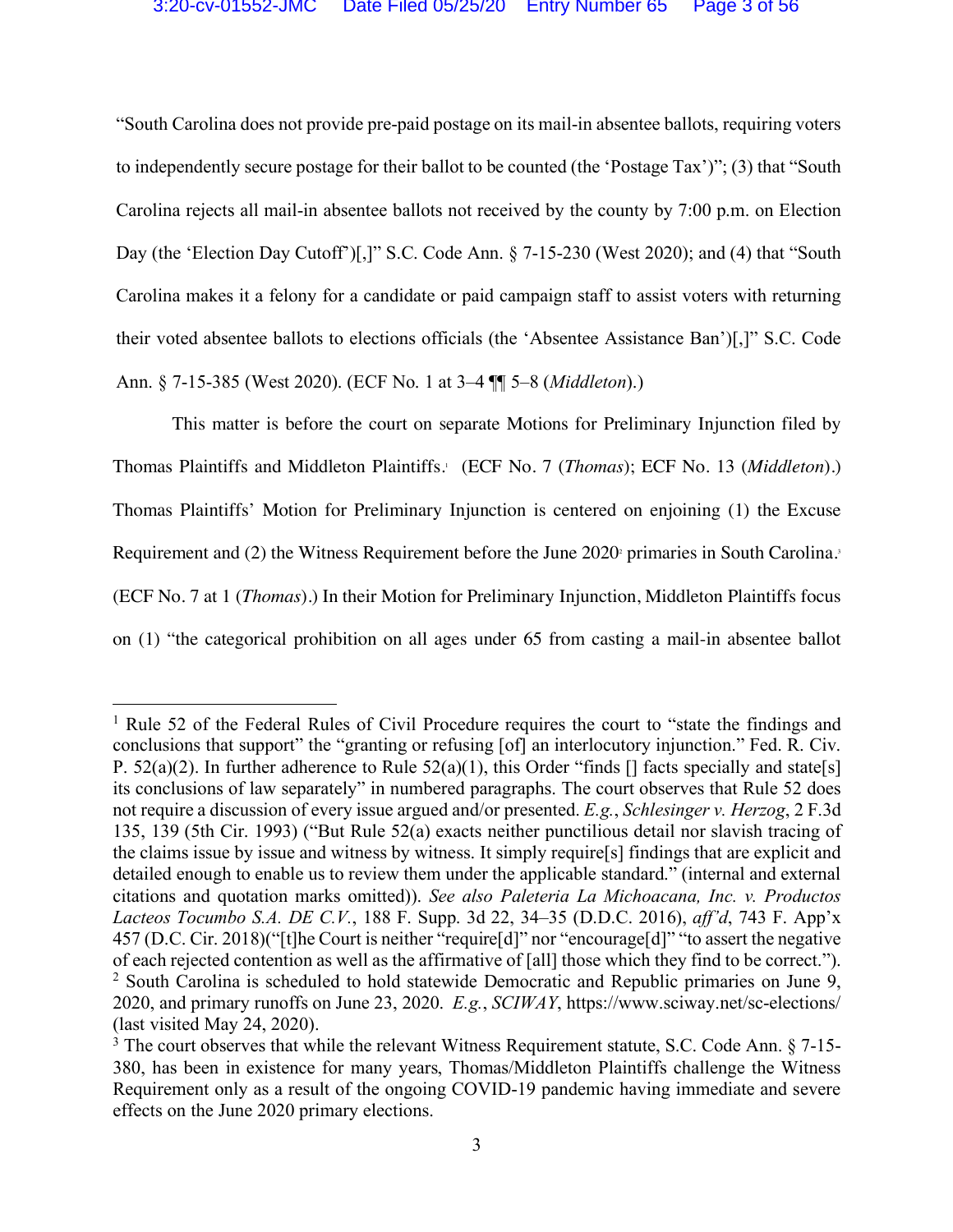unless they fall into narrow and limited categories such as disabled or confined in jail ('Absentee Ballot Age Restriction'), S.C. Code Ann. § 7-15-320(B)(8)"; (2) the Witness Requirement; and (3) the Election Day Cutoff. (ECF No. 13 at 7 (*Middleton*).) For the reasons set forth below, the court **GRANTS IN PART AND DENIES IN PART** Thomas Plaintiffs' Motion for Preliminary Injunction (ECF No. 7) and **GRANTS IN PART AND DENIES IN PART** Middleton Plaintiffs' Motion for Preliminary Injunction (ECF No. 13).

## **II. FACTUAL AND PROCEDURAL BACKGROUND**

### A. The Coronavirus Pandemic and Highly Contagious Nature of COVID-19

i. *The COVID-19 Virus Generally*

1. "The COVID-19 pandemic, also known as the coronavirus pandemic, is an ongoing pandemic of coronavirus disease 2019 ('COVID-19') caused by severe acute respiratory syndrome coronavirus 2 (SARS-CoV-2)." *COVID-19 pandemic*, https://en.wikipedia.org/wiki/COVID-19\_ pandemic #cite\_note-auto-5 (last visited May 24, 2020).<sup>4</sup>

2. "COVID-19 is caused by a new coronavirus." *CDC Coronavirus Disease 2019 (COVID-19)*, https://www.cdc.gov/coronavirus/2019-ncov/cases-updates/summary.html?CDCA A\_refVal=https%3A%2F%2Fwww.cdc.gov%2Fcoronavirus%2F2019-ncov%2Fsummary.html (last visited May 24, 2020). "Coronaviruses are a large family of viruses that are common in people and many different species of animals, . . . ." *Id.* The new coronavirus causes illness ranging "from very mild (including some people with no reported symptoms) to severe, including illness resulting in death." *CDC Coronavirus Disease 2019 (COVID-19)*, https://www.cdc.gov/coronavirus/2019-

<sup>&</sup>lt;sup>4</sup> The court observes that for purposes of document formatting, the links to internet websites cited throughout the Order may have space(s) in the website URL where there should not be a space(s). To this point, if the link is copied and pasted in a website browser, an error may result from the space in the website URL.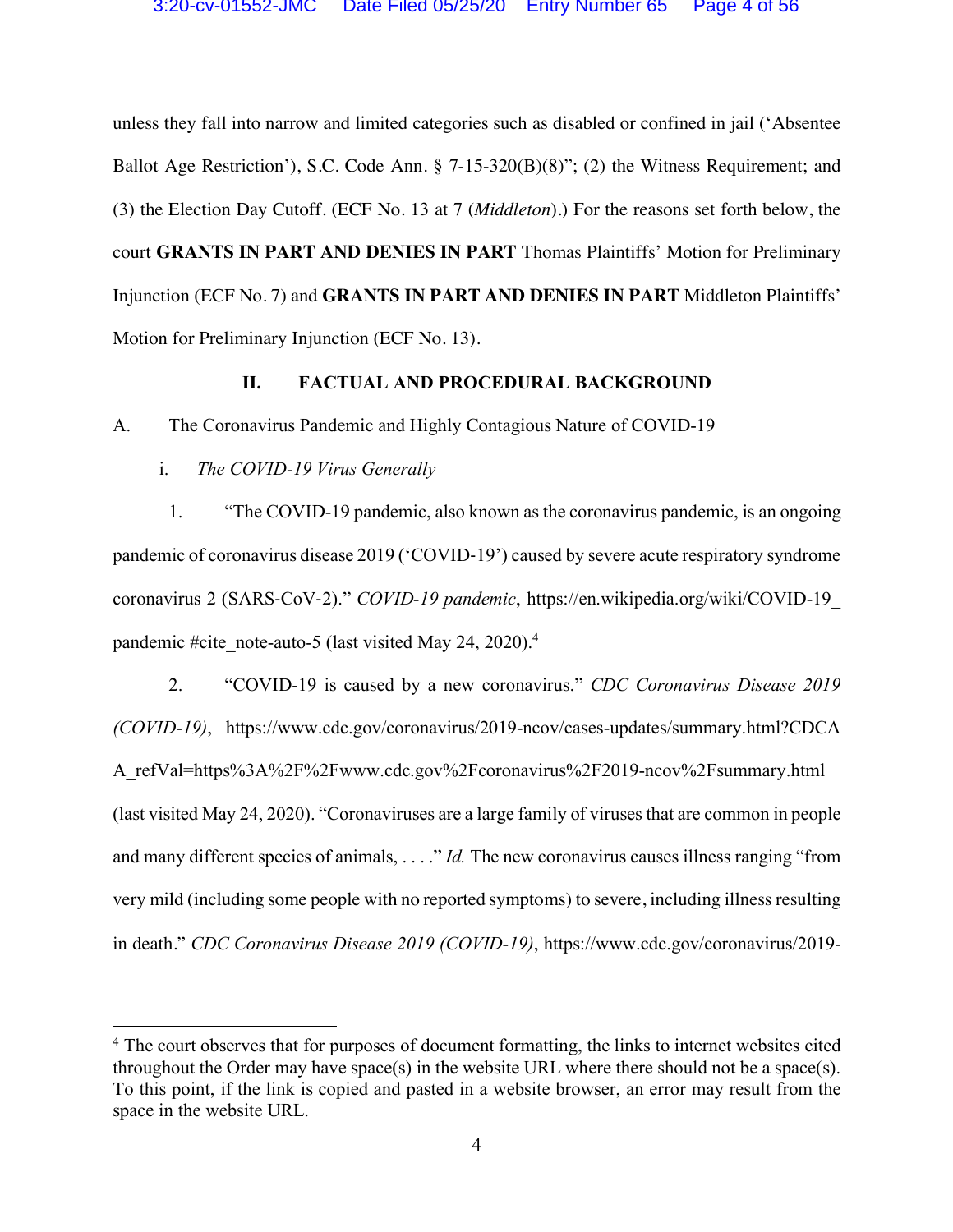ncov/cases-updates/summary.html#severity (last visited May 24, 2020). 5

3. Persons with COVID-19 may exhibit the following symptoms: cough; shortness of breath or difficulty breathing; fever; chills; muscle pain; sore throat; new loss of taste or smell; nausea; vomiting; or diarrhea. *Symptoms of Coronavirus*, https://www.cdc.gov/coronavirus/2019 ncov/symptoms-testing/symptoms.html?CDC\_AA\_refVal=https%3A%2F%2Fwww.cdc.gov%2 Fcoronavirus%2F2019-ncov%2Fabout%2Fsymptoms.html (last visited May 24, 2020).

4. The COVID-19 virus is primarily spread "from person to person through small droplets from the nose or mouth, which are expelled when a person with COVID-19 coughs, sneezes, or speaks." *WHO*, https://www.who.int/emergencies/diseases/novel-coronavirus-2019/ question-and-answers-hub/q-a-detail/q-a-coronaviruses (last visited May 24, 2020).

5. People may also become infected by touching a contaminated surface and then touching their eyes, nose, or mouth. *Id.*

6. The COVID-19 virus is most contagious "within the first 3 days from the onset of symptoms," although spread may be possible before symptoms appear<sup>6</sup> and in later stages of the

 <sup>5</sup> Under the Federal Rules of Evidence, the court is permitted to "take judicial notice on its own." Fed. R. Evid. 201(c). Moreover, the court may take judicial notice of a fact "that is not subject to reasonable dispute" because it is either "generally known within the trial court's territorial jurisdiction" or "can be accurately and readily determined from sources whose accuracy cannot reasonably be questioned." Fed. R. Evid. 201(b)(1)–(2). The court has taken judicial notice of several facts and statistics throughout the order from the Center for Disease Control's ("CDC") website, the South Carolina Department of Health and Environmental Control's ("DHEC") website, the South Carolina Election Commission's website, and other websites that the court deems pertinent to the matters before the court.

<sup>6</sup> The CDC has explained the asymptomatic spread of COVID-19 as follows:

Two models attempted to estimate the number of infections caused by asymptomatic, presymptomatic, or mildly symptomatic infected persons. These models varied widely; 1 model suggested that up to half of infections were transmitted from infected persons who were pre symptomatic, and another suggested that up to four fifths of infections were transmitted by persons with no symptoms or mild symptoms. Both models suggested that a large number of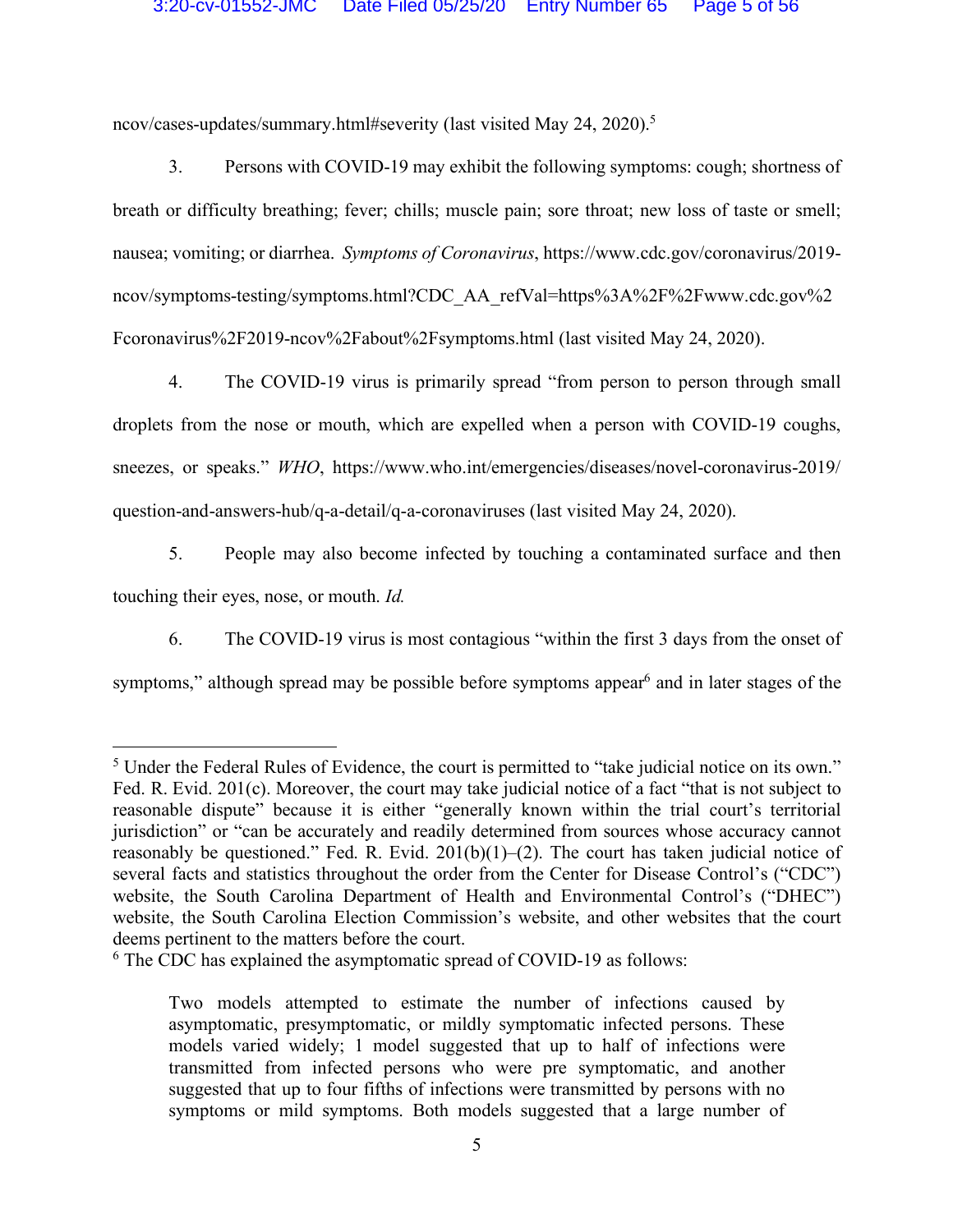disease. *Id.* at https://www.who.int/docs/default-source/coronaviruse/situation-reports/20200402 sitrep-73-covid-19.pdf?sfvrsn=5ae25bc7\_4 (last visited May 24, 2020).

7. Research suggests that COVID-19 transmission "cannot be accounted for solely by transmission from symptomatic persons." *CDC Emerging Infectious Diseases*, https://wwwnc.cd c.gov/eid/article/26/7/20-1595\_article (last visited May 24, 2020).

8. The Centers for Disease Control and Prevention ("CDC") has opined that "[b]ased on currently available information and clinical expertise, older adults and people of any age who have serious underlying medical conditions might be at higher risk for severe illness from COVID-19." *CDC Coronavirus Disease 2019 (COVID-19)*, https://www.cdc.gov/coronavirus/2019-ncov /need-extra-precautions/people-at-higher-risk.html (last visited May 24, 2020). The CDC further believes that the following persons are "at high-risk for severe illness from COVID-19":

People 65 years and older; People who live in a nursing home or long-term care facility; People of all ages with underlying medical conditions, particularly if not well controlled, including: People with chronic lung disease or moderate to severe asthma; People who have serious heart conditions; People who are immunocompromised; . . . People with severe obesity (body mass index [BMI] of 40] or higher); People with diabetes; People with chronic kidney disease undergoing dialysis; and People with liver disease.

*Id.* 

 $\overline{a}$ 

9. The CDC has also determined that pregnant women, persons with disabilities,

people experiencing homelessness, and racial and ethnic minority groups may be at a higher risk

persons with asymptomatic or mildly symptomatic infections were not detected by the health system and that these persons meaningfully contributed to ongoing community transmission. Although models are highly dependent on the assumptions built into them, these models suggest that the speed and extent of SARS-CoV-2 [COVID-19] transmission cannot be accounted for solely by transmission from symptomatic persons.

*CDC Emerging Infectious Diseases*, https://wwwnc.cdc.gov/eid/article/26/7/20-1595\_article#r30 (last visited May 24, 2020).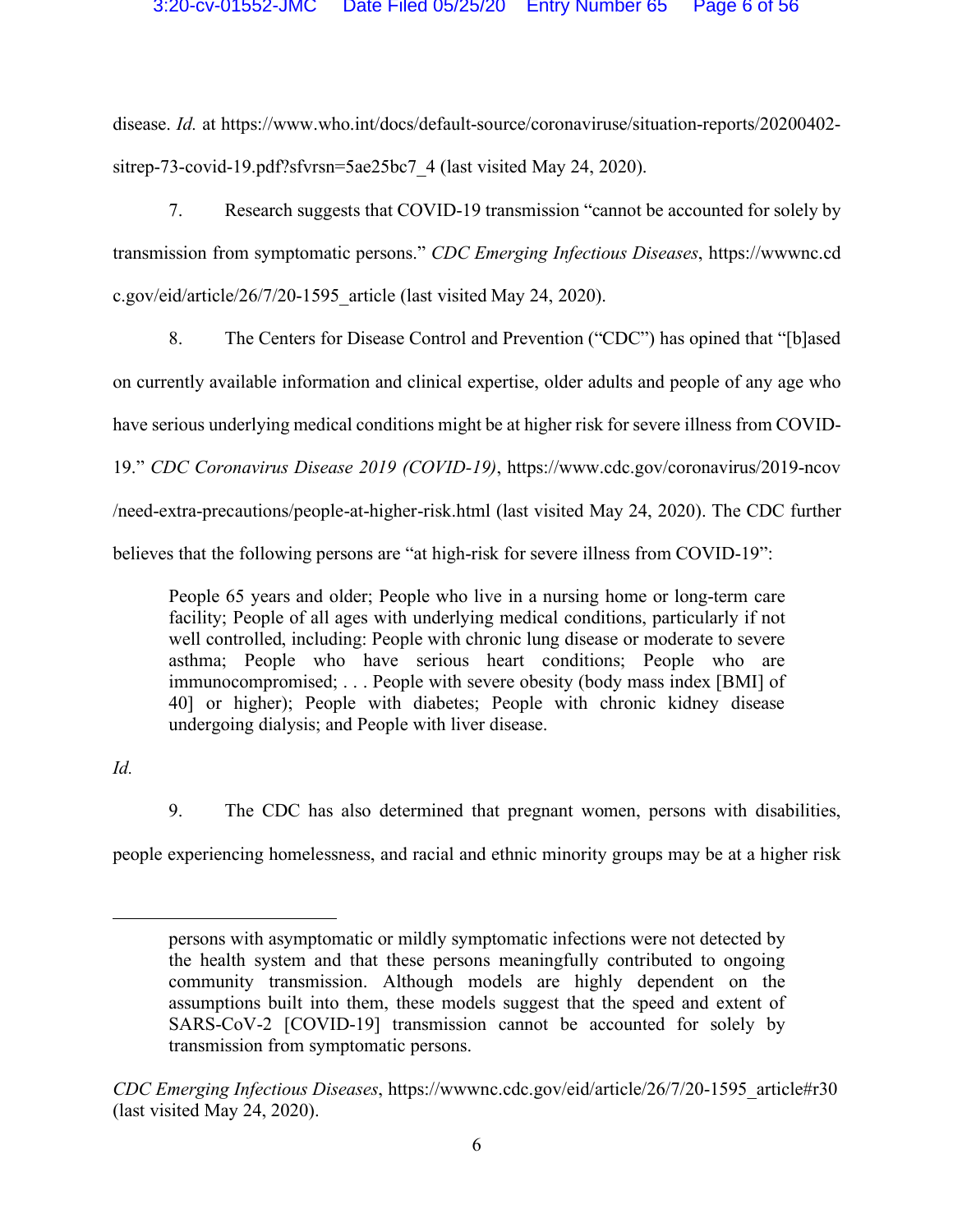of infection or severe illness because of their underlying health condition, have an increased ability to develop respiratory conditions, may live in congregate settings, or are more affected by health disparities as a result of economic or social conditions. *See id.* at https://www.cdc.gov/ coronavirus/2019-ncov/need-extra-precautions/other-at-risk-populations.html (last visited May 24, 2020).

10. "The effects of COVID-19 on the health of racial and ethnic minority groups is still emerging; however, current data suggests a disproportionate burden of illness and death among racial and ethnic minority groups." *CDC Coronavirus Disease 2019 (COVID-19)*, https://www.cdc.gov/coronavirus/2019-ncov/need-extra-precautions/racial-ethnic-minorities.htm l (last visited May 24, 2020). "Compared to whites, black Americans experience higher death rates, and higher prevalence rates of chronic conditions." *Id.*

11. As to voting, the CDC has issued recommendations for voters in advance of election day, to include: encouraging voters "to use voting methods that minimize direct contact with other people and reduce crowd size at polling stations"; using mail-in methods, early voting, drive-up voting, voting at off-peak times, social distancing measures to protect individuals as they vote, etc. *CDC Coronavirus Disease 2019 (COVID-19)*, https://www.cdc.gov/coronavirus /2019 ncov/community/election-polling-locations.html (last visited May 24, 2020).

12. In its suggestions for slowing the spread of COVID-19, the CDC advocates that persons practice the following tips:

Follow guidance from authorities where you live; [i]f you need to shop for food or medicine at the grocery store or pharmacy, stay at least 6 feet away from others, [a]lso consider other options: [u]se mail-order for medications, if possible, [c]onsider a grocery delivery service; [c]over your mouth and nose with a cloth face covering when around others, including when you have to go out in public, for example to the grocery store; [c]loth face coverings should NOT be placed on children under age 2, anyone who has trouble breathing, or is unconscious, incapacitated, or otherwise unable to remove the mask without assistance; [k]eep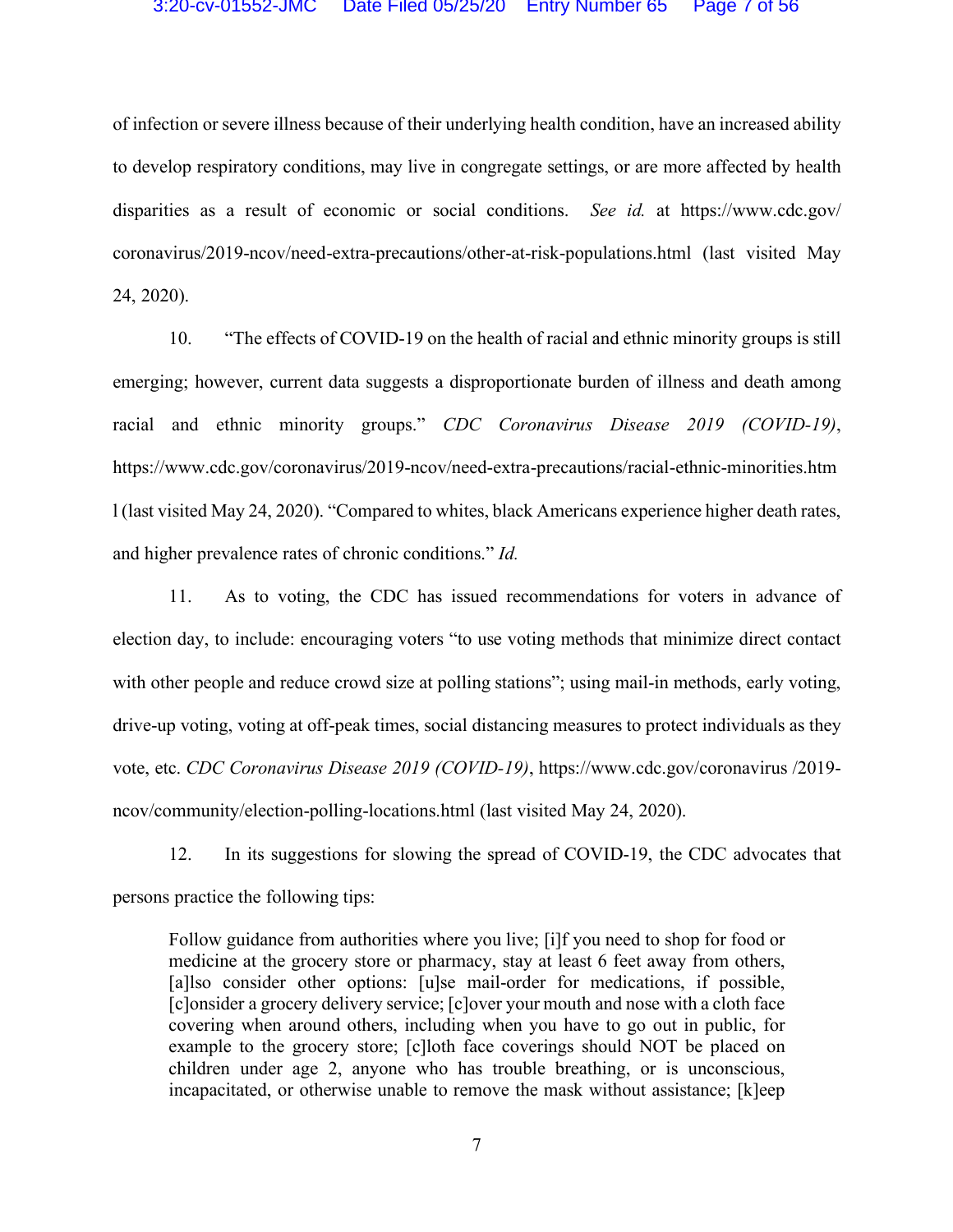at least 6 feet between yourself and others, even when you wear a face covering; [a]void gatherings of any size outside your household, such as a friend's house, parks, restaurants, shops, or any other place, [t]his advice applies to people of any age, including teens and younger adults, [c]hildren should not have in-person playdates while school is out, [t]o help maintain social connections while social distancing, learn tips to keep children healthy while school's out; [w]ork from home when possible; . . . [a]void using any kind of public transportation, ridesharing, or taxis, if possible; [and] [i]f you are a student or parent, talk to your school about options for digital/distance learning.

*Coronavirus Disease 2019 (COVID-19)*, https://www.cdc.gov/coronavirus/2019-ncov/prevent-ge tting-sick/social-distancing.html (last visited May 24, 2020).

## ii. *National and International Response*

13. On January 30, 2020, the World Health Organization ("WHO") declared that an outbreak of COVID-19 was a Public Health Emergency of International Concern and further declared it was a pandemic on March 11, 2020. *WHO*, https://www.who.int/news-room/detail/30- 01-2020-statement-on-the-second-meeting-of-the-international-health-regulations-(2005)-emerg ency-committee-regarding-the-outbreak-of-novel-coronavirus-(2019-ncov) (last visited May 24, 2020); *id.* at https://www.who.int/dg/speeches/detail/who-director-general-s-opening-remarks-atthe-media-briefing-on-covid-19---11-march-2020 (last visited May 24, 2020).

14. On March 13, 2020, the President of the United States declared "the ongoing Coronavirus Disease 2019 (COVID-19) pandemic of sufficient severity and magnitude to warrant an emergency declaration for all states, tribes, territories, and the District of Columbia, pursuant to section 501(b) of the Robert T. Stafford Disaster Relief and Emergency Assistance Act, 42 U.S.C. §§ 5121–5207." *FEMA COVID-19 Emergency Declaration*, https://www.fema.gov/newsrelease/2020/03/13/covid-19-emergency-declaration (last visited May 24, 2020). The President further declared the pandemic a national emergency, pursuant to Sections 201 and 301 of the National Emergencies Act, 50 U.S.C. §§ 1601 *et seq.*, and consistent with Section 1135 of the Social Security Act, 42 U.S.C. § 1320b-5, as amended, retroactive to March 1, 2020. *White House*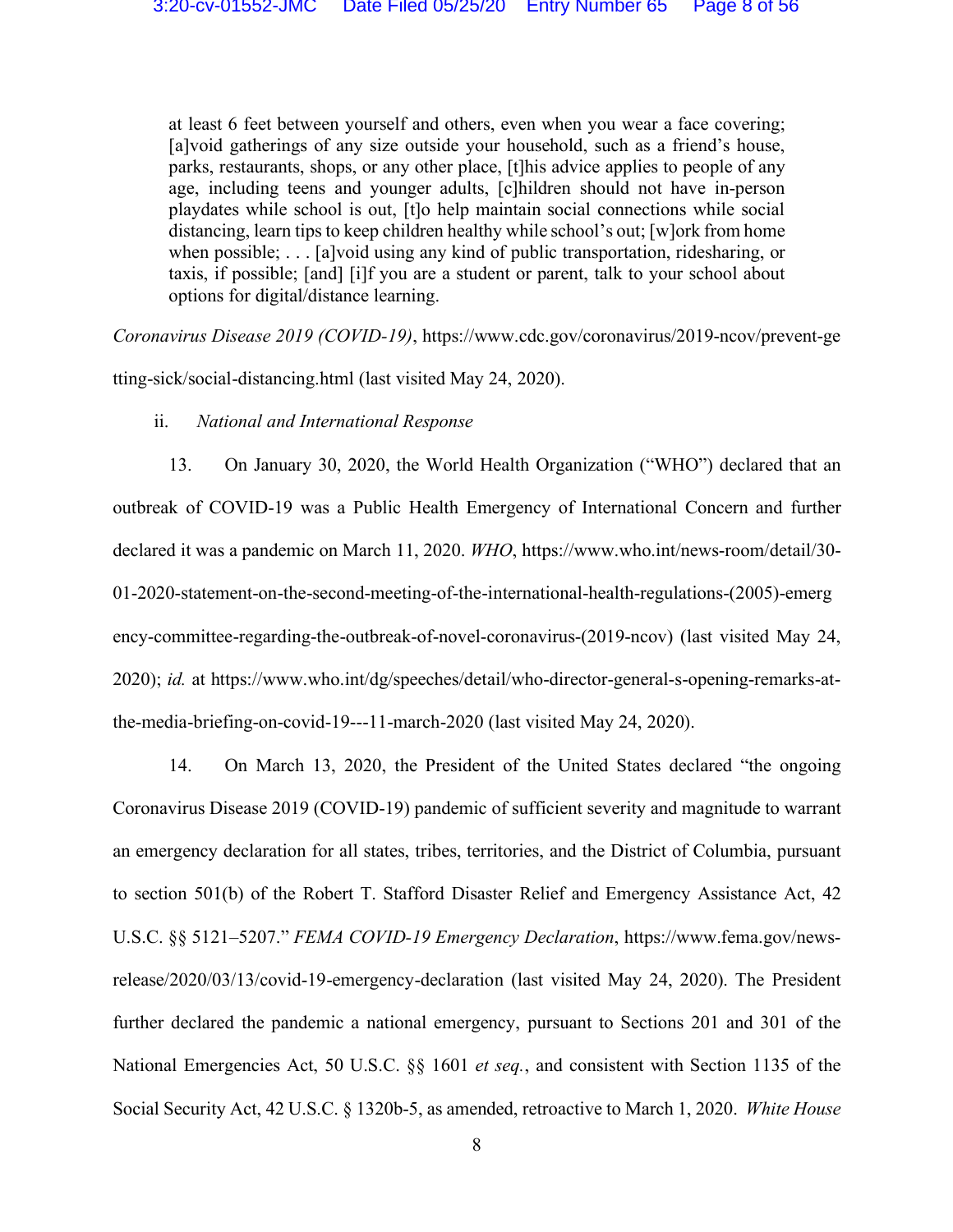*Proclamations*, https://www.whitehouse.gov/presidential-actions/proclamation-declaring-nation al-emergency-concerning-novel-coronavirus-disease-covid-19-outbreak/ (last visited May 24, 2020).

15. On March 27, 2020, the President approved a major disaster declaration for the State of South Carolina. *White House Statements and Releases*, https://www.whitehouse.gov/br iefings-statements/president-donald-j-trump-approves-south-carolina-disaster-declaration-5/ (last visited May 24, 2020).

16. As of May 24, 2020, there are more than 1.6 million reported cases in the United States and more than 5.38 million reported cases of COVID-19 worldwide, resulting in more than 344,000 deaths in over 215 countries. *COVID-19 Dashboard by the Ctr. for Syss. Sci. & Eng'g at Johns Hopkins Univ.*, https://gisanddata.maps.arcgis.com/apps/opsdashboard/index.html#/bda75 94740fd40299423467b48e9ecf6 (last visited May 24, 2020).

17. As the fall approaches, COVID-19 cases are expected to continue to rise nationwide. *E.g.*, *CDC Coronavirus Disease 2019 (COVID-19)*, https://www.cdc.gov/coronaviru s/2019-ncov/covid-data/forecasting-us.html (last visited May 22, 2020).

*iii. Local Response*

18. As early as January 29, 2020, the South Carolina Department of Health and Environmental Control ("DHEC") announced that it began monitoring "developments concerning cases of the 2019 novel coronavirus."7 *DHEC News Releases*, https://www.scdhec.gov/news-rel eases/dhec-statement-2019-novel-coronavirus-preparations-activities-south-carolina (last visited May 24, 2020).

<sup>&</sup>lt;sup>7</sup> DHEC's priority was "to prevent<sup>[]</sup> the spread of the disease and to protect<sup>[]</sup> public health." *DHEC News Release*, https://www.scdhec.gov/news-releases/dhec-announces-seventh-possiblecase-2019-novel-coronavirus-south-carolina (last visited May 21, 2020).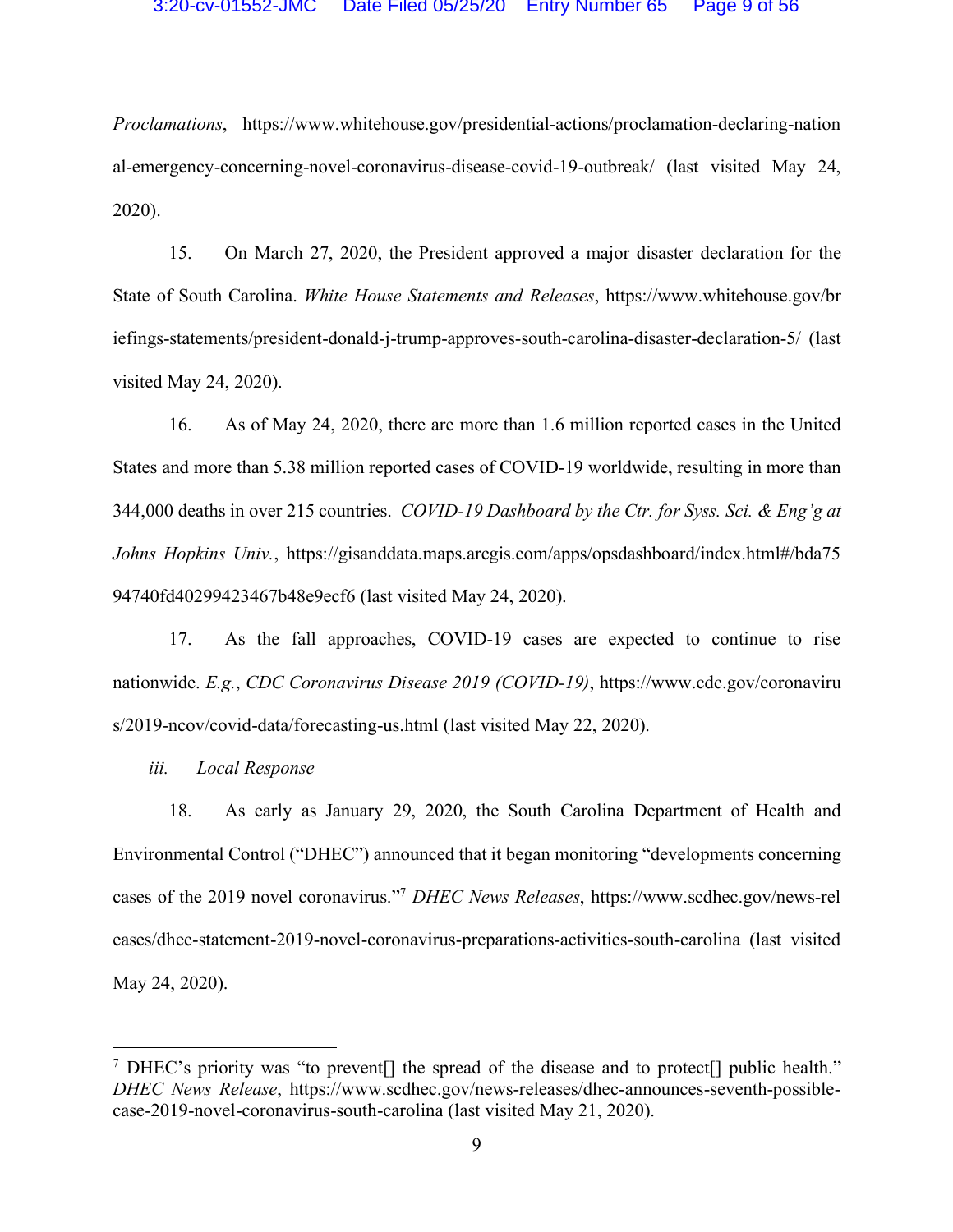19. On or about March 6, 2020, DHEC learned of its first 2 possible cases of coronavirus, which were later confirmed as positive, and thereafter, the cases in South Carolina began to climb as a result of community spread. *Id.* at https://www.scdhec.gov/news-releases /dhec-investigating-two-possible-cases-2019-novel-coronavirus-south-carolina (last visited May 24, 2020).

20. On March 13, 2020, Thomas Defendant Governor McMaster issued Executive Order No. 2020-08, declaring a state of emergency for South Carolina based on a determination that COVID-19 posed an imminent public health emergency. *Executive Order No. 2020-08 State of Emergency,* https://governor.sc.gov/sites/default/files/Documents/Executive-Orders/2020-03-13% 20FINAL%20Executive%20Order%20No.%202020-08%20%20State%20of%Emergency%20D ue%20to%20Coronavirus.pdf (last visited May 24, 2020).

21. The State of South Carolina reported its first COVID-19 related death on March 16, 2020. *DHEC News Release*, https://www.scdhec.gov/news-releases/state-south-carolina-repo rts-first-covid-19-related-death (last visited May 24, 2020).

22. On March 30, 2020, Defendant Andino, in her capacity as the Executive Director of the SCEC, wrote to several elected officials, including Defendant Governor McMaster, to relay the SCEC's "concern[ ] about the safe conduct of the June Primaries, November General Election and all other elections scheduled for 2020." (ECF No. 1-2 at 1 (*Thomas*).) As a result, the SCEC urged consideration of "emergency changes to [the] election process" to protect the "more than three million voters and election workers during or following a pandemic." (*Id.* at 2.) Andino suggested certain options that represent "proven methods used in other states to conduct elections", including removing the witness requirement on ballot return envelopes. (*Id*.) In her letter, Defendant Andino also recommended "no excuse absentee voting." (*Id*.)

23. On April 6, 2020, Defendant Governor McMaster issued Executive Order No.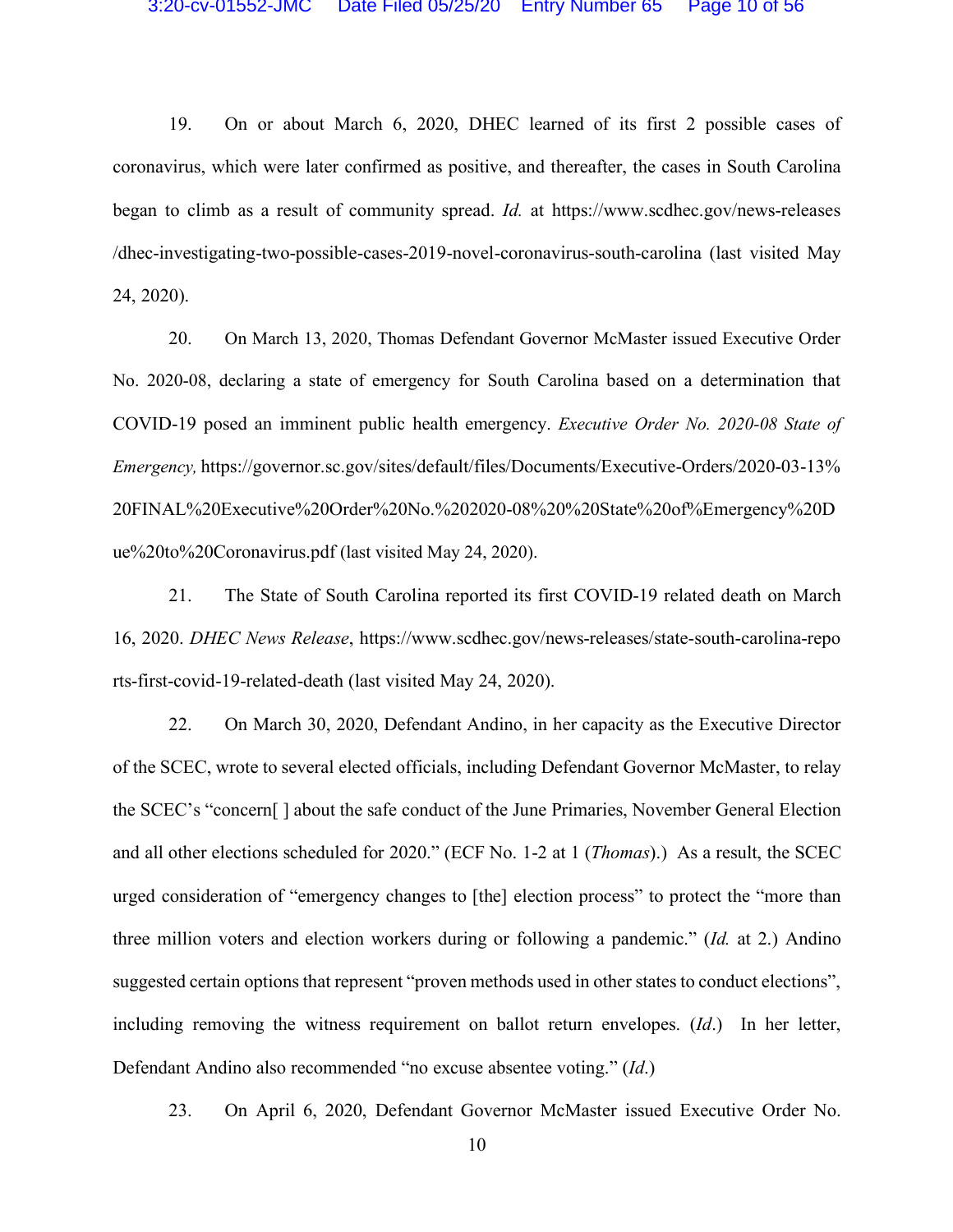2020-21, a mandatory statewide "Home or Work" order requiring "[a]ll South Carolinians [to] remain at home or work unless visiting family, exercising, or obtaining goods or services." *Executive Order No. 2020-21*, https://governor.sc.gov/sites/default/files/Documents/Executive-Orders/2020-04-06%20FILED%20Executive%20Order%20No.%202020-21%20-%20Stay%20 at%20Home%20or%20Work%20Order%20Due%20to%20COVID-19.pdf (last visited May 24, 2020). Executive Order No. 2020-21 further instructs residents of the State to "limit social interaction, practice 'social distancing' . . . and take every possible precaution to avoid potential exposure to" viral infection, and all individuals to "take reasonable steps to maintain six (6) feet of separation from any other person." *See id.*

24. In further response to the COVID-19 public health crisis, Defendant Governor McMaster issued several more Executive Orders regarding restrictions on personal and business interests to mitigate this crisis.8

25. On May 12, 2020, to protect the health, safety, and welfare of the people of South Carolina, Defendant Governor McMaster issued Executive Order No. 2020-35 requiring the closure of all public schools for the remainder of the 2019-20 school year, the completion of

 <sup>8</sup> *See Executive Order No. 2020-09* (Mar. 15, 2020) (closing public schools, postponing certain elections, and urging rescheduling and cancellation of public events with over 100 persons); *Executive Order No. 2020-10* (Mar. 17, 2020) (prohibiting restaurants from providing certain onpremises consumption); *Executive Order No. 2020-12* (Mar. 20, 2020) (facilitating "social distancing" measures); *Executive Order No. 2020-13* (Mar. 23, 2020) (prohibiting or dispersing gatherings of three or more unless authorized or in the home); *Executive Order No. 2020-15* (Mar. 28, 2020) (declaring a new state of emergency based on COVID-19); *Executive Order No. 2020- 17*, (Mar. 31, 2020) (closure of non-essential businesses, venues, facilities, services and activities for public use directing that non-essential businesses be closed); *Executive Order No. 2020-18*  (Apr. 3, 2020) (closure of additional non-essential businesses); *Executive Order No. 2020-23* (Apr. 12, 2020) (declaring an additional state of emergency based on accelerated spread of COVID-19); *Executive Order No. 2020-29* (Apr. 27, 2020) (declaring new state of emergency for 15 days). These Executive Orders can be found at https://governor.sc.gov/executive-branch/executiveorders.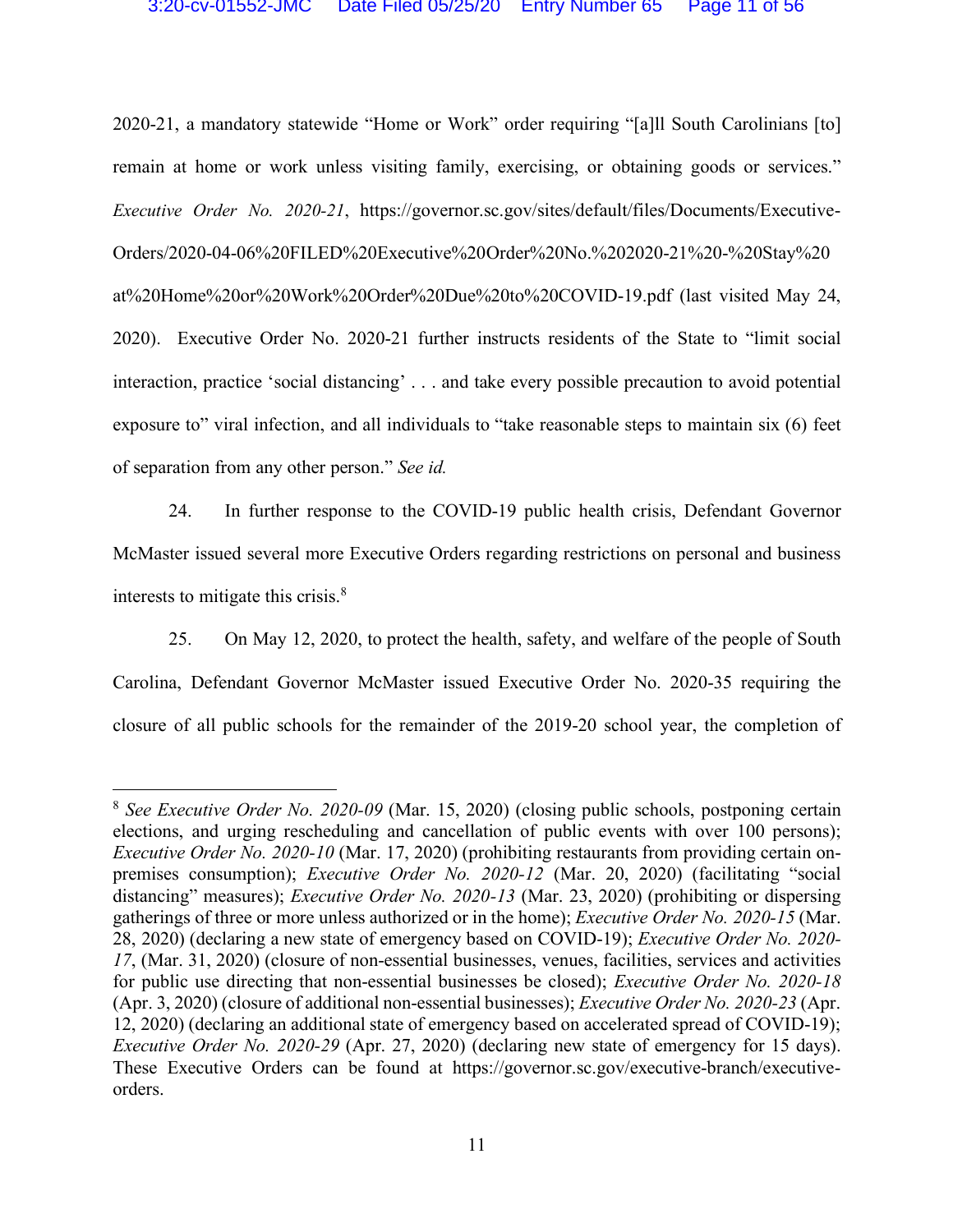education at the collegiate level through distance and virtual learning, and the promotion of effective social distancing practices in accordance with CDC guidance. *Executive Order 2020-35 Official (PDF)*, https://governor.sc.gov/sites/default/files/Documents/Executive-Orders/2020-05- 12%20eFILED%20Executive%20Order%20No.%202020-35%20-%20State%20of%20Emergen cy%20to%20Facilitate%20COVID-19%20Pandemic%20Response%2C%20Testing%2C%20%2 6%20Other%20Measures.pdf (last visited May 24, 2020). Executive Order No. 2020-35 shall remain in effect until May 27, 2020, unless otherwise noted. *Id.*

26. On May 12, 2020, the South Carolina General Assembly passed legislation allowing all qualified voters to vote absentee ballot for the June 9, 2020 primary and the June 23, 2020 runoff election due to the current state of emergency. S.J. Res. 635, 123rd Gen. Assemb. (S.C. 2020). The pertinent portion of the bill states, as follows, in Section 2(A):

**Elections, absentee ballots, during the state of emergency, expiring on July 1, 2020**. Section 2. A. A qualified elector must be permitted to vote by absentee ballot if the qualified elector's place of residence or polling place is located in an area subject to a state of emergency and there are fewer than forty-six days remaining until the date of the election.

*S.J. Res. 635, 123rd Gen. Assemb.* (emphasis in original).

27. On May 13, 2020, Governor McMaster signed S.635 into law. (*E.g.*, ECF No. 56 (*Thomas*).)

28. Executive Order No. 2020-36, filed on May 15, 2020, is one of Thomas Defendant Governor McMaster's latest declarations regarding the state of emergency for South Carolina. Executive Order No. 2020-36 authorizes businesses "previously deemed 'non-essential'" to reopen. *Executive Order 2020-36 Official (PDF)*, https://governor.sc.gov/sites/default/files/Docum ents/Executive-Orders/2020-05-15%20FILED%20Executive%20Order%20No.%202020-36%20 -%20Additional%20Incremental%20Modification%20of%20Non-Essential%20Business%20Clo sures.pdf (last visited May 24, 2020). And on May 21, 2020, Executive Order No. 2020-37 was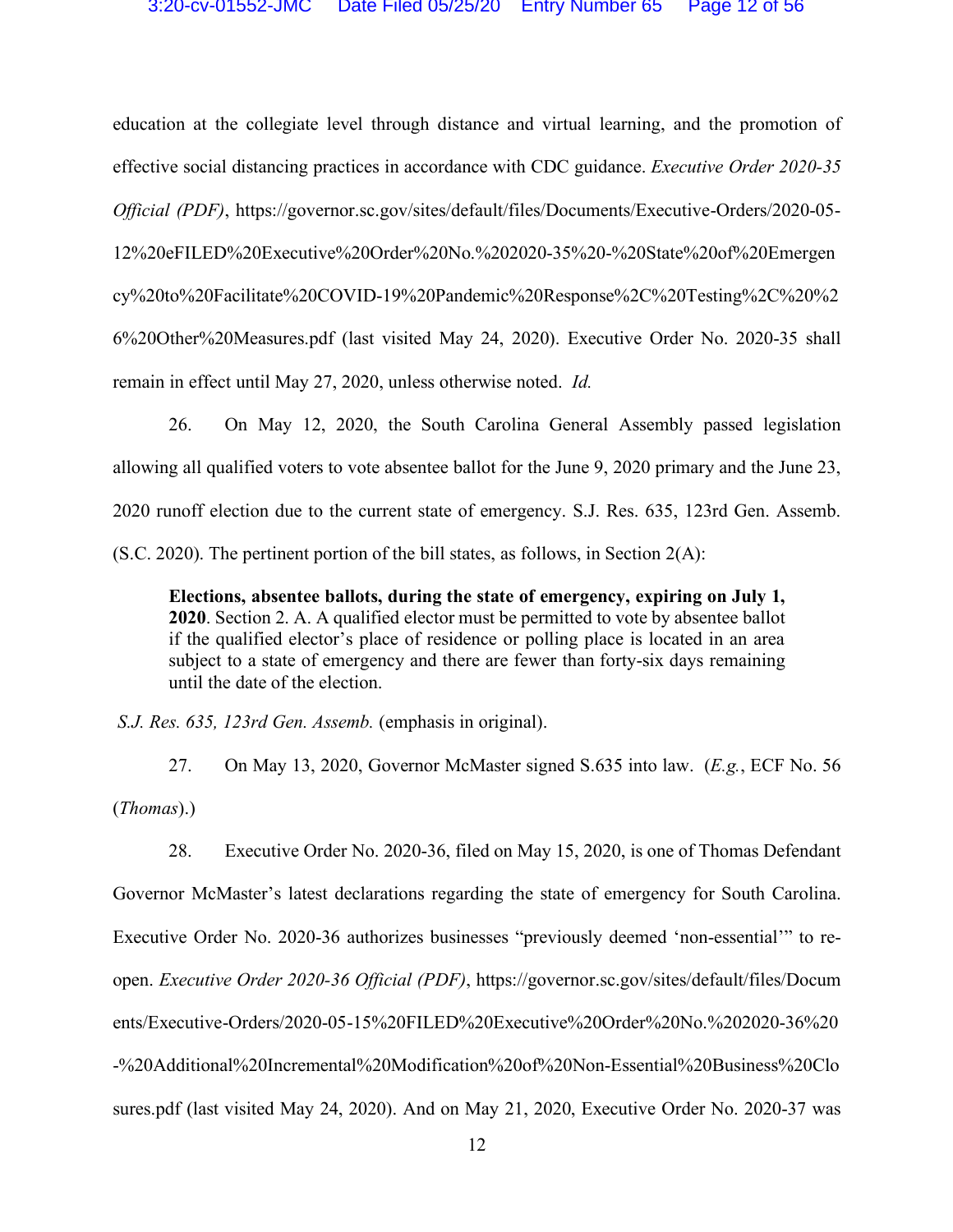filed and allows additional "non-essential" businesses to re-open, but did not lift the recommended social distancing practices. *Executive Order 2020-37 Official (PDF)*, https://governor.sc.gov/site s/default/files/Documents/2020-05-21%20eFILED%20Executive%20Order%20No.%202020-37 %20-%20Additional%20Modification%20of%20Non-Essential%20Business%20Closures.pdf (last visited May 24, 2020).

29. As of May 22, 2020, at least 46% of reported COVID-19 cases are in South Carolina's racial minority groups. *DHEC SC Demographic Data (COVID-19)*, https://scdhec.gov/infectious-diseases/viruses/coronavirus-disease-2019-covid-19/sc-demographi c-data-covid-19 (last visited May 24, 2020.) Nineteen percent of South Carolinians were hospitalized at the time of illness. *Id.* Approximately, 87.8% of reported deaths in South Carolina are aged 61 or older. *Id.* Racial minority groups represent at least 54% of COVID-19 deaths statewide. *Id.*

30. South Carolina's COVID-19 statistics track with national statistics showing that "45% of individuals for whom race or ethnicity data was available were white, compared to 55% of individuals in the surrounding community." *CDC Coronavirus Disease 2019 (COVID-19)*, https://www.cdc.gov/coronavirus/2019-ncov/need-extra-precautions/racial-ethnic-minorities.htm l (last visited May 24, 2020). "However, 33% of hospitalized patients were black compared to 18% in the community . . . [t]hese data suggest an overrepresentation of blacks among hospitalized patients." *Id.*

31. On May 20, 2020, DHEC announced 125 new cases of the novel coronavirus COVID-19 and 8 additional deaths, all of which "occurred in elderly individuals." *DHEC News Releases*, https://scdhec.gov/news-releases/south-carolina-announces-latest-covid-19-update-ma y-20-2020 (last visited May 24, 2020).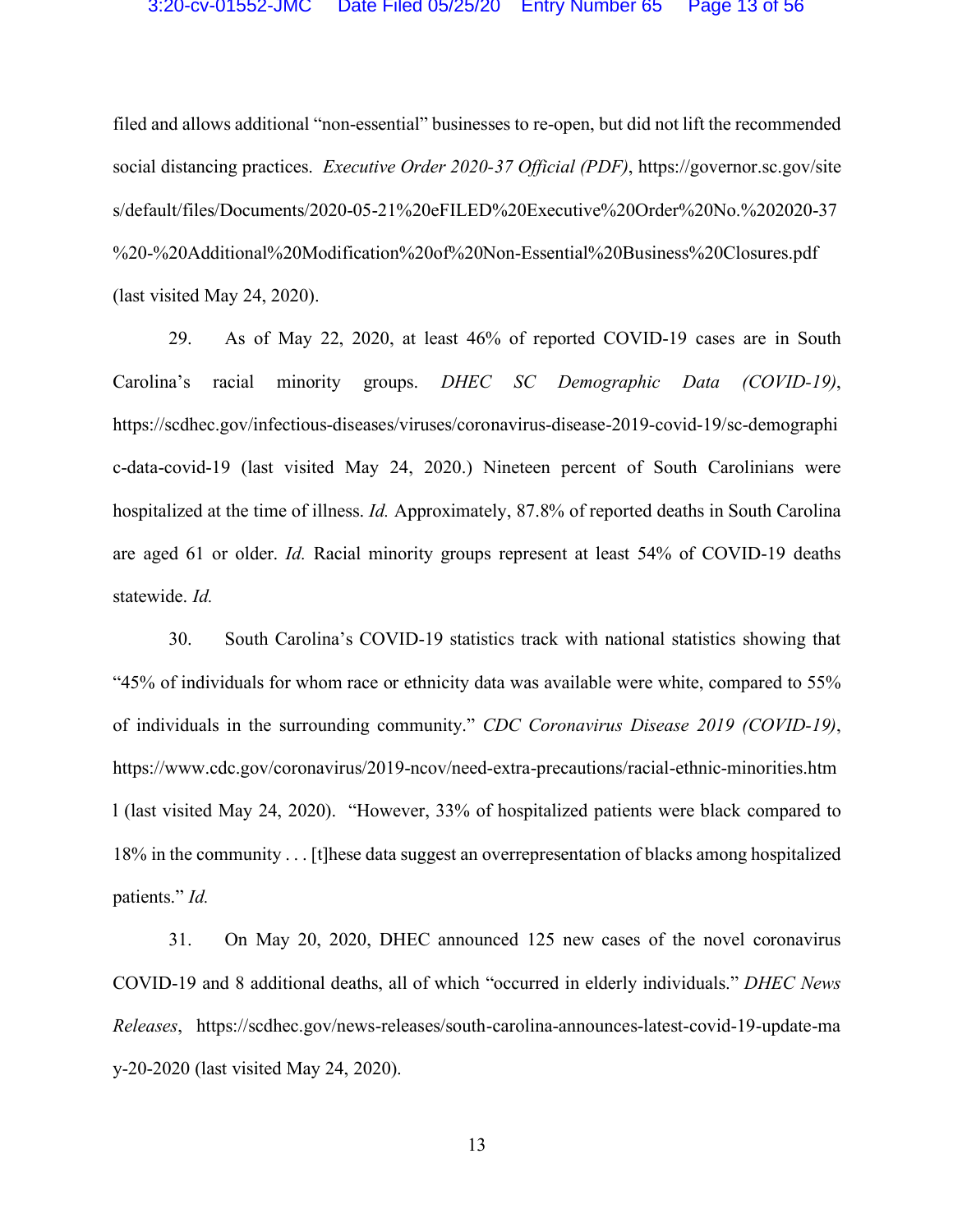32. On May 21, 2020, DHEC announced 199 new cases of the novel coronavirus COVID-19 and 9 additional deaths, 6 of which "occurred in elderly individuals." *DHEC News Releases*, https://www.scdhec.gov/news-releases/south-carolina-announces-latest-covid-19-upda te-may-21-2020 (last visited May 24, 2020).

33. On May 22, 2020, DHEC announced 245 new cases of the novel coronavirus COVID-19 and 3 additional deaths, all of which "occurred in elderly individuals." *DHEC News Releases*, https://www.scdhec.gov/news-releases/south-carolina-announces-latest-covid-19-upda te-may-22-2020 (last visited May 24, 2020).

34. On May 23, 2020, DHEC announced 248 new cases of the novel coronavirus COVID-19 and 6 additional deaths, 5 of which "occurred in elderly individuals." *DHEC News Releases*, https://www.scdhec.gov/news-releases/south-carolina-announces-latest-covid-19-upda te-may-23-2020 (last visited May 24, 2020).

35. On May 24, 2020, DHEC announced 209 new cases of the novel coronavirus COVID-19 and 10 additional deaths, 9 of which "occurred in elderly individuals." *DHEC News Releases*, https://www.scdhec.gov/news-releases/south-carolina-announces-latest-covid-19-upda te-may-24-2020 (last visited May 24, 2020).

36. As of May 24, 2020, there are 10,096 reported cases of COVID-19 in the State of South Carolina, resulting in 435 deaths. *Id.*

B. Absentee Ballot Voting in South Carolina Generally

37. Absentee ballot voting has already begun in South Carolina. (ECF No. 46-2 at 4 ¶ 5 (*Thomas*).) County election officials have already received significantly more absentee ballot applications than in previous years for statewide primaries. (*Id.*)

38. "Upon receiving an application for an absentee ballot by mail, and verifying the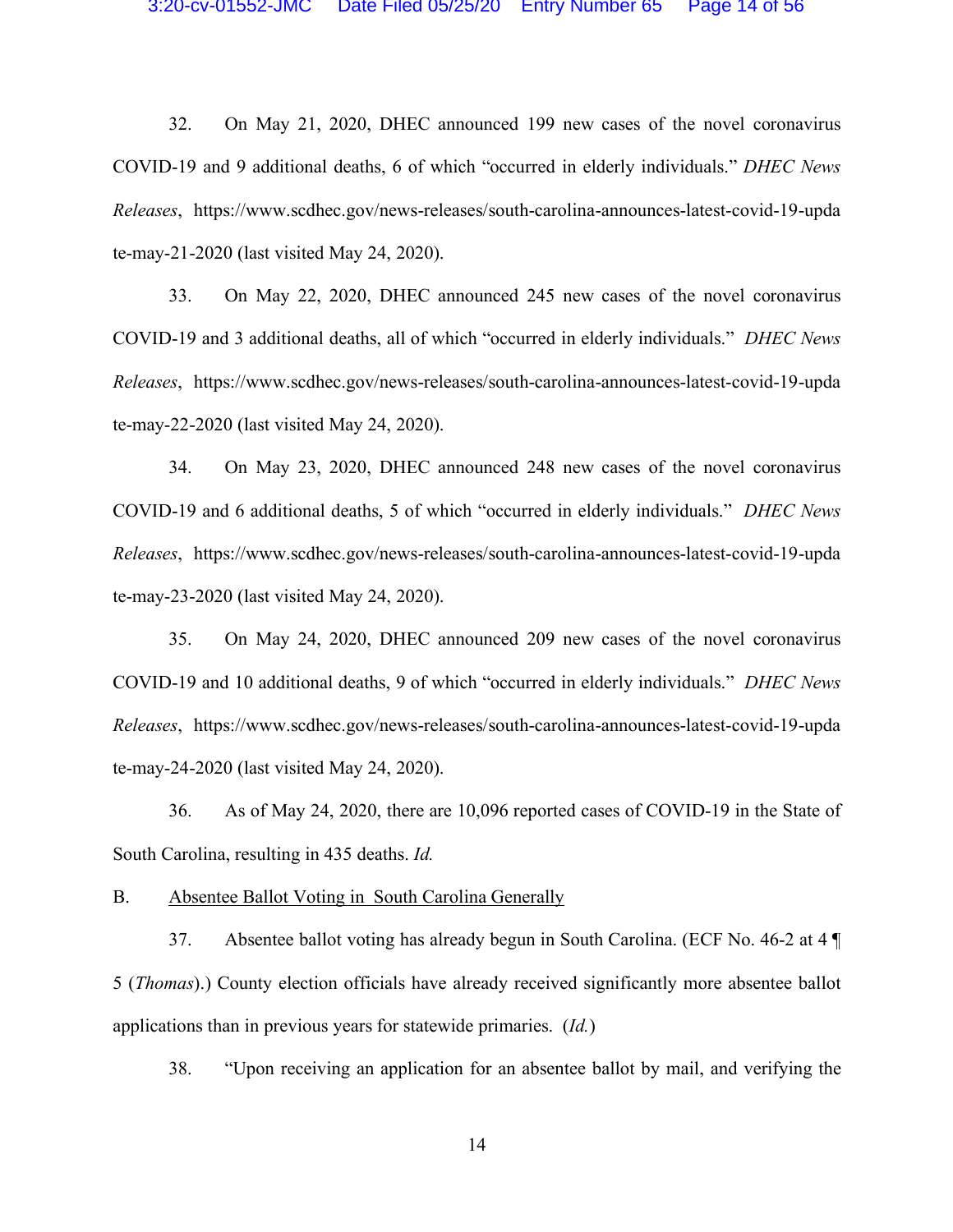voter's eligibility to vote absentee, county boards are required to mail" such ballots to the voter as soon as possible. (*Id.* at 4–5 ¶ 7 (*Thomas*).) The ballot includes printed instructions as to the proper return of the ballot, to include signing the oath, having a witness' signature and address, and timely return of the ballot. (*Id.*)

39. All records and papers relating to absentee ballot applications are retained for 22 months, pursuant to federal law, and 24 months for state law. (*Id.* at 5 ¶ 8 (*Thomas*).)

40. Absentee ballots are not counted if there is no voter or witness signature or witness address, or is returned late, but still must be accounted for and retained. (*Id.* at 5–6 ¶ 9 (*Thomas*).)

41. Until the recent passage of S.635 to allow absentee voting for all South Carolina registered voters, the vast majority of South Carolina voters would have appeared in person at the poll on election day in order to exercise their right to vote.

42. At the May 15, 2020 hearing SCEC Defendants' Counsel informed the court that the South Carolina Election Commission would be awarded \$ 7.6 million from federal and state authorities to assist with additional voting precautions during this pandemic.

C. The Thomas Lawsuit Generally

43. Plaintiffs Thomas, Richard, Rutledge, Walker, and Williams are all persons registered to vote in the State of South Carolina. (ECF Nos. 7-18 at 2 ¶ 2, 7-19 at 2 ¶ 2, 7-20 at 2 ¶ 2, 7-21 at 2 ¶ 1, 7-22 at 2 ¶ 2 (*Thomas*).)

44. Plaintiff The Family Unit, Inc. is a non-profit entity incorporated in the State of South Carolina since August 29, 2008. *Bus. Entities Online*, https://business filings.sc.gov/Busin essFiling/Entity/Search (last visited May 24, 2020).

45. Defendants are Andino, Wells, Edler, and Moseley, in their official capacities as Commissioners of the SCEC, and Governor Henry D. McMaster. (*See* ECF No. 44 at 8 ¶ 18–10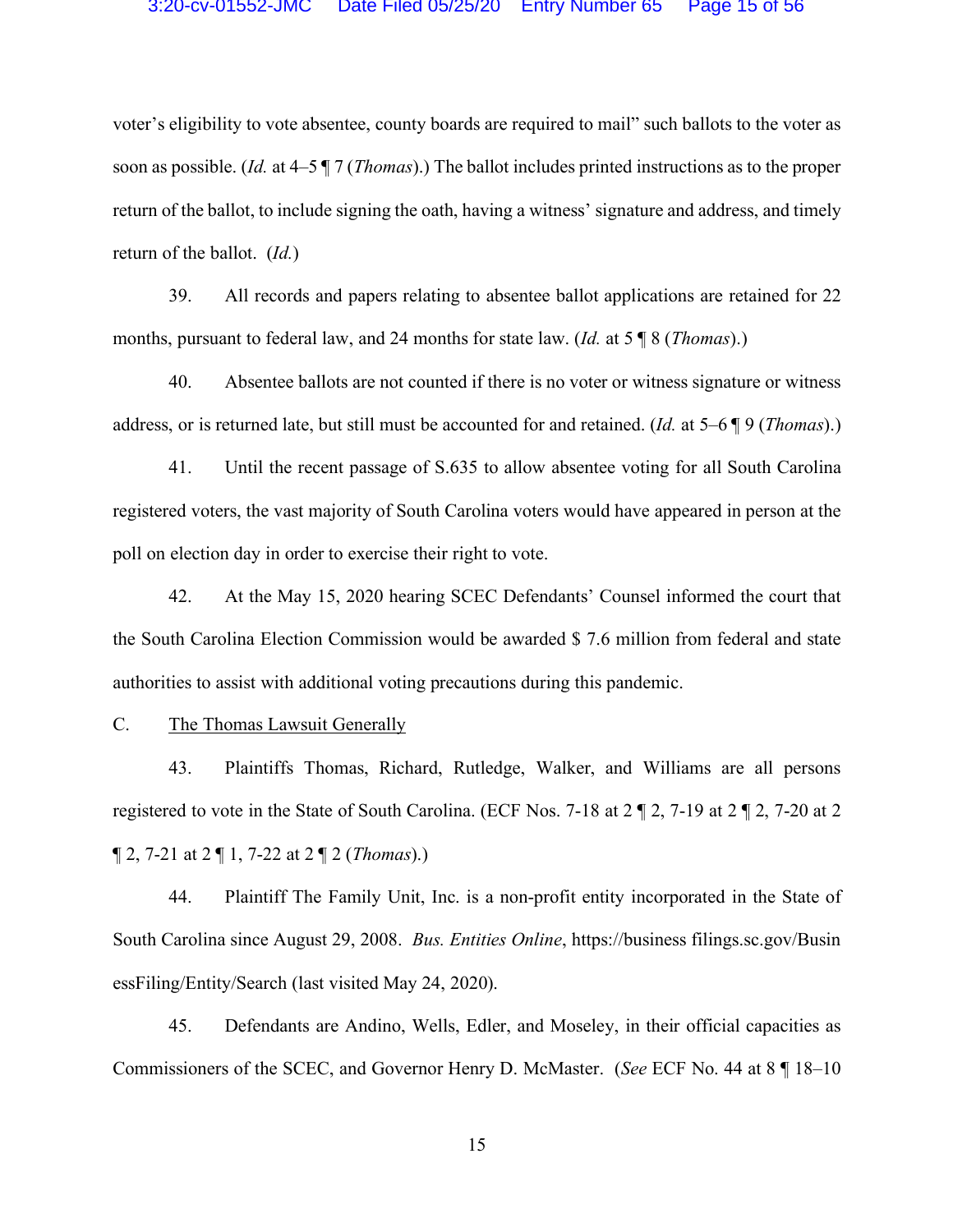¶ 20; ECF No. 51 at 7 ¶ 20 (*Thomas*).) During the COVID-19 pandemic, the SCEC has taken "precautions and preventative measures for the health and safety of voters, county election officials and poll workers during the June primaries." (ECF No. 46-2 at 3 ¶ 4 (*Thomas*).) Such measures include special training for county election officials, staff, and poll workers, related to COVID-19 issues, providing personal protective equipment and other preventative supplies for polling locations and county election offices, adhering to social distancing recommendations for workers and voters, cleaning and disinfecting at county election offices. (*Id.*)

46. On April 22, 2020, Thomas Plaintiffs filed their Complaint for Injunctive and Declaratory Relief. (ECF No. 1 (*Thomas*).) In their Complaint, Thomas Plaintiffs plead claims for violation of the fundamental right to vote, 42 U.S.C. § 1983, First and Fourteenth Amendments to the United States Constitution; violations of Section 2 of the Voting Rights Act, 52 U.S.C. § 10301; and violations of Sections 3 and 201 of the Voting Rights Act, 52 U.S.C. §§ 10302, 10501. (ECF No. 1 (*Thomas*).)

47. On April 28, 2020, Thomas Plaintiffs filed a Motion for Preliminary Injunction pursuant to Rule 65 of the Federal Rules of Civil Procedure seeking to enjoin "Defendants . . . and all persons acting in concert with each or any of them, from enforcing" the Witness Requirement and/or the Excuse Requirement. (ECF No. 7 at 1 (*Thomas*).) Thomas Plaintiffs assert that "[i]f the Challenged Requirements are not enjoined, they will pose significant risks to voters seeking to exercise their right to vote in the June 9, 2020 primary election amid the current COVID-19 crisis."9 (*Id.* at 2 (*Thomas*).)

48. Thomas Plaintiffs seek a preliminary injunction that: (1) prohibits Defendants from

<sup>&</sup>lt;sup>9</sup> In light of this assertion and Thomas Plaintiffs' subsequently filed Motion for Expedited Briefing Schedule on their Motion for Preliminary Injunction (ECF No. 8 (*Thomas*)), the court entered an Order setting forth an expedited schedule for this case. (ECF No. 27 (*Thomas*).)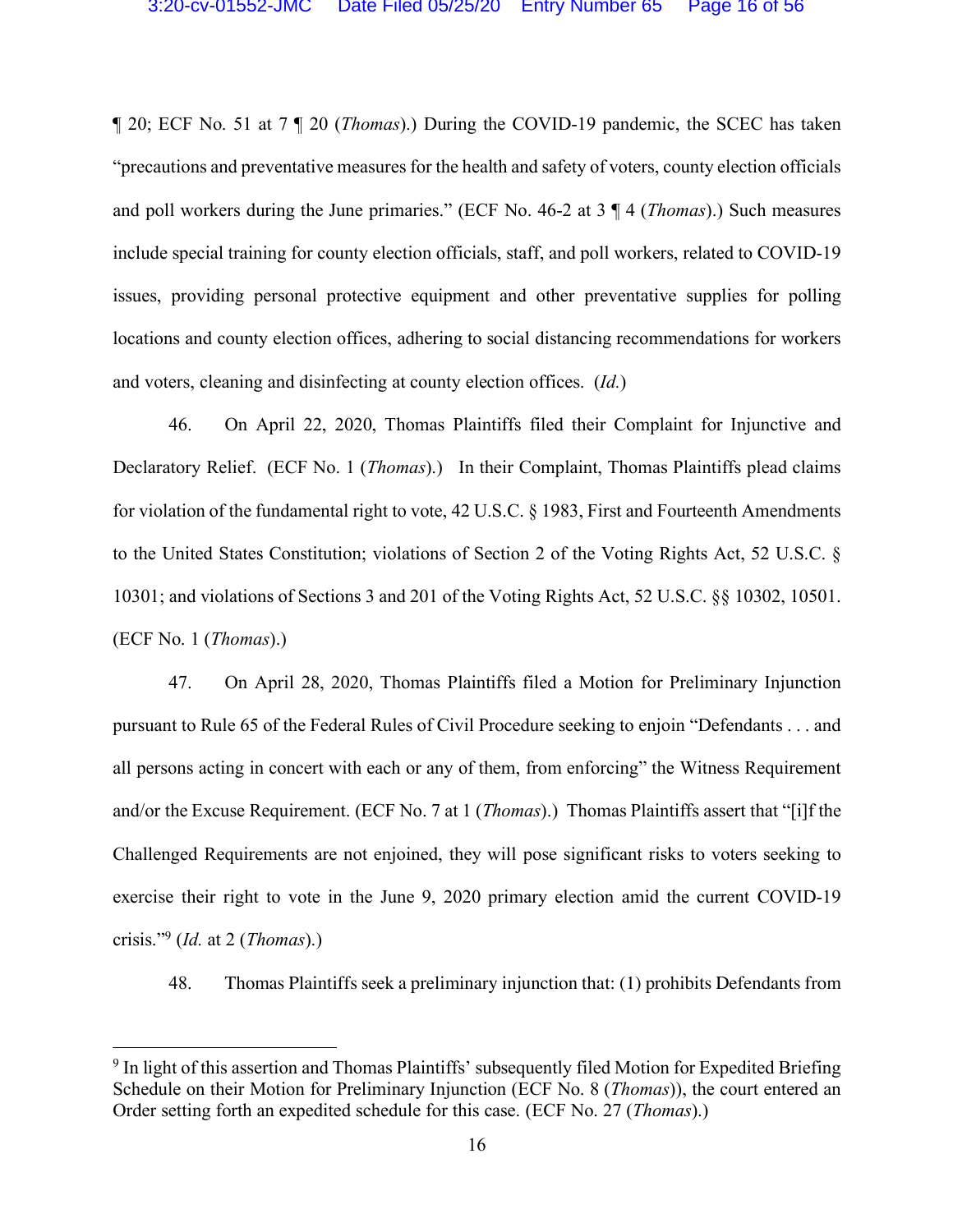enforcing the Excuse Requirement<sup>®</sup> to prevent any eligible voter, regardless of age or physical condition, to request, receive, and have counted an absentee ballot for the June 9 primary; (2) prohibits Defendants from enforcing the Witness Requirement for all voters for the June 9 primary election; and (3) orders Defendants to conduct a public information campaign informing South Carolina voters about the elimination of the Challenged Requirements, in coordination with city and county election officials. (ECF No. 7 at 3 (*Thomas*).)

49. In support of their Motion for Preliminary Injunction, Thomas Plaintiffs primarily rely on their Memorandum of Law (ECF No. 7-1 (*Thomas*)), as well as supporting attachments (ECF Nos. 7-2 through 7-23, 35 (*Thomas*)), and their Reply Memorandum (ECF No. 55 (*Thomas*).)

50. On May 1, 2020, the South Carolina Republican Party ("SCRP") filed a Motion to Intervene. (ECF No. 11 (*Thomas*).) On May 5, 2020, Thomas Plaintiffs filed a Response in Opposition to the Motion to Intervene (ECF No. 22 (*Thomas*)), to which the SCRP filed a Reply on May 6, 2020 (ECF No. 28 (*Thomas*)). On May 8, 2020, the court granted the SCRP's Motion to Intervene. (ECF No. 39 (*Thomas*).)

<sup>&</sup>lt;sup>10</sup> Thomas Plaintiffs' initial Motion sought to "prohibit Defendants from enforcing the 'Excuse Requirement,' S.C. Code Ann. § 7-15-320 and § 7-15-310 (West 2020), to prevent any eligible voter, regardless of age or physical condition, to request, receive, and have counted an absentee ballot for the June 9 primary." (ECF No. 7 at 47.) However, on May 12, 2020, the South Carolina General Assembly unanimously passed Senate Bill 635, which permits all "qualified elector[s] to vote by absentee ballot in an election if the qualified elector's place of residence or polling place is located in an area subject to a state of emergency declared by the Governor and there are fewer than forty-six days remaining until the date of the election." S.J. Res. 635, 123rd Gen. Assemb. (S.C. 2020). On May 13, 2020, the Governor of South Carolina signed Senate Bill 635 into law. S.C. Act 133 (S.C. 2020). In response, the court found that, as-applied to the June 2020 Primaries, Plaintiffs' challenges to the "Excuse Requirement" and "Age Ballot Requirements" are no longer rooted in a live case or controversy as it relates to the instant Motion and determined that those claims were moot. (ECF No. 56.) *See, e.g.*, *Calderon v. Moore*, 518 U.S. 149, 150 (1996) ("mootness can arise at any stage of litigation."). However, Thomas Plaintiffs reserve the right to challenge these requirements on the merits as to future elections. Due to this determination, the court will focus this Order on the remaining challenges to the "Witness Requirement" and the "Deadline Challenge" for the June 2020 primaries.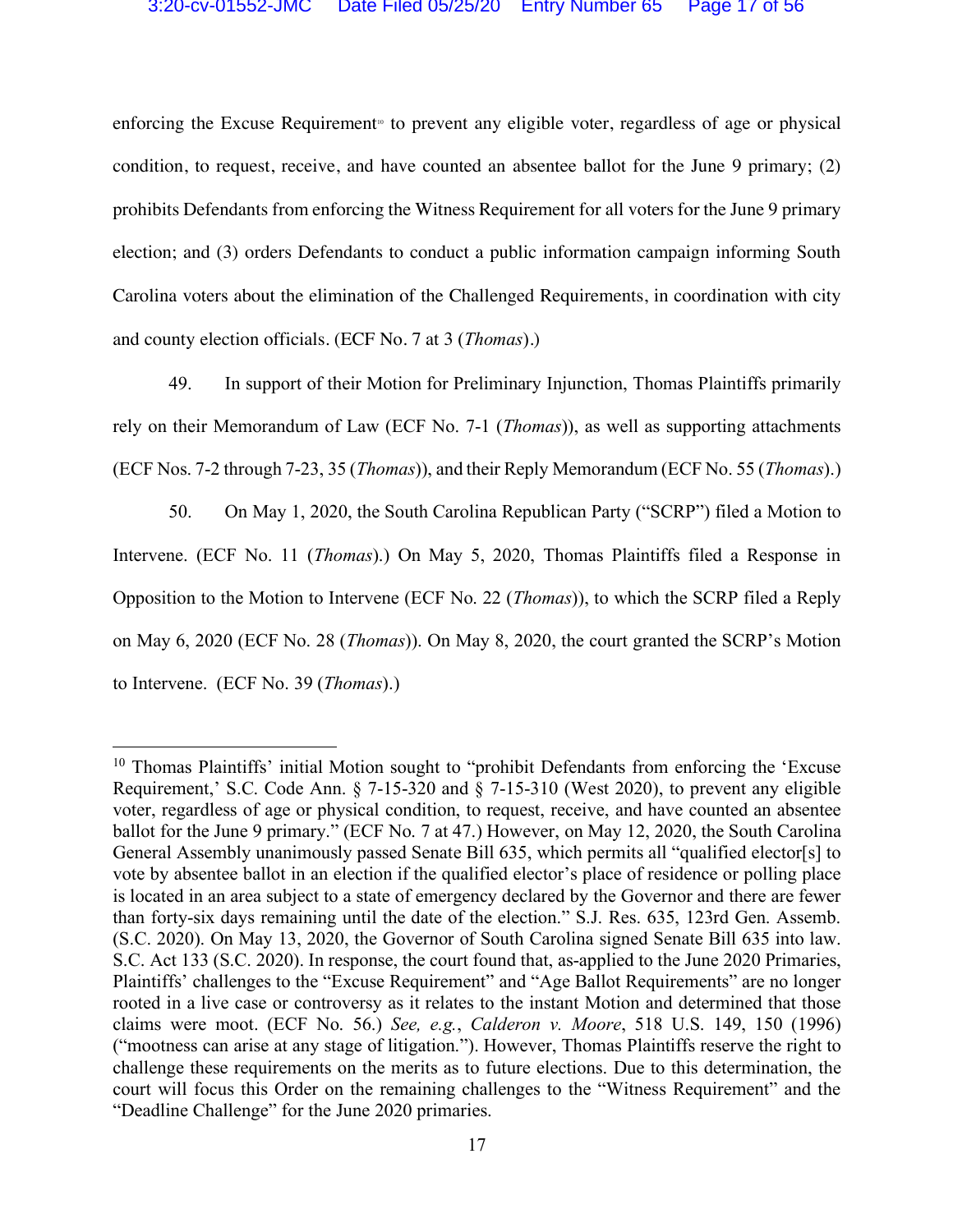51. On May 6, 2020, the court entered Orders (ECF Nos. 31, 32 (*Thomas*)) granting Motions for Leave to File Amicus Brief filed by South Carolina Attorney General Alan Wilson (ECF No. 29 (*Thomas*)) and Protection and Advocacy for the People with Disabilities, Inc. ("P&A") (ECF No. 19 (*Thomas*)). P&A filed its amicus brief on May 6, 2020 (ECF No. 34 (*Thomas*)). Attorney General Wilson filed his amicus brief on May 12, 2020 (ECF No. 53 (*Thomas*)).

52. On May 11, 2020, Defendants and the SCRP filed their respective Answers to Thomas Plaintiffs' Complaint (ECF Nos. 44, 49, 51 (*Thomas*)), and their Responses in Opposition to Thomas Plaintiffs' Motion for Preliminary Injunction (ECF Nos. 46, 50, 52 (*Thomas*)).

53. In opposition to Thomas Plaintiffs' Motion for Preliminary Injunction, SCEC Defendants rely on their Memorandum of Law (ECF No. 46 (*Thomas*)), as well as supporting attachments (ECF Nos. 46-1 through 46-8 (*Thomas*)).

54. In opposition to Thomas Plaintiffs' Motion for Preliminary Injunction, Defendant Governor McMaster relies on his Memorandum of Law (ECF No. 52 (*Thomas*)).

55. In opposition to Thomas Plaintiffs' Motion for Preliminary Injunction, the SCRP relies on its Memorandum of Law (ECF No. 50 (*Thomas*)).

56. In support of Thomas Plaintiffs' Motion for Preliminary Injunction, P&A relies on its Amicus Brief (ECF No. 34 (*Thomas*)).

57. In opposition to the Motion for Preliminary Injunction, Attorney General Wilson relies on his Amicus Brief (ECF No. 53 (*Thomas*)).

58. Additionally, on May 11, 2020, the United States Government filed a Statement of Interest of the United States Concerning Section 201 of the Voting Rights Act. (ECF No. 47 (*Thomas*).)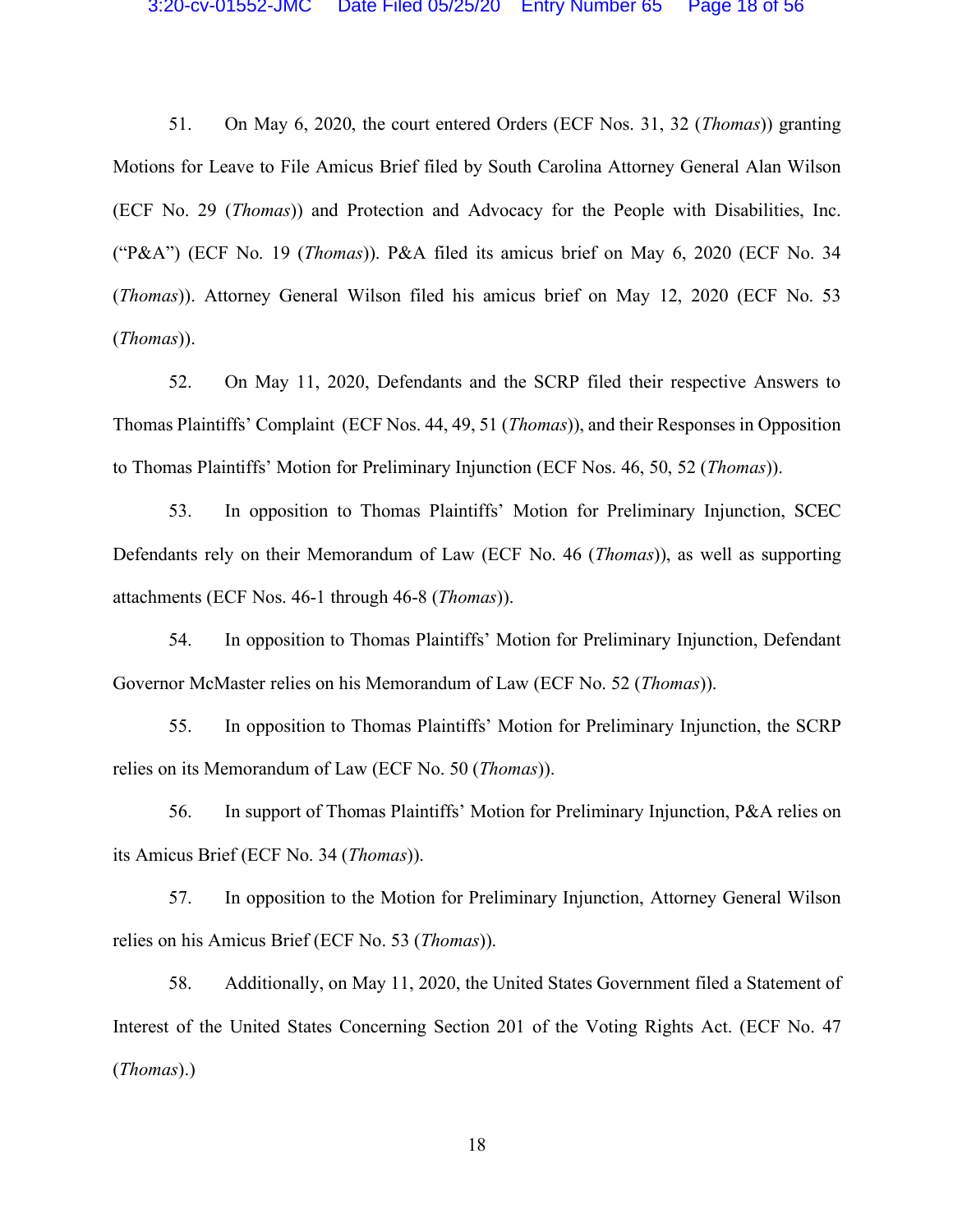59. In response to the absentee ballot bill passed by the South Carolina General Assembly on May 12, 2020, and signed into law by Defendant Governor McMaster on May 13, 2020, the court requested that the parties submit in writing the issues that they still intended to present at a hearing on the Motions for Preliminary Injunction. (ECF No. 56 (*Thomas*).)

60. Thomas Plaintiffs filed their Reply Brief in Support of Plaintiffs' Motion for Preliminary Injunction on May 13, 2020. (ECF No. 55 (*Thomas*).)

61. On May 14, 2020, Thomas Plaintiffs conveyed that they desired to only address at the motions hearing their claims for preliminary relief with respect to the Witness Requirement for absentee voting under the United States Constitution and the Voting Rights Act. (ECF No. 57 (*Thomas*).)

D. The Middleton Lawsuit Generally

62. Plaintiffs Wells, Dixon, Winbush, and Moore are all persons allegedly registered to vote in the State of South Carolina. (*See* ECF No. 1 at 7 ¶ 15–8 ¶ 18 (*Middleton*).) Plaintiffs Tedder and Middleton are registered to vote in the State of South Carolina. (ECF Nos. 13-1 at 2  $\P$  1, 13-2 at 2  $\P$  1.)

63. Middleton Plaintiffs allege that Wells is African-American and over 65 years of age, thereby in the category of persons at a high risk for contracting COVID-19. (*Id.* at 7 ¶ 15.)

64. Middleton Plaintiffs allege that Dixon is African-American, over 65 years of age, and has underlying medical conditions, thereby in the category of persons at a high risk for contracting COVID-19. (*Id.* ¶ 16.)

65. Middleton Plaintiffs allege that Winbush is African-American and has expressed concern about herself and other voters being able to practice social distancing in the upcoming elections. (*Id.* at 8 ¶ 17.)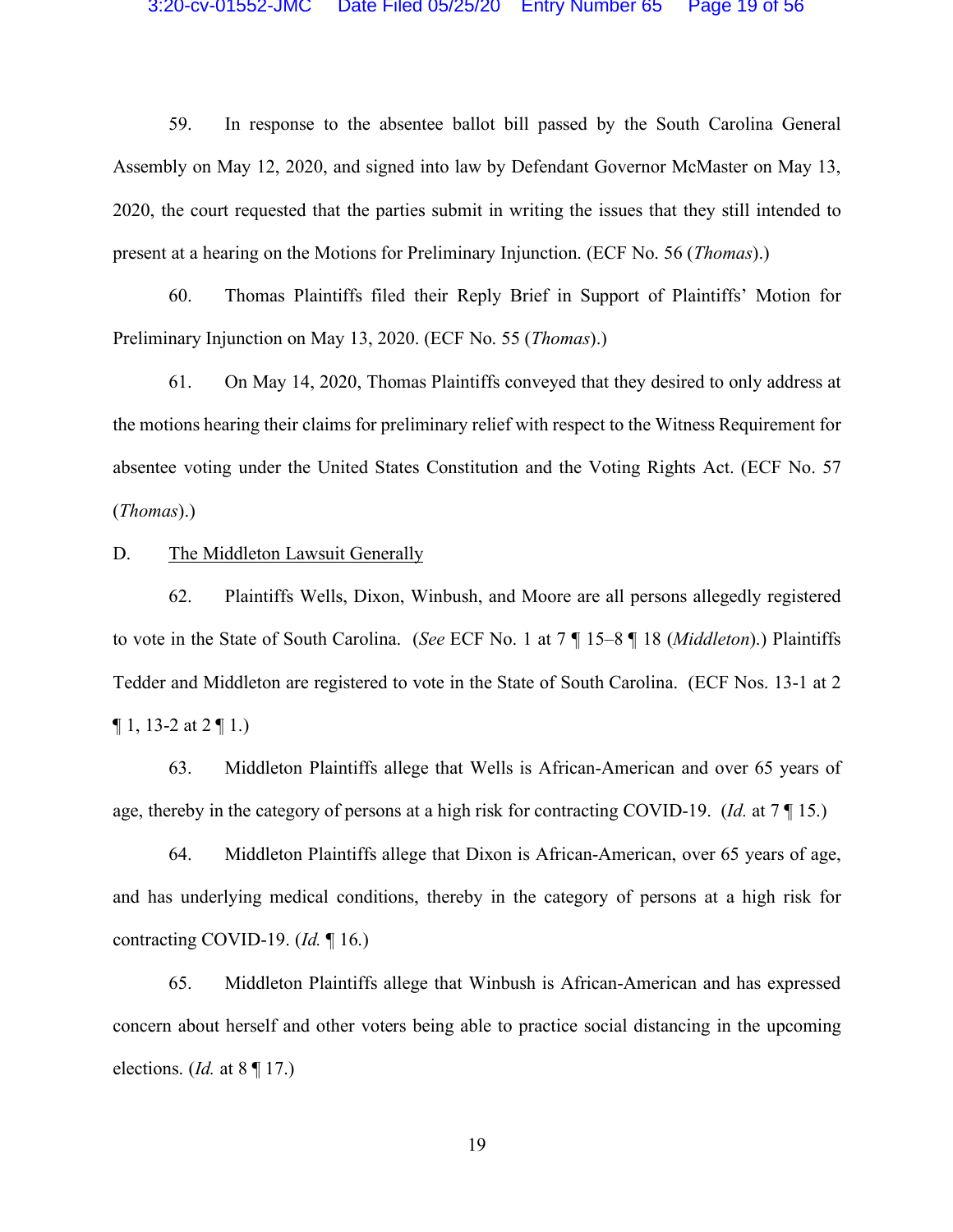66. Middleton Plaintiffs allege that Moore is African-American, over 65 years of age, and lives alone, thereby in the category of persons at a high risk for contracting COVID-19. (*Id.* ¶ 18.)

67. Plaintiff SCDP is allegedly a political party within the meaning of S.C. Code Ann. § 7-1-20 (West 2020) and is the South Carolina state party committee of the national Democratic Party. (ECF No. 1 at 8–10 ¶ 19 (*Middleton*).) The SCDP allegedly acts on behalf of itself and its members, is a political party that actively supports candidates, and mobilizes and assists voters during election cycles. (*Id.*)

68. Plaintiff DNC is allegedly the national committee of the Democratic Party, as defined by 52 U.S.C. § 30101(14). (ECF No. 1 at 10–11 ¶ 20 (*Middleton*).) The DNC allegedly assists with the election of candidates of its party to public office, including South Carolina, and mobilizes voters to vote for its candidates and causes. (*Id.*)

69. Plaintiff DCCC is allegedly the national congressional committee of the Democratic Party as defined by 52 U.S.C. § 30101(14). (ECF No. 1 at 11–12 ¶ 21.) The DCCC allegedly assists with the election of candidates of its party to the U.S. House of Representatives, including South Carolina, and mobilizes and registers voters to support their candidates. (*Id.*)

70. Defendants in *Middleton* are the above-referenced SCEC Defendants. (*See* ECF No. 32 (*Middleton*).)

71. On May 1, 2020, Middleton Plaintiffs filed their Complaint for Injunctive and Declaratory Relief. (ECF No. 1.) In their Complaint, Middleton Plaintiffs plead claims for Denial or Abridgement of the Right to Vote on Account of Age under the Twenty-Sixth Amendment of the United States Constitution and 42 U.S.C. § 1983 *(Absentee Ballot Age Restriction)*; Undue Burden on the Right to Vote under the First Amendment and Equal Protection Clause of the United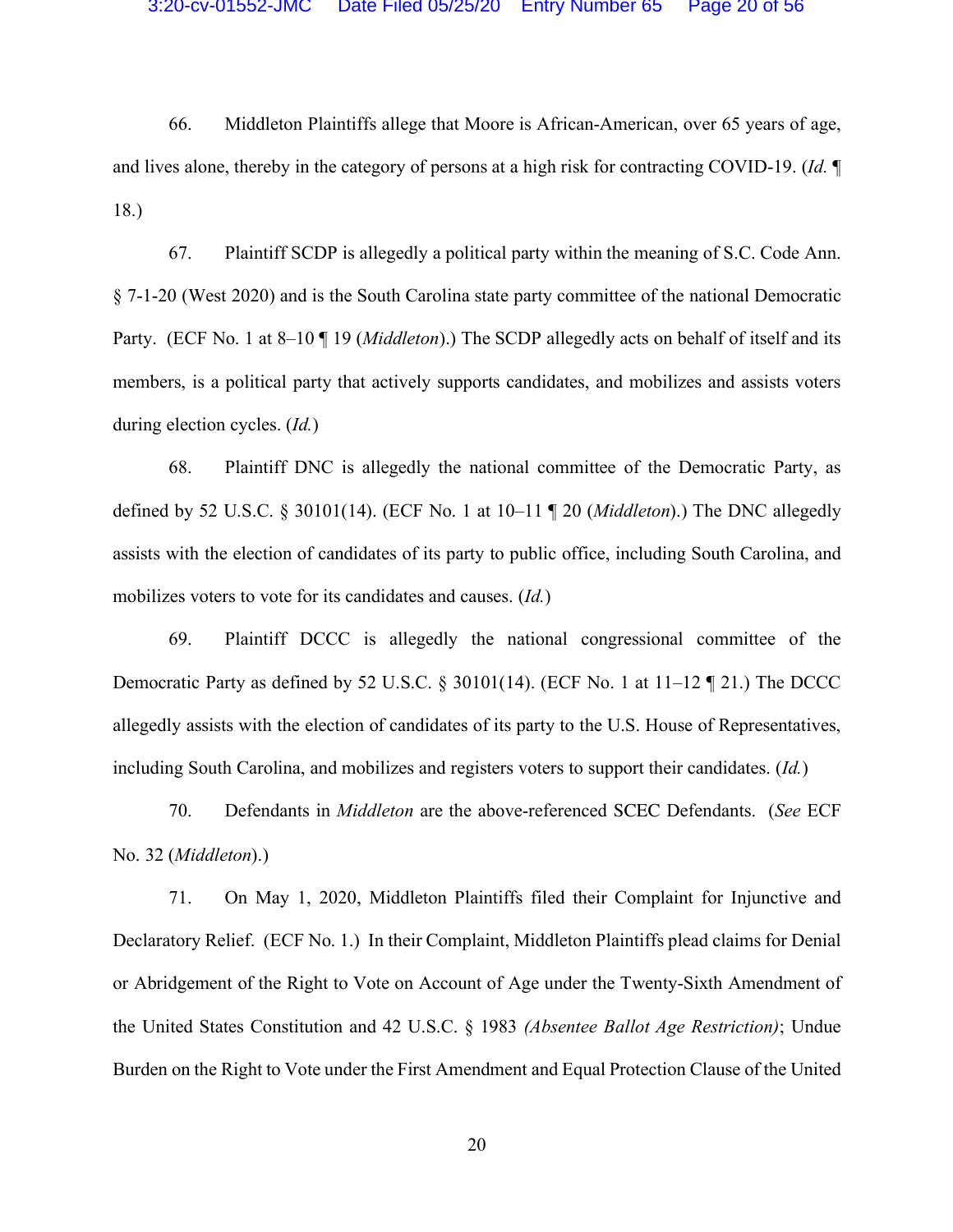States Constitution and 42 U.S.C. § 1983 *(Absentee Ballot Age Restriction, Postage Tax, Witness Requirement, Absentee Assistance Ban);* the Imposition of a Poll Tax under the Fourteenth Amendment and Twenty-Fourth Amendment of the United States Constitution and 42 U.S.C. § 1983; Vote Denial under Section 2 of the Voting Rights Act, 52 U.S.C. § 10301*(Postage Tax, Witness Requirement, Election Day Cutoff, Absentee Ballot Age Restriction, and Absentee Assistance Ban);* Freedom of Speech and Infringement of Speech under the First Amendment and Fourteenth Amendment of the United States Constitution and 42 U.S.C. § 1983 *(Absentee Assistance Ban)*; and Violation of Section 208 of the Voting Rights Act of 1965, 52 U.S.C. § 10508 Preemption *(Absentee Assistance Ban)*. (ECF No. 1 (*Middleton*).)

72. On May 7, 2020, Middleton Plaintiffs filed their Motion and Incorporated Brief in Support of Motion for Preliminary Injunction, (ECF No. 13 (*Middleton*)), pursuant to Federal Rule of Civil Procedure 65 to address, *inter alia*, the immediate and severe effects the coronavirus pandemic is having on the primary election scheduled for June 9, 2020, and the run-off election following thereafter. Middleton Plaintiffs focus their Motion on 3 requirements that threaten South Carolinians' right to vote during the COVID-19 pandemic: (1) Absentee Ballot Age Restriction; (2) the Witness Requirement; and (3) the Election Day Cutoff (collectively, the "Challenged Provisions").

73. Middleton Plaintiffs seek a preliminary injunction that: (1) prohibits SCEC Defendants from enforcing the Absentee Ballot Age Restriction,<sup>11</sup> to prevent any eligible voter, regardless of age, to request, receive, and have counted an absentee ballot for the June 9 primary; (2) prohibits SCEC Defendants from enforcing the Witness Requirement for all voters for South Carolina's June 9 primary; (3) prohibits SCEC Defendants from enforcing the requirement that

 <sup>11</sup> *See* Footnote 7.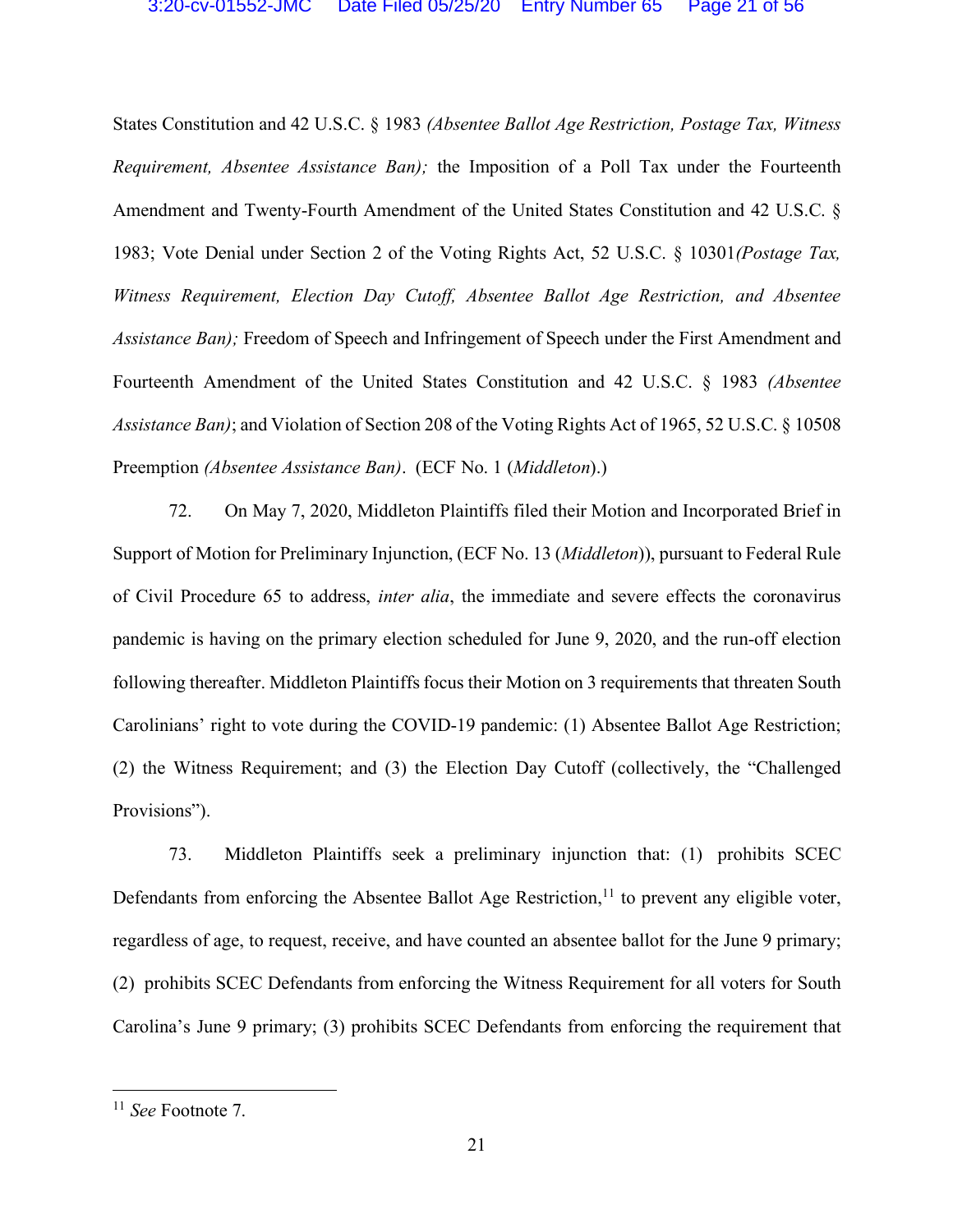absentee ballots must be received by 7:00 p.m. on Election Day to be counted and extending the deadline to June 19, provided that the ballots were postmarked or mailed on or before June 9; (4) orders the counting of ballots to begin on June 19, 2020, and giving county election officials until June 23, 2020, to complete the canvass and certify the results to the State Board of Canvassers; (5) prohibits election officials from releasing results until after 7:00 p.m. on June 19, *see* Fed. R. Civ. P. 6512; and (6) orders SCEC Defendants to publicly inform all South Carolina voters about the elimination of these requirements in coordination with city and county election officials. (ECF No. 13 at 32 (*Middleton*).)

74. In support of their Motion for Preliminary Injunction, Middleton Plaintiffs primarily rely on their Memorandum of Law (ECF No. 13 at 7–33 (*Middleton*)), as well as supporting attachments (ECF Nos. 13-1, 13-2 (*Middleton*)).

75. On May 7, 2020, the court entered an Order (ECF No. 12 (*Middleton*)) granting Attorney General Wilson's Motion for Leave to File Amicus Brief (ECF No. 11 (*Middleton*)), which he filed on May 13, 2020. (*See* ECF No. 29 (*Middleton*)).

76. On May 12, 2020, the court entered an Order (ECF No. 27 (*Middleton*)) granting the SCRP's Motion to Intervene. (ECF No. 22 (*Middleton*).)

77. Given the passage of S.635, Middleton Plaintiffs agreed the Excuse Requirement and Absentee Ballot Age Requirement are moot but only for the purposes of the June primaries. (ECF No. 31 (*Middleton*).) Despite this assertion, the court determined that the Middleton Plaintiffs had only sought relief related to the June primaries and therefore limited the hearing to

<sup>&</sup>lt;sup>12</sup> During the May 15, 2020 hearing, Middleton Plaintiffs withdrew their request of "giving county" election officials until June 23 to complete the canvass and certify the results to the State Board of Canvassers" and also withdrew their request (5) prohibiting election officials from releasing results until after 7:00 p.m. on June 19."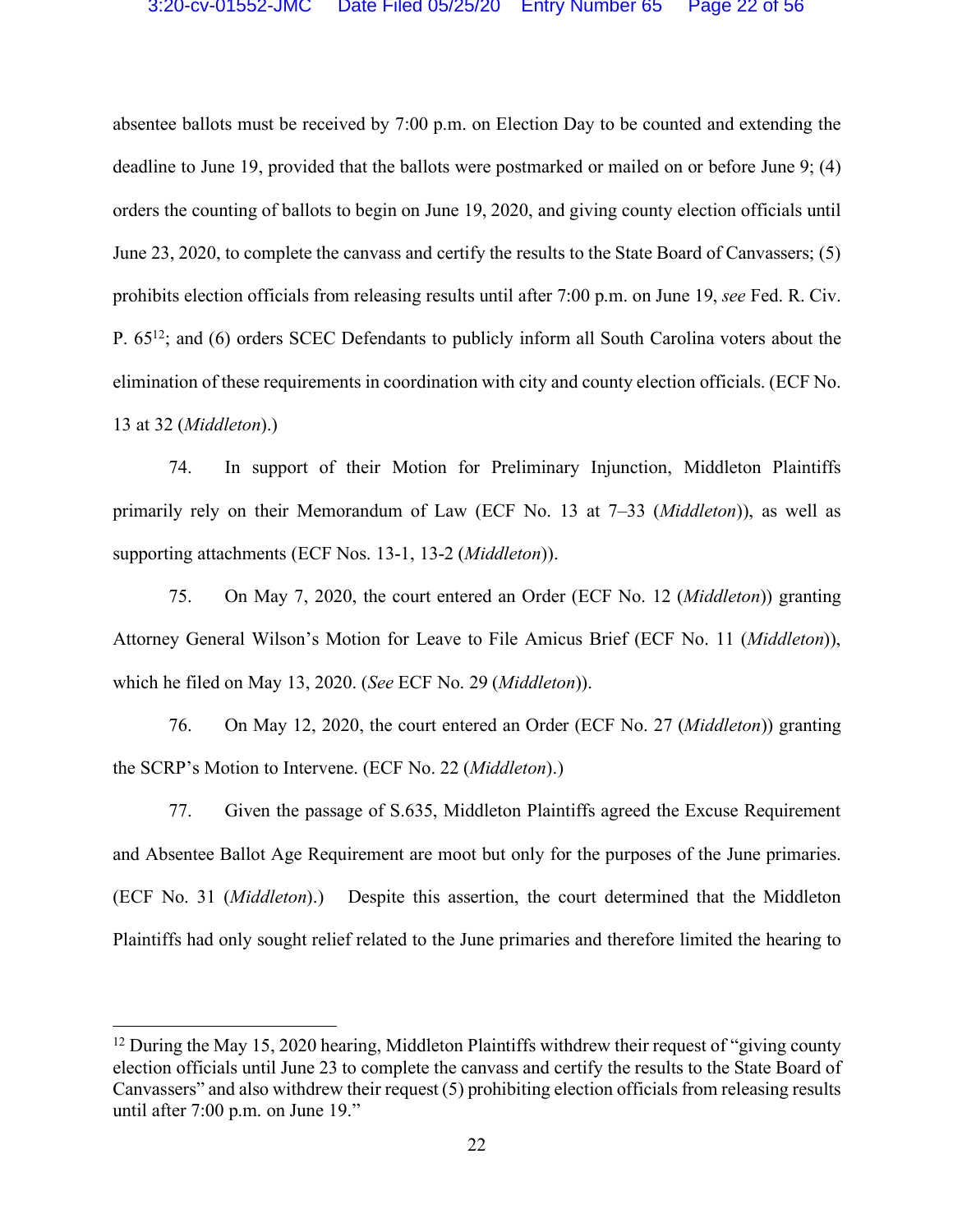the remaining issues related to those primaries. (ECF No. 35 (*Middleton*).)

78. On May 14, 2020, SCEC Defendants and the intervenor-Defendant SCRP respectively filed Opposition to the Motion for Preliminary Injunction. (ECF Nos. 32, 33 (*Middleton*).)

79. In opposing Middleton Plaintiffs' Motion for Preliminary Injunction, SCEC Defendants rely on their Memorandum of Law (ECF No. 32 (*Middleton*)) and supporting attachments (ECF Nos. 32-1 through 32-3 (*Middleton*)).

80. In opposing Middleton Plaintiffs' Motion for Preliminary Injunction, the SCRP relies on its Memorandum of Law (ECF No. 33 (*Middleton*)) and supporting attachment (ECF No. 33-1 (*Middleton*)).

E. Motion Hearing on Pending Preliminary Injunction Motions

81. The instant matters before the court for review are a Motion for a Preliminary Injunction (ECF No. 7 (*Thomas*)) by Thomas Plaintiffs, filed on April 28, 2020, and a Motion for Preliminary Injunction (ECF No. 13 (*Middleton*)) by the Middleton Plaintiffs, filed on May 7, 2020. 13

82. On May 15, 2020, the court held a consolidated hearing on the pending Motions for

<sup>&</sup>lt;sup>13</sup> The parties do not offer argument as to whether Thomas/Middleton Plaintiffs are seeking prohibitory or mandatory injunctive relief and, as such, which standard is to be applied. *See League of Women Voters of N.C. v. North Carolina*, 769 F.3d 224, 235–36 (4th Cir. 2014) ("A preliminary injunction may be characterized as being either prohibitory or mandatory. . . . [w]hereas mandatory injunctions alter the status quo, prohibitory injunctions aim to maintain the status quo and prevent irreparable harm while a lawsuit remains pending." (internal and external citations omitted)); *Taylor v. Freeman*, 34 F.3d 266, 270 n.2 (4th Cir. 1994) ("Mandatory preliminary injunctive relief in any circumstance is disfavored, and warranted only in the most extraordinary circumstances." (citations omitted)). Upon its review, the court observes that it cannot clearly resolve this issue because the resolution depends on subjective presumptions specific to the parties, *i.e.*, Thomas/Middleton Plaintiffs allege they are trying to prevent irreparable harm while Defendants presumably would contend that Thomas/Middleton Plaintiffs are seeking to alter the status quo as to absentee ballots.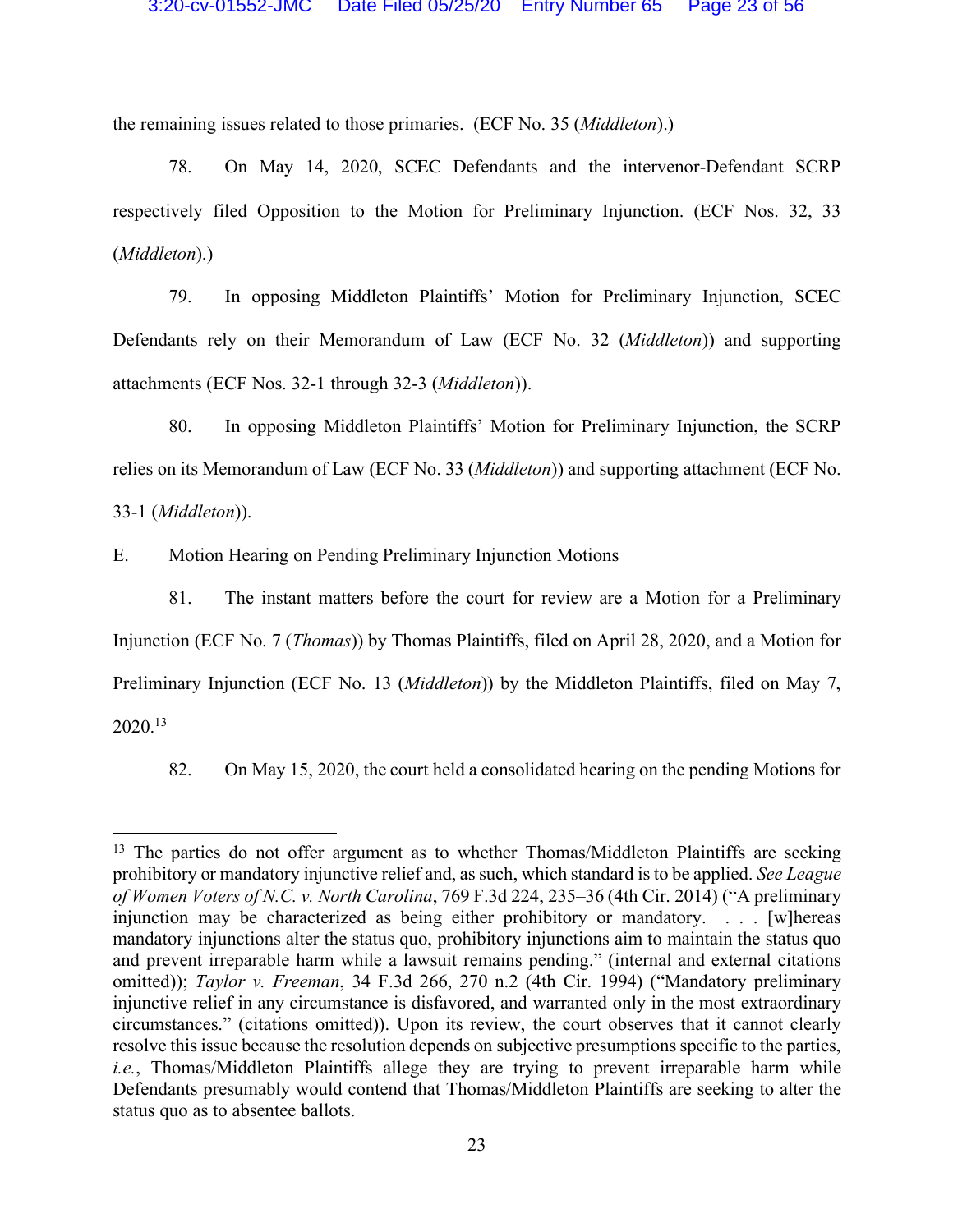Preliminary Injunction. (*See* ECF No. 64 (*Thomas*); ECF No. 36 (*Middleton*).) In addition to reviewing the parties' submissions, amici briefs, and statement of interest, the court heard oral argument from the parties' counsel. (*Id.*)

## **III. FINDINGS OF FACT**<sup>14</sup>

#### A. The *Thomas* Lawsuit

1. The individual Thomas Plaintiffs are lawfully registered voters and have individual characteristics or conditions that are regarded by the CDC as placing them at a higher risk for contracting COVID-19, including being over 65 years of age, having underlying medical conditions (including scleroderma, interstitial lung disease, hypertension, gout, history of breast cancer, emphysema, infection), being disabled, and/or being African-American. (ECF Nos. 7-17 at 2 ¶ 2; 7-18 at 2 ¶ 2, 2–3 ¶ 7; 7-19 at 2 ¶ 2; 7-20 at 2 ¶ 6–3 ¶ 8; 7-21 at 3 ¶¶ 7, 8 (*Thomas*).) In addition to being at a higher risk for contracting COVID-19, (*E.g.*, ECF No. 7-21 at 3 ¶ 8), one of the individual Thomas Plaintiffs allegedly already has COVID-19. (*See* ECF No. 7-22 at 4 ¶ 8.)

2. As a result of these characteristics or conditions, many have self-quarantined at home and/or live alone. (*Id.* at 7-18 at 3 ¶ 8; 7-20 at 3 ¶ 8; 7-21 at 3 ¶ 6 (*Thomas*).)

3. Some of the individual Thomas Plaintiffs also serve in positions that serve the disenfranchised or economically disadvantaged voters that have been substantially impacted by the COVID-19 pandemic and the Witness Requirement further burdens them from exercising their right to vote by absentee ballot by requiring them to expose themselves to other people in contravention of maintaining safe social distancing practices. (*See* ECF Nos. 7-17 at 2 ¶ 5–4 ¶ 12;

<sup>&</sup>lt;sup>14</sup> To the extent any findings of fact constitute conclusions of law, they are adopted as such; to the extent any conclusions of law constitute findings of fact, they are so adopted. Moreover, as this is a preliminary injunction, any facts identified "are not final determinations of disputed matters." *EZ Gard Indus., Inc. v. XO Athletic Co.*, No. 07-CV-4769 (JMR/FLN), 2008 WL 1827490, at \*1 n.1 (D. Minn. Apr. 23, 2008).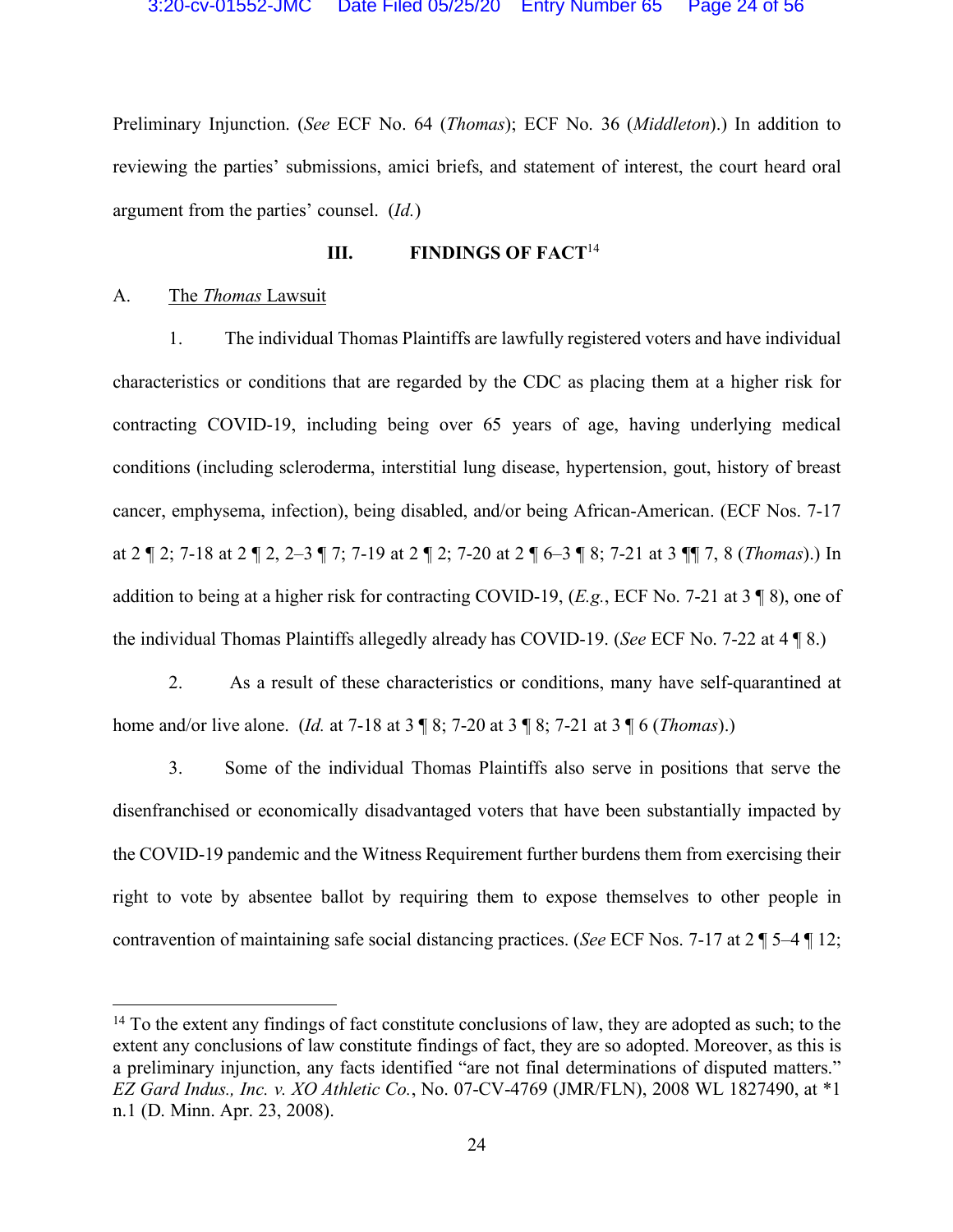7-19 at 3 ¶ 7–4 ¶ 10 (*Thomas*).)

4. Plaintiff The Family Unit, which serves mostly African-Americans and/or economically disadvantaged persons, has assisted voters in navigating the absentee voting process. (*See* ECF No. 7-22 at 2–3 ¶ 3 (*Thomas*).) Because of the COVID-19 pandemic, its members and constituents have had difficulty meeting the Witness Requirement. (*Id.* at 3 ¶¶ 4–6 (*Thomas*).) Such challenges include the necessity of having close, personal meetings with senior citizens, the marginally educated, and pretrial inmates to explain the absentee ballot process and thus does not afford the opportunity to assist with either in-person voting or absentee ballot voting. (*Id.* at 3 ¶ 11 –4 ¶ 12 (*Thomas*).)

5. The mission of the SCEC is "to ensure every eligible citizen has the opportunity to register to vote and participate in fair and impartial elections with the assurance that every vote will count." *SCEC About Us*, https://www.scvotes.org/about-sec (last visited May 22, 2020).

6. In her Declaration (ECF No. 7-15) submitted in support of Thomas Plaintiffs' Motion for Preliminary Injunction, Dr. Courtney D. Cogburn ("Dr. Cogburn") discussed the impact of COVID-19 on minority communities in South Carolina and made specific assertions regarding the health consequences of voting laws that require a person to break social distancing guidelines.15

 <sup>15</sup>According to Dr. Cogburn:

<sup>[</sup>Minorities'] risk [of] COVID-19 infection is tied to pre-existing and evolving inequities in structural systems and social conditions. As a result, any voting requirement requiring them to break social distancing protocols would place them at higher risk for infection and also threatens public health of the Black community more broadly. We will not be able to immediately address the deeply entrenched social and structural factors contributing to the significantly elevated risk to COVID-19 related infection and mortality among [minorities]. We can, however, acknowledge the significance of these factors and take immediate steps to minimize exposure for groups most gravely threatened by exposure to COVID-19…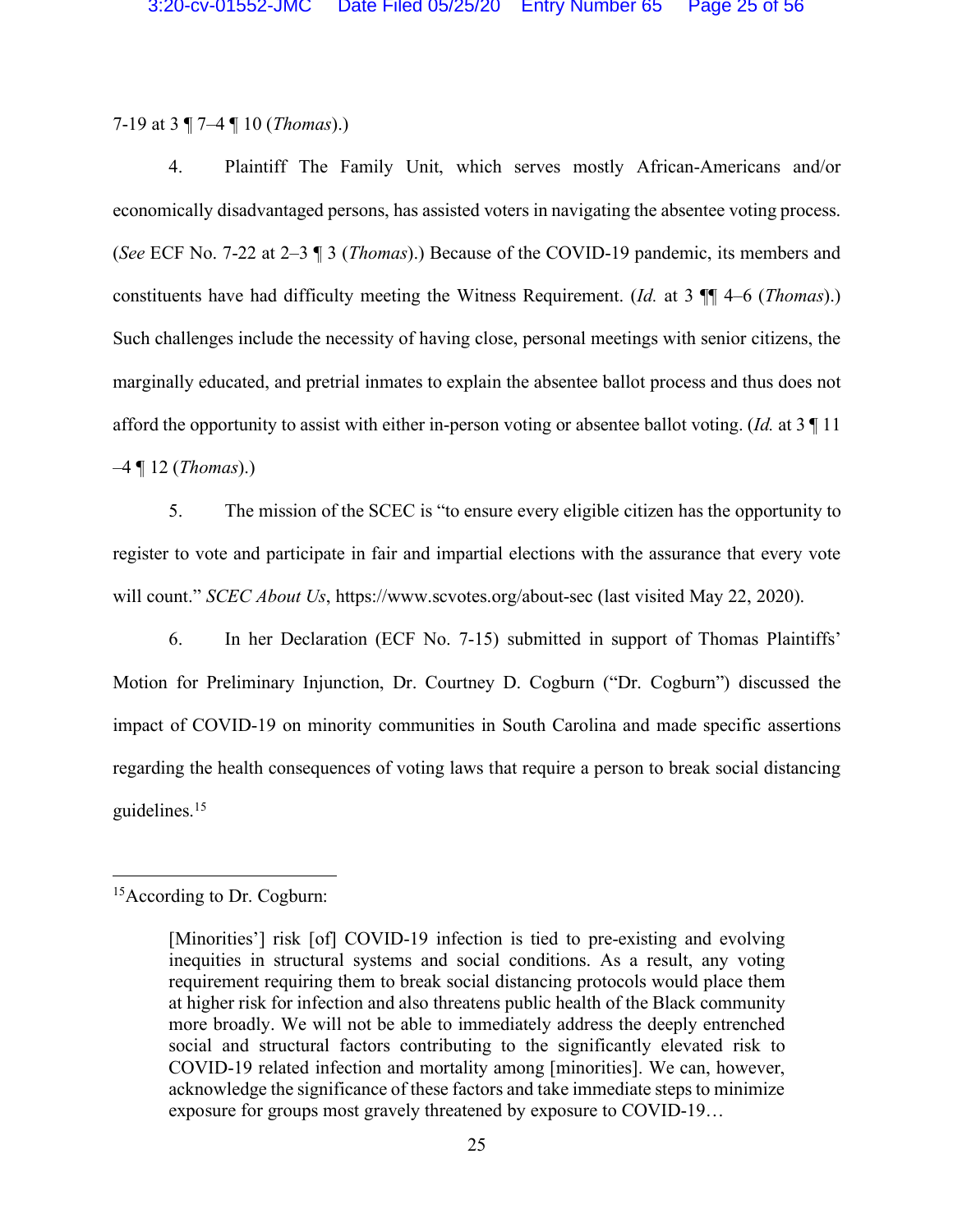7. As the Executive Director of the South Carolina Election Commission, Defendant Andino is the chief administrative officer for the State Election Commission. S.C. Code Ann. § 7- 3-20 (A) (West 2020). She is required to supervise the conduct of elections and the voter registration process by all persons involved in the election process, S.C. Code Ann.  $\S$  7-3-20 (C)(1) (West 2020), and conduct post-election analysis of such activities. S.C. Code Ann. § 7-3-20 (C)(2) (West 2020).

8. As the Governor of South Carolina, Defendant McMaster is vested with the "supreme executive authority" of the State. *See* S.C. Const. Art. IV, § 1. He has the authority to declare a public health emergency, as defined in S.C. Code Ann. § 44-4-130 (West 2020). S.C. Code Ann. §1-3-420 (West 2020). Upon such declaration, he may issue such proclamations to "order and direct any person or group of persons to refrain from doing any act or thing which would, in his opinion, endanger life, limb or property . . .by use of all appropriate available means to enforce such order or proclamation" S.C. Code Ann. § 1-3-430 (West 2020).

(ECF No. 7-15 at 8.)

 $\overline{a}$ 

In support of the aforementioned conclusion, Dr. Cogburn relies on:

Early data for COVID-19 infection and mortality in South Carolina [which is] consistent with national patterns and are highly concerning. The rate of infection and death for Black residents far exceeds their representation in the general population as well as overall levels for White citizens. Specifically, Black people living in South Carolina comprise 27% of the population but 57% of COVID-19 related deaths, making them 5 times more likely than Whites to die from the infection. The racial disparities in COVID-19 infection rates and deaths in South Carolina are among the most startling in the country…

(ECF No. 7-15 at 6.) (internal citations omitted).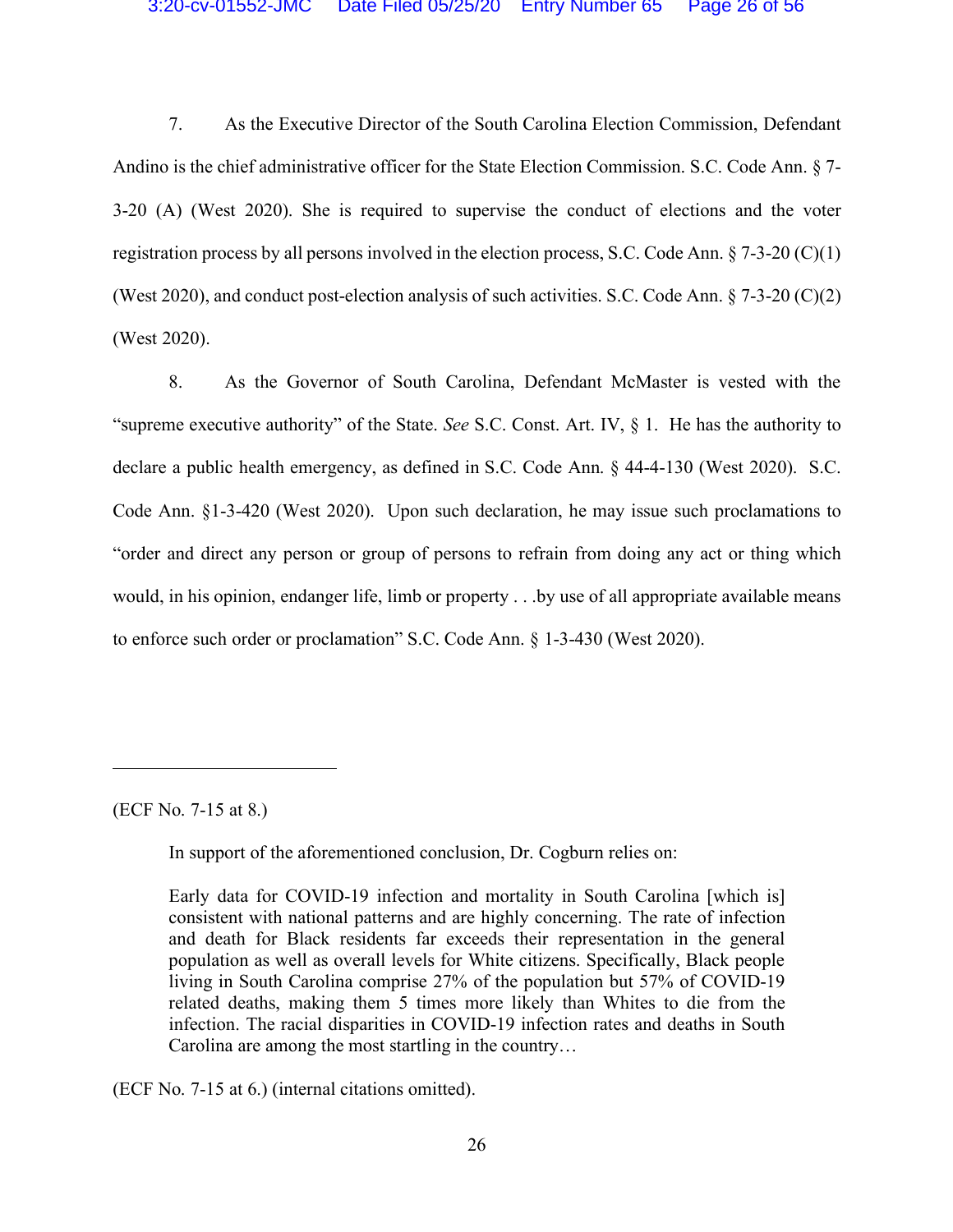## B. The *Middleton* Lawsuit

9. Plaintiffs Middleton and Tedder are registered voters in South Carolina. (ECF Nos. 13-1 at 2 ¶ 1, 13-2 at 2 ¶ 1 (*Middleton*).) They are both African-American and candidates in the June 9, 2020 primary. (ECF No. 13-1 at 2 ¶ 2 (*Middleton*).) They both present concerns about potential voters fearing to vote in person as a result of COVID-19. (*See* ECF Nos. 13-1 at 3 ¶¶ 4– 6, 13-2 at 2 ¶ 2–4 ¶ 8 (*Middleton*).)

## **IV. CONCLUSIONS OF LAW**

1. The parties make a plethora of arguments regarding the meritorious value of Thomas/Middleton Plaintiffs' claims. This court finds that Thomas/Middleton Plaintiffs have met their burden under the standard the Supreme Court set out in *Winter16* for preliminary injunctions as to the Witness Requirement. The court addresses below the vitality of Thomas/Middleton Plaintiffs' assertions under the requirements set forth in *Winter* and reiterated by the Fourth Circuit in *Real Truth*. 17

### A. The Court's Jurisdiction

2. The court has jurisdiction over this matter pursuant to 28 U.S.C. § 1331 based on Thomas/Middleton Plaintiffs' claims against Defendants under 42 U.S.C. § 1983, which permits an injured party to bring a civil action against a person who, acting under color of state law, ordinance, regulation, or custom, causes the injured party to be deprived of "any rights, privileges, or immunities secured by the Constitution and laws." *Id.* Specifically, Thomas/Middleton Plaintiffs allege violations of their rights protected by the First and Fourteenth Amendments to the United States Constitution and the Voting Rights Act of 1965, 52 U.S.C. §§ 10301–10314, 10501–

 <sup>16</sup> *Winter v. Nat'l Res. Def. Council, Inc.*, 555 U.S. 7, 24 (2008).

<sup>17</sup> *The Real Truth About Obama, Inc. v. Fed. Election Comm'n*, 575 F.3d 342, 346–47 (4th Cir. 2009), *vacated on other grounds*, 559 U.S. 1089 (2010).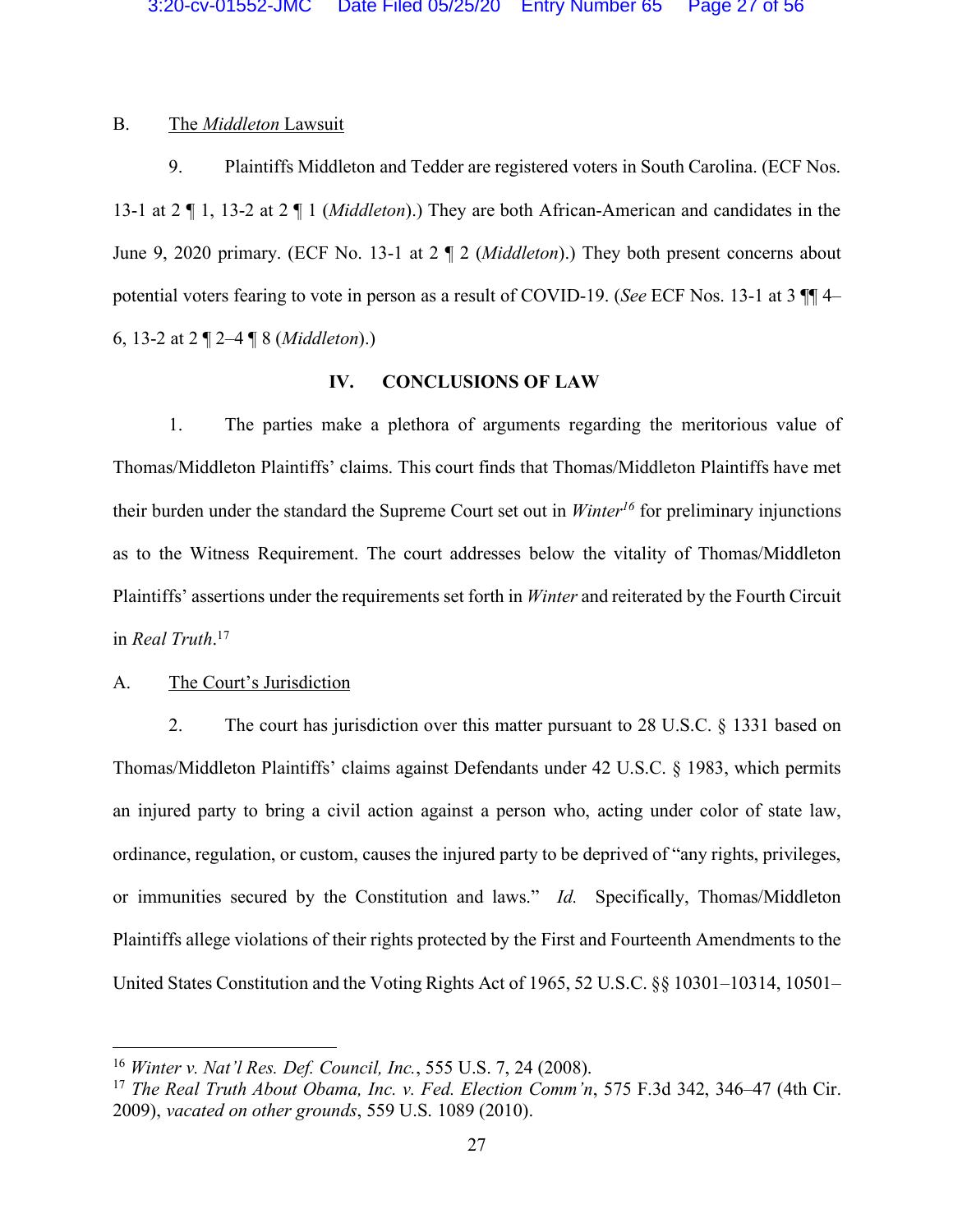10508, 10701–10702 (formerly 42 U.S.C. §§ 1973–1973bb).

### B. Standing of Thomas/Middleton Plaintiffs to Bring Their Actions

3. Standing implicates the court's subject matter jurisdiction and is governed by Rule 12(b)(1). *Crumbling v. Miyabi Murrells Inlet, LLC*, C/A No. 2:15-cv-4902-PMD, 2016 WL 3351351, at \*1 (D.S.C. June 16, 2016). "It is well established that standing is a threshold jurisdictional issue that must be determined first because '[w]ithout jurisdiction the court cannot proceed at all in any cause.'" *Covenant Media of N.C., LLC v. City of Monroe, N.C.*, 285 F. App'x 30, 34 (4th Cir. 2008) (quoting *Steel Co. v. Citizens for a Better Env't*, 523 U.S. 83, 94 (1998)). "To possess the constitutional component of standing, a party must meet three requirements: (1) [the party] has suffered an 'injury in fact' that is (a) concrete and particularized and (b) actual or imminent, not conjectural or hypothetical; (2) the injury is fairly traceable to the challenged action of the defendant; and (3) it is likely, as opposed to merely speculative, that the injury will be redressed by a favorable decision." *McBurney v. Cuccinelli*, 616 F.3d 393, 410 (4th Cir. 2010) (citing, *e.g.*, *Friends of the Earth, Inc. v. Laidlaw Envtl. Servs. (TOC), Inc.*, 528 U.S. 167, 180–81  $(2000)$ ).

4. "The party attempting to invoke federal jurisdiction bears the burden of establishing standing." *Miller v. Brown*, 462 F.3d 312, 316 (4th Cir. 2006) (citation omitted).

5. "To establish Article III standing, an injury must be 'concrete, particularized and actual or imminent; fairly traceable to the challenged action; and redressable by a favorable ruling." *Clapper v. Amnesty Int'l USA*, 568 U.S. 398, 409 (2013) (quoting *Monsanto Co. v. Geertson Seed Farms*, 561 U.S. 139, 149 (2010)). To be particularized, an injury "must affect the plaintiff in a personal and individual way." *Spokeo, Inc. v. Robins*, 136 S. Ct. 1540, 1548 (2016) (quoting *Lujan v. Defenders of Wildlife*, 504 U.S. 555, 560 n.1 (1992)). "There must be some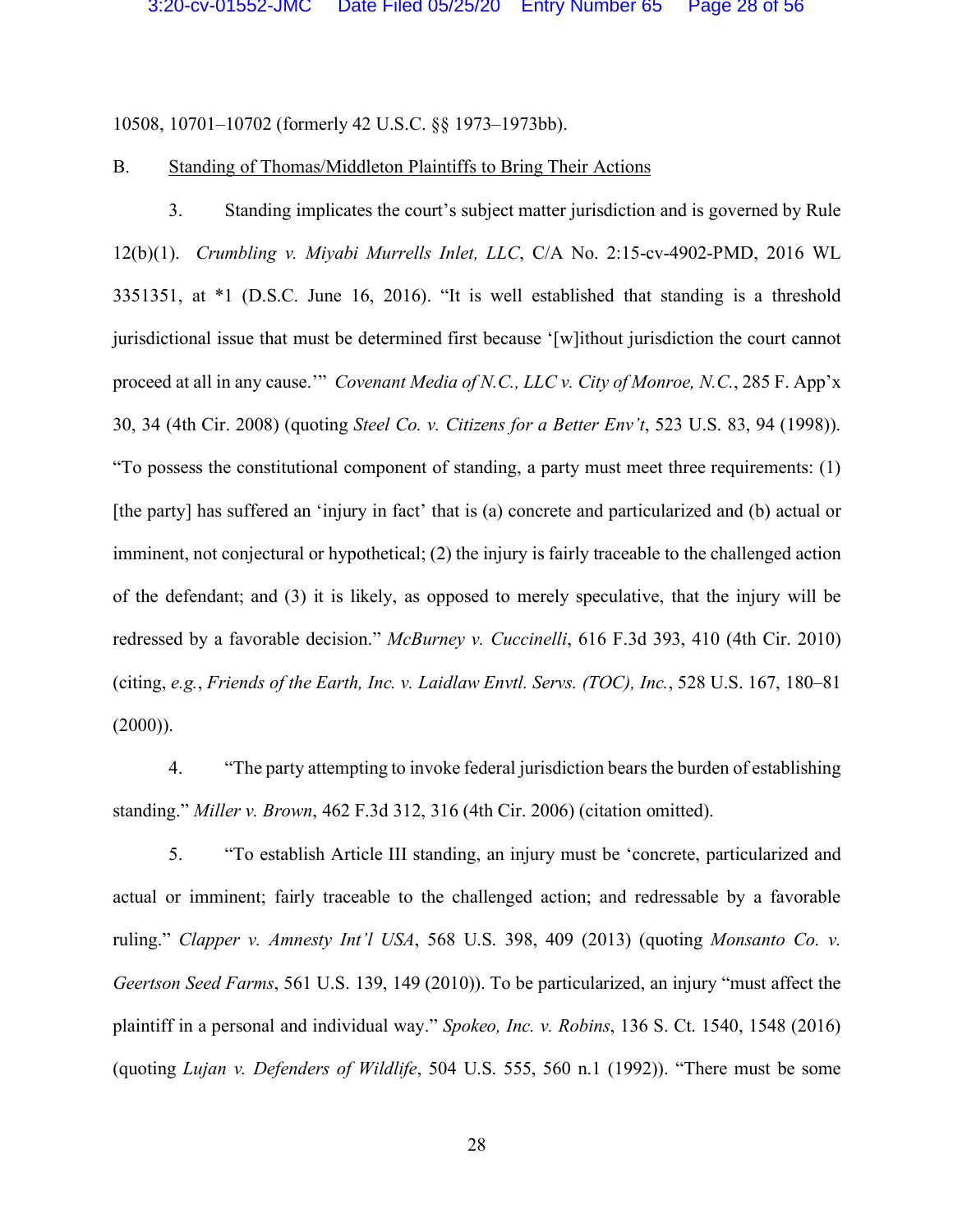connection between the plaintiff and the defendant that '[]differentiate[s]' the plaintiff so that his injury is not 'common to all members of the public." *Griffin v. Dep't of Labor Fed. Credit Union*, 812 F.3d 649, 655 (4th Cir. 2019) (quoting *United States v. Richardson*, 418 U.S. 166, 177 (1974)). "The fact that an injury may be suffered by a large number of people does not of itself make that injury a nonjusticiable generalized grievance," as long as "each individual suffers a particularized harm." *Spokeo, Inc.*, 136 S. Ct. at 1548 n.7.

6. "[V]oters who allege facts showing disadvantage to themselves as individuals have standing to sue." *Baker v. Carr*, 369 U.S. 186, 206 (1962).

7. Accepting as true the allegations in Thomas Plaintiffs' and Middleton Plaintiffs' Complaint, all Plaintiffs have shown that they are registered voters in the State of South Carolina and/or integrally connected to the electoral process and have alleged concrete injuries. (*See* ECF No. 1 at 5 ¶ 11–10 ¶ 16 (*Thomas*); ECF No. 1 at 5 ¶ 12 – 12 ¶ 23 (*Middleton*).)

8. Therefore, the court finds that Thomas/Middleton Plaintiffs have standing to bring their lawsuits.

C. Voting

9. The right to vote and have that vote counted is "a fundamental matter in a free and democratic society." *Reynolds v. Sims*, 377 U.S. 533, 561–62 (1964). In this regard, "[i]t has been repeatedly recognized that all qualified voters have a constitutionally protected right to vote and to have their votes counted." *See id.* at 554.

D. Preliminary Injunctions Generally

10. A preliminary injunction arises from Rule 65, but "it is an extraordinary remedy never awarded as of right." *Winter v. Nat'l Res. Def. Council, Inc.*, 555 U.S. 7, 24 (2008). A party seeking a preliminary injunction must establish all four of the following elements: (1) he is likely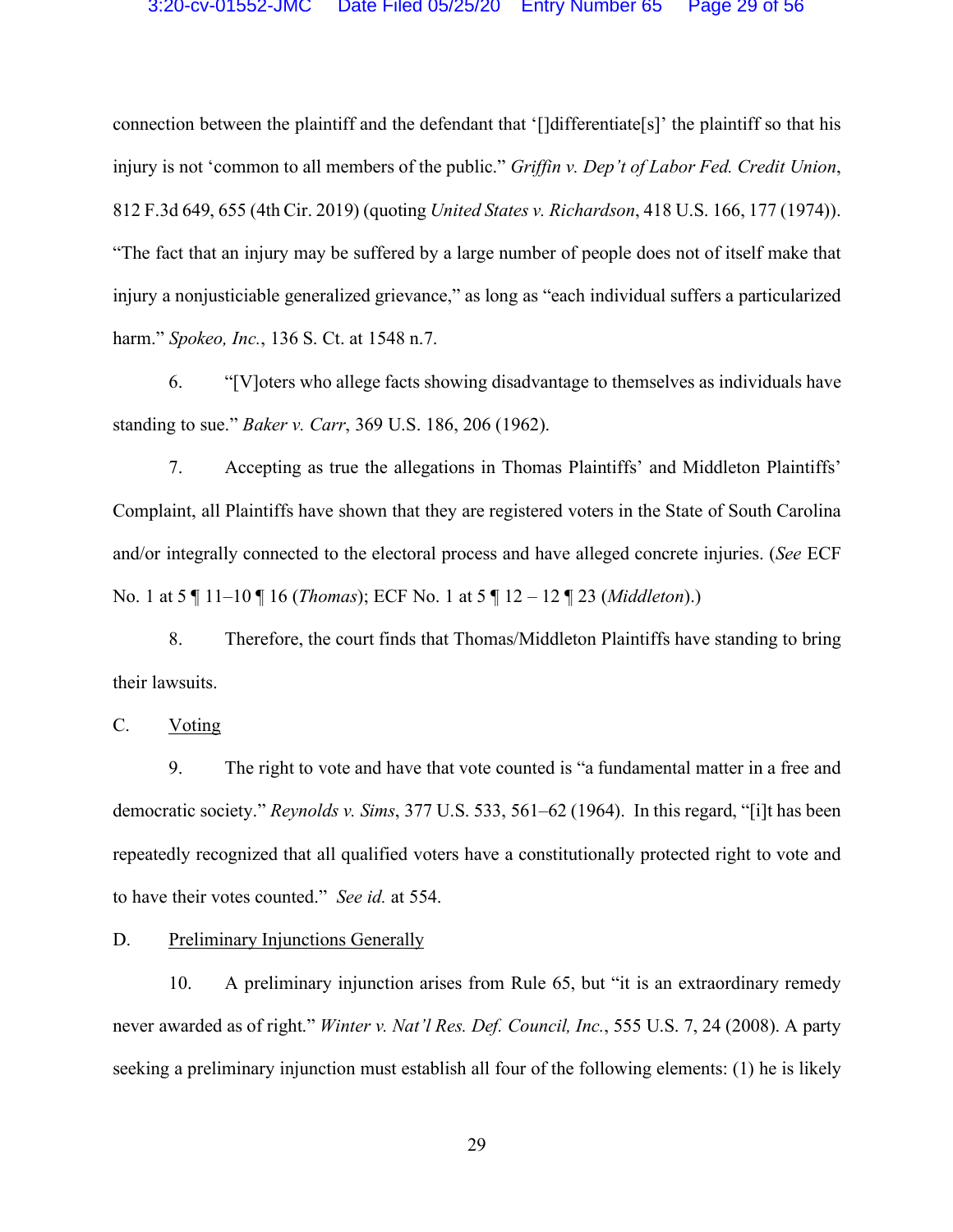to succeed on the merits; (2) he is likely to suffer irreparable harm in the absence of preliminary relief; (3) the balance of equities tips in his favor; and (4) an injunction is in the public interest. *Id.*; *The Real Truth About Obama, Inc. v. Fed. Election Comm'n*, 575 F.3d 342, 346–47 (4th Cir. 2009), *vacated on other grounds*, 559 U.S. 1089 (2010).

11. The Fourth Circuit no longer recognizes a "flexible interplay among the four criteria for a preliminary injunction." *Real Truth*, 575 F.3d at 347. Each of these requirements "must be fulfilled as articulated." *De la Fuente v. S.C. Dem. Party*, C/A No. 3:16-cv-00322-CMC, 2016 WL 741317, at \*2 (D.S.C. Feb. 25, 2016).

12. "The traditional purpose of a preliminary injunction is to protect the status quo and to prevent irreparable harm during the pendency of the lawsuit ultimately to preserve the court's ability to render a meaningful judgment on the merits." *De La Fuenta*, 2016 WL 741317, at \*2.

13. Thomas/Middleton Plaintiffs' claims can be divided into two main categories. First, they assert that the statutes referred to herein infringe upon special rights secured to voters under the United States Constitution. Thomas/Middleton Plaintiffs challenge these claims as-applied to the June 2020 primaries and only during the COVID-19 pandemic. For the sake of convenience, this category of claims will be referred to as the "Constitutional claims." Thomas/Middleton Plaintiffs have two remaining Constitutional claims, which challenge: (1) the "Witness Requirement" and (2) the "the Election Day Cutoff."

14. Second, Thomas/Middleton Plaintiffs contend that the "Witness Requirement" *per se* violates Section 201 of the Voting Rights Act of 1965 and Thomas/Middleton Plaintiffs, therefore, facially attack any application of the Witness Requirement under this theory. This claim will be referred to as the "VRA claims."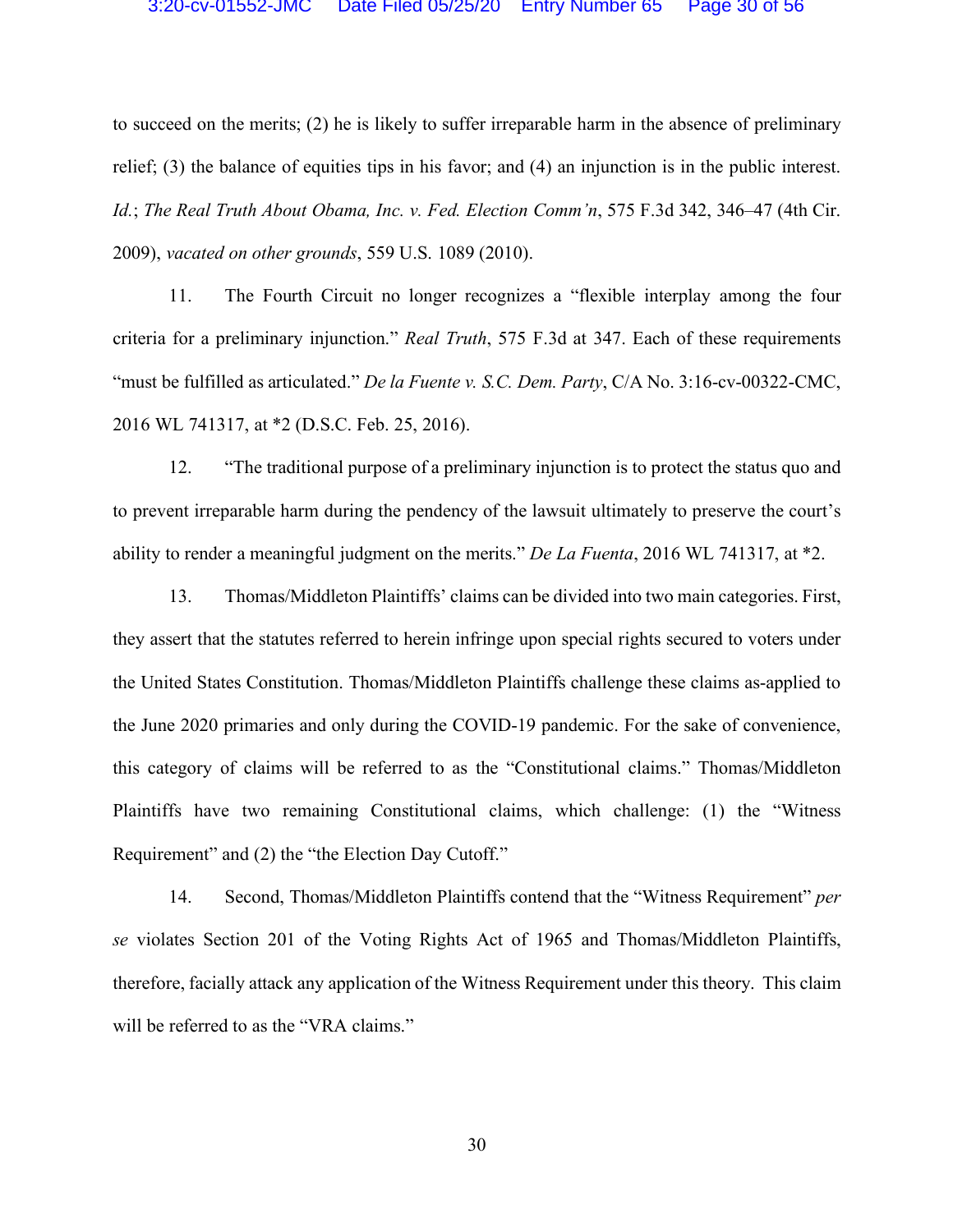## E. Clear Showing of Likely Success on the Merits

15. "[P]laintiffs seeking preliminary injunctions must demonstrate that they are likely to succeed on the merits." *Pashby v. Delia*, 709 F.3d 307, 321 (4th Cir. 2013) (citing *Winter*, 555 U.S. at 20). "Although this inquiry requires plaintiffs seeking injunctions to make a 'clear showing' that they are likely to succeed at trial, *Real Truth*, 575 F.3d at 345, plaintiffs need not show a certainty of success." *See* 11A Charles Alan Wright & Arthur R. Miller, *Federal Practice & Procedure* § 2948.3 (2d ed. 1995); *Pashby*, 709 F.3d at 321.

i. *Thomas/Middleton Plaintiffs can Establish a Clear Showing of Likely Success as to the Merits of Their Constitutional Challenge to the Witness Requirement. 18*

16. Thomas/Middleton Plaintiffs contend that they are substantially likely to succeed on the merits of their claim that Defendants' enforcement of the Witness Requirement, combined with the unique risks presented by the COVID-19 pandemic, violates the First and Fourteenth Amendment as-applied to Plaintiffs during this state of emergency.<sup>19</sup>

17. The First Amendment to the United States Constitution, applicable to the states through the Fourteenth Amendment, provides that "Congress shall make no law . . . abridging the freedom of speech, or of the press; or the right of the people peaceably to assemble, and to petition the government for a redress of grievances." U.S. Const. amend. I.

18. The United States Constitution also provides that States may prescribe "[t]he Times, Places and Manner of holding Elections for Senators and Representatives," Art. I, § 4, cl. 1, and the Supreme Court has therefore, "recogniz[ed][ that States retain the power to regulate their own elections." *Burdick v. Takushi*, 504 U.S. 428, 433 (1992) (citing *Sugarman v. Dougall*,

<sup>&</sup>lt;sup>18</sup> Of course, this determination, "like any ruling on a preliminary injunction, does not preclude a different resolution of [][Thomas/Middleton Plaintiffs'] claims on a more fully developed record." *Newsom v. Albemarle Cnty. School Bd.*, 354 F.3d 249, 261 (4th Cir. 2003).

<sup>&</sup>lt;sup>19</sup> Thomas/Middleton Plaintiffs do not lodge a facial attack on the statute, but instead pursue an as-applied challenge to the statute during the COVID-19 pandemic.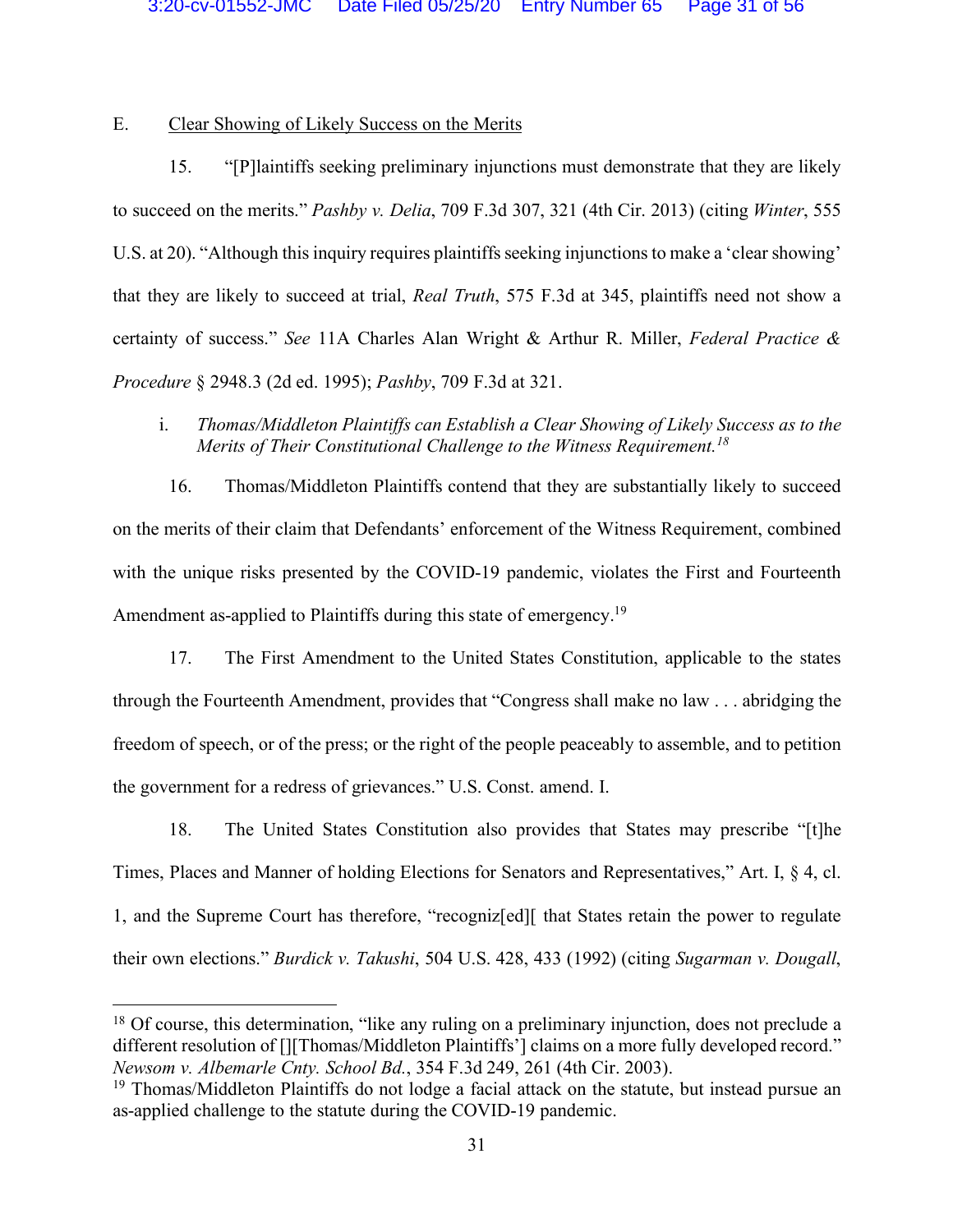413 U.S. 634, 647 (1973); *Tashjian v. Republican Party of Conn.*, 479 U.S. 208, 217 (1986)).

19. The Supreme Court has articulated a "flexible standard" to address "a [First and Fourteenth Amendment] challenge to a state election law." *See Burdick*, 504 U.S. at 434. As the Supreme Court first explained in *Anderson v. Celebrezze*, the practical need for "substantial regulation of elections" means that "[c]onstitutional challenges to specific provisions of a State's election laws . . . cannot be resolved by any 'litmus-paper test.'" *See* 460 U.S. 780, 788–89 (1983) (quoting *Storer*, 415 U.S. at 730).

20. Instead, to properly accommodate the "state's important regulatory interests" while vindicating individual constitutional rights, *Anderson* instructed the courts to carefully balance those interests:

[A Court] must first consider the character and magnitude of the asserted injury to the rights protected by the First and Fourteenth Amendments that the plaintiff seeks to vindicate. It then must identify and evaluate the precise interests put forward by the State as justifications for the burden imposed by its rule. In passing judgment, the Court must not only determine the legitimacy and strength of each of those interests; it also must consider the extent to which those interests make it necessary to burden the plaintiff's rights.

*Anderson*, 460 U.S. at 789.

21. The Supreme Court refined that test in *Burdick v. Takushi*, explaining that "the rigorousness of our inquiry into the propriety of a state election law depends upon the extent to which a challenged regulation burdens First and Fourteenth Amendment rights." *See* 504 U.S. at 434. Thus, a "severe" restriction on those rights triggers strict scrutiny. *Id*. But if the challenged election law "imposes only 'reasonable, non-discriminatory restrictions'" on First and Fourteenth Amendment rights, then "'the State's important regulatory interests are generally sufficient to justify' the restrictions." *Id*. (quoting *Anderson*, 460 U.S. at 788).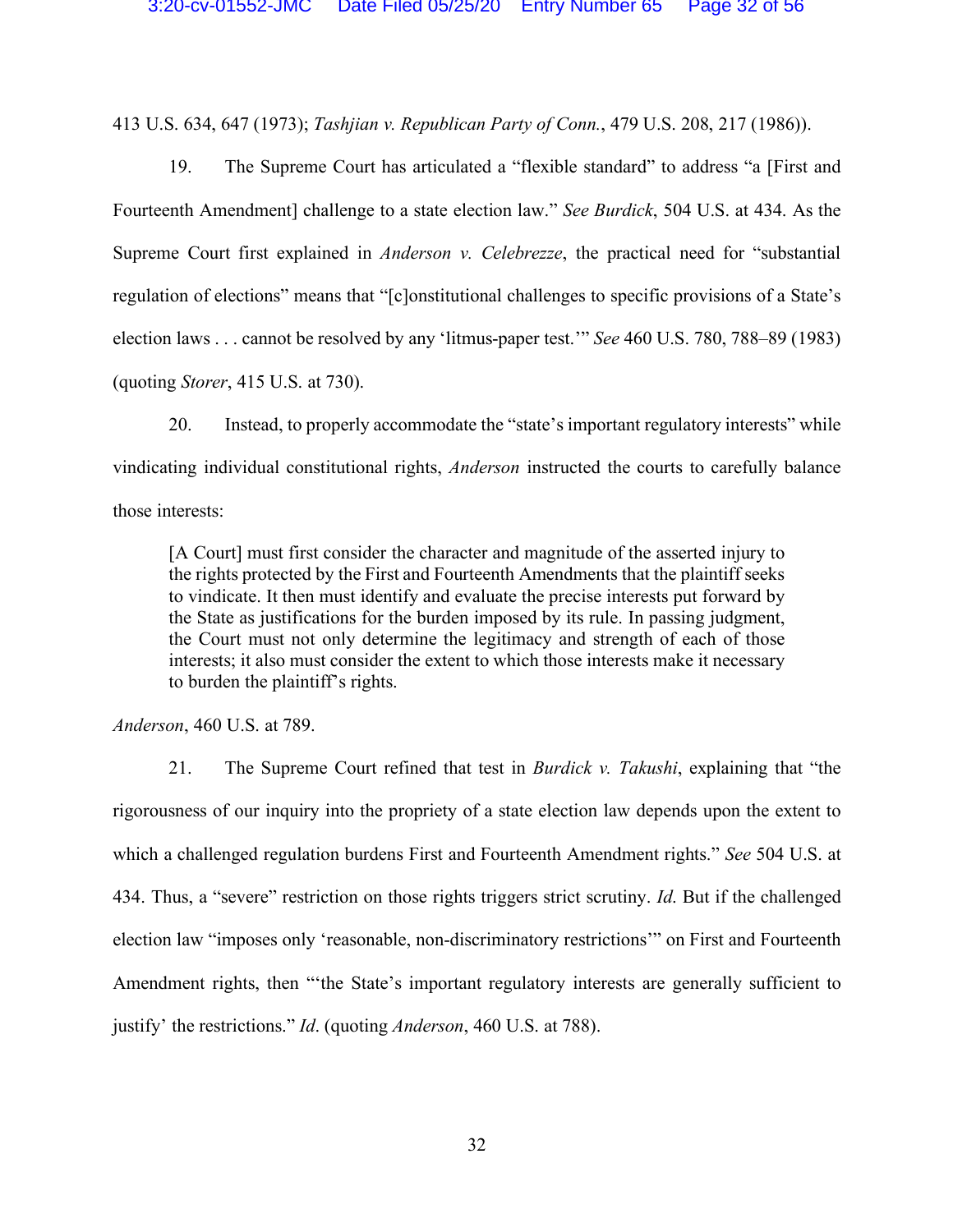22. The Fourth Circuit has summarized the combined *Anderson-Burdick* inquiry as

follows:

In short, election laws are usually, but not always, subject to ad hoc balancing. When facing any constitutional challenge to a state's election laws, **a court must first determine whether protected rights** are severely burdened. If so, strict scrutiny applies. If not, the court must balance the character and magnitude of the burdens imposed against the extent to which the regulations advance the state's interests in ensuring that "order, rather than chaos, is to accompany the democratic processes."

*Fusaro v. Cogan*, 930 F.3d 241, 257–58 (4th Cir. 2019) (quoting *McLaughlin v. N.C. Bd. of* 

*Elections*, 65 F.3d 1215, 1221 (4th Cir. 1995)) (emphasis added).

23. Inherent in the rule is that the challenge only applies to protected

rights. Thomas/Middleton Plaintiffs and Defendants vigorously debate whether absentee voting is

a right or a privilege.<sup>20</sup>

 <sup>20</sup> Relying on *McDonald v. Board of Election Commissioners*, SCEC Defendants imply that absentee voting is not constitutionally protected here because the Witness Requirement, like "the state's absentee rules in *McDonald*" do not "impact [the inmate [voters']] ability to exercise the fundamental right to vote," but rather only their "right to receive absentee ballots." 394 U.S. 802, 808 (1969). SCEC Defendants also assert that "these same things are true of the…Witness Requirement because, in SCEC Defendants' view, like the record in *McDonald*, "[t]here [is] nothing in the record to show that [Plaintiffs] are in fact absolutely prohibited from voting by the State." (ECF No. 46 at 11.) While the court agrees with SCEC's conclusion that Defendants here have not, in the very literal sense, "absolutely prohibited" Plaintiffs from voting, the court disagrees with the way in which SCEC Defendants have framed the issue. To be clear, the standard does not require this court to find that the state has "absolutely prohibited voting" in order to find that absentee voting impacts Plaintiffs' ability to exercise their fundamental right to vote." Indeed, as the Supreme Court pointed out in *O'Brien v. Skinner*, the *McDonald* Court's ultimate determination that "the right to vote [was not] at stake" was premised on the fact that the burden to absentee voting was a "relatively trivial inconvenience encountered by a voter . . . when other means of exercising the right to vote [were easily] available." *O'Brien,* 414 U.S. 524, 532 (1974) (discussing *McDonald*). But here, "other means of exercising the right" to vote are not easily available. In-person voting, while still technically an available option, forces voters to make the untenable and illusory choice between exercising their right to vote and placing themselves at risk of contracting a potentially terminal disease. As the court observes, every aspect of the "normal" way of life, including the realm of voting, has necessarily changed due to something that was not present in 1969 when *McDonald* was decided: an on-going pandemic. If faced with burdensome restrictions to absentee voting, as Thomas/Middleton Plaintiffs allege, those burdens are certainly more than a "trivial inconvenience" that could easily be remedied by voting in person. In fact, it is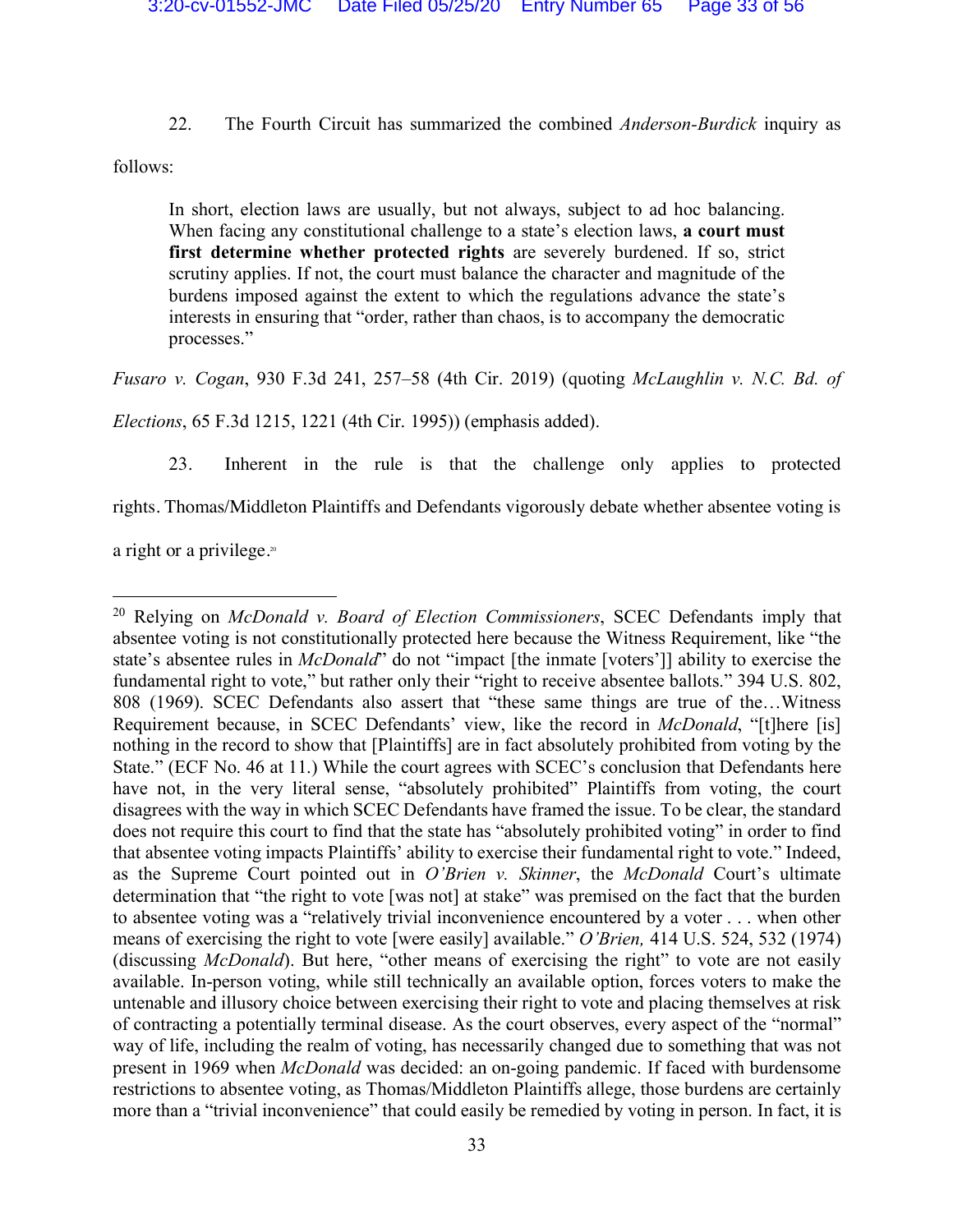24. Defendants are correct that under South Carolina law, absentee voting is a "privilege," not a right to vote itself. (ECF No. 50 at 9 (citing *State ex rel. McLeod v. Ellisor*, 192 S.E.2d 188, 190 (S.C. 1972); *O'Brien v. Skinner*, 414 U.S. 524, 530 (1974) (referring to it as "absentee voting privileges"); *Am. Party of Tex. v. White*, 415 U.S. 767, 795 (1974); *McDonald v. Bd. of Election Comm'rs of Chi.*, 394 U.S. 802, 809 (1969)).) However, while this court agrees that the right to an absentee ballot is not guaranteed by the First Amendment, that does not mean that absentee voting is *per se* unprotected under the First Amendment. For example, much like absentee voting, there is "no fundamental right to run for elective office," and yet the Supreme Court has recognized laws restricting candidates' access to the ballot implicate the First Amendment because they "'place burdens on two different, although overlapping, kinds of rights—the right of individuals to associate for the advancement of political beliefs, and the right of qualified voters, regardless of their political persuasion, to cast their votes effectively.'" *Esshaki v. Whitmer*, No. 20-1336, 2020 WL 2185553 (6th Cir. May 5, 2020) (quoting *Williams v. Rhodes*, 393 U.S. 23, 30-31 (1968)) (Sixth Circuit upholding the core of the district court's preliminary injunction enjoining Michigan from enforcing the statutory ballot-access provisions for political candidates in advance of Michigan's upcoming primary election under the framework established in *Anderson-Burdick*.).

25. Additionally, akin to the court in *Price v. N.Y. State Bd. of Elections*, this court is faced with an unusual fact pattern, which is a function of unusual times:

 $\overline{a}$ 

relatively difficult to vote in person without risking the possibility of infection, especially for those who are more susceptible to the ravaging harms of COVID-19. In other words, during this pandemic, absentee voting is the safest tool through which voters can use *to effectuate* their fundamental right to vote. To the extent that access to that tool is unduly burdened, then no matter the label, "denial of the absentee ballot is effectively an absolute denial of the franchise [and fundamental right to vote]."*O'Brien*, 414 U.S. at 533 (Justice Marshall concurring). As such, in these circumstances, absentee voting impacts voters' fundamental right to vote.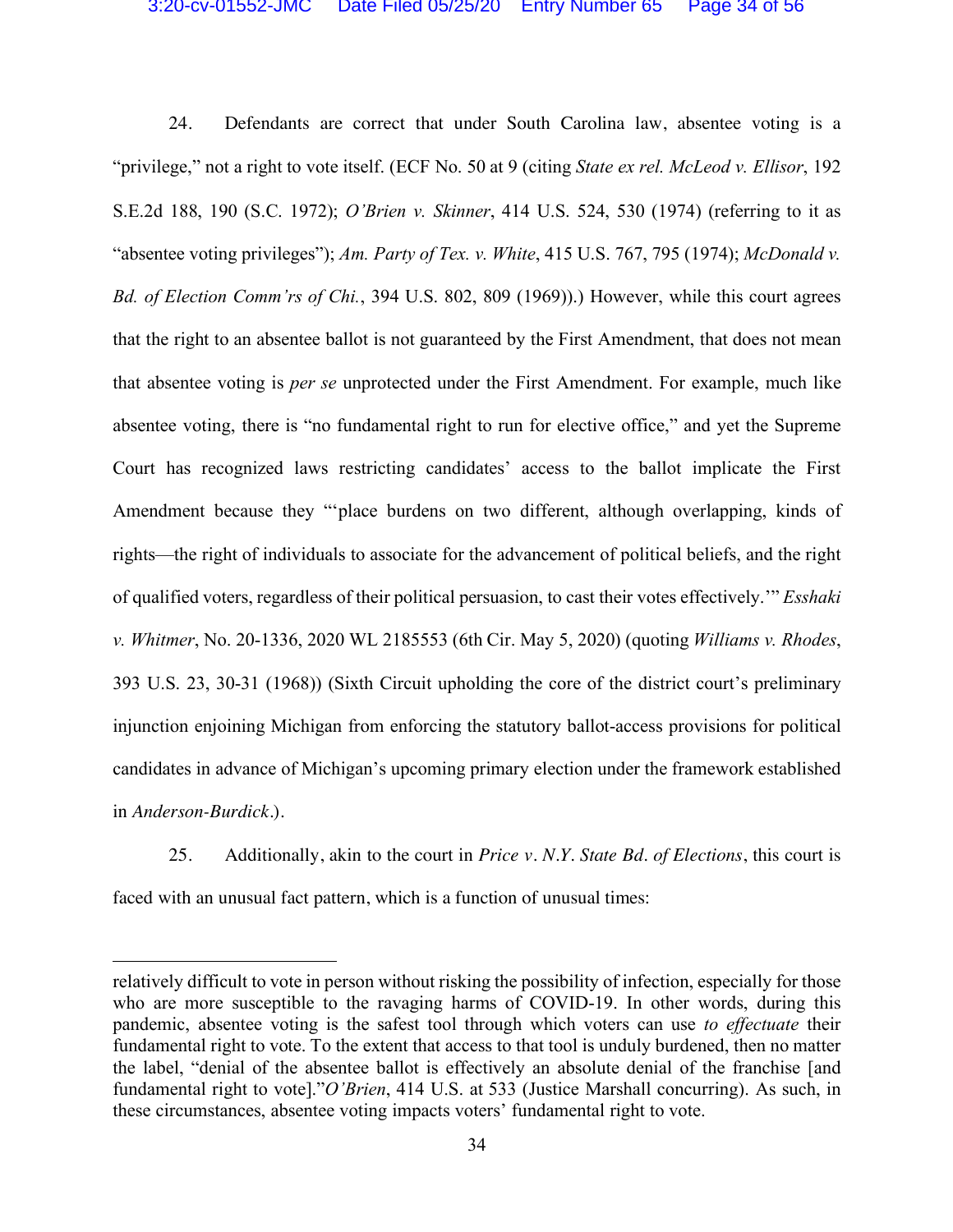[t]he fact pattern here is unusual, and our holding in this case is necessarily narrow. We do not hold that there is a general constitutional right to obtain absentee ballots. Nor do we hold that there is a constitutional right to obtain absentee ballots in all county committee races in New York State. Instead, after applying a deferential standard of review, and after examining the record in this as[-]applied challenge, we conclude that the arguments proffered by the State are so extraordinarily weak that they cannot justify the burdens imposed by [the restriction].

540 F.3d 101, 112 (2d Cir. 2008).

26. Accordingly, and in the context of the as-applied challenge before the court concerning a privilege that so intimately effects the fundamental right to vote, the court must determine that Thomas/Middleton Plaintiffs' Witness Requirement challenge is to be examined under a normative constitutional rights framework—an as-applied challenge.

27. Thomas/Middleton Plaintiffs and Defendants also vigorously debate whether the court is to apply a strict scrutiny standard or a lesser level of scrutiny under the *Anderson/Burdick* balancing test. However, at this juncture, the court need not reach that decision. District courts may grant temporary relief without deciding federal constitutional questions prematurely, without forecasting what the exact final decision will be on the ultimate claim, without creating an unseemly conflict between sovereigns and without impairing any state function. *See, e.g.*, *Pocahontas Fuel Co. v. Early*, 13 F. Supp. 605, 608 (W.D. Va. 1935) ("The purpose of this suit is to restrain the enforcement of an act of Congress alleged to be unconstitutional. Whether the act be unconstitutional and, if so, whether the plaintiff is entitled to a permanent injunction restraining its enforcement, must await the maturity of the cause . . . at the present the sole question is whether or not there should be awarded an . . . injunction preserving the rights of the plaintiff until a hearing upon the merits can be had, an injunction which, upon a complete and final hearing, may be dissolved or may be succeeded by a permanent injunction.")

28. "While no court should lightly or carelessly enjoin enforcement of a statute, even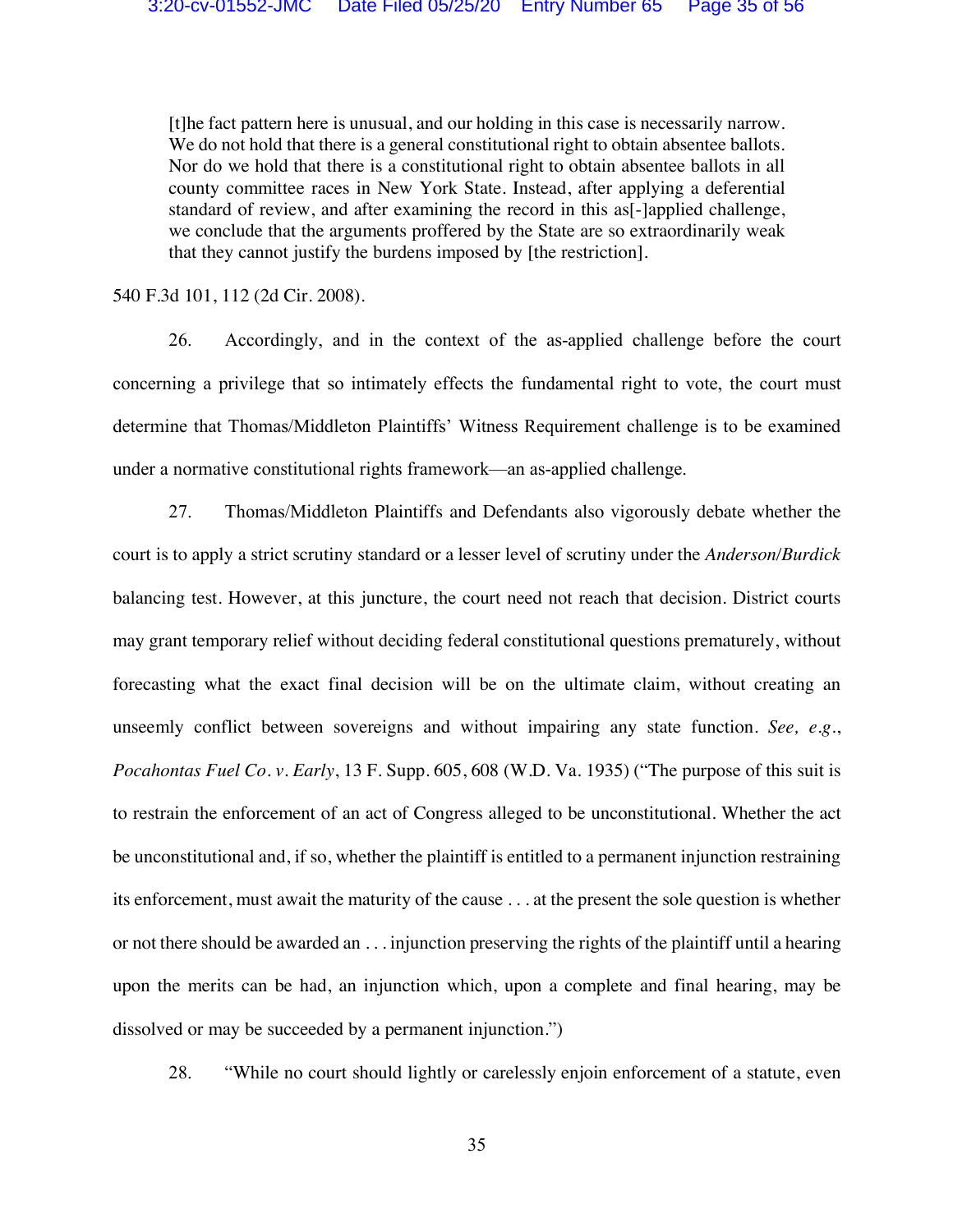temporarily, it is equally true that it is right and proper to do so when it appears that there is no other available method by which the rights of a citizen may be protected. One of such rights is the opportunity to litigate his rights in the courts." *Pocahontas Fuel Co. v. Early*, 13 F. Supp. 605, 608 (W.D. Va. 1935).

29. Assuming, without deciding, that the *Anderson*/*Burdick* balancing test applies as opposed to strict scrutiny, the court determines that, at this juncture, Plaintiffs have identified burdens inflicted by the Witness Requirement, which are at least of sufficient magnitude to warrant the injunction. *Anderson*, 460 U.S. at 789 (instructing that courts must "consider the character and magnitude of the asserted injury to the rights protected by the First and Fourteenth Amendments that the plaintiff seeks to vindicate").

30. Thomas Plaintiffs assert that the Witness Requirement "impose[s] particularly severe burdens given the loss of life, toll of sickness from COVID-19, and the risk that violating social distancing protocols pose to Plaintiffs and their communities." (ECF No. 7 at 21 (*Thomas*).)

31. In terms of other burdens, the individual Thomas Plaintiffs, have individual characteristics or conditions that are regarded by the CDC as placing them, at a higher risk for contracting COVID-19, including being over 65 years of age, having underlying medical conditions (including scleroderma, interstitial lung disease, hypertension, gout, history of breast cancer, emphysema, infection), being disabled, and/or being African-American. (ECF Nos. 7-17 at 2 ¶ 2; 7-18 at 2 ¶ 2, 2–3 ¶ 7; 7-19 at 2 ¶ 2; 7-20 at 2 ¶ 6–3 ¶ 8; 7-21 at 3 ¶¶ 7, 8 (*Thomas*).) As a result of these characteristics or conditions, many have or plan to self-quarantine. (*Id.* at 7-18 at 3 ¶ 8; 7-20 at 3 ¶ 8; 7-21 at 3 ¶ 6 (*Thomas*).)

32. Some of the individual Thomas Plaintiffs also serve in positions that serve the disenfranchised or economically disadvantaged voters that have been substantially impacted by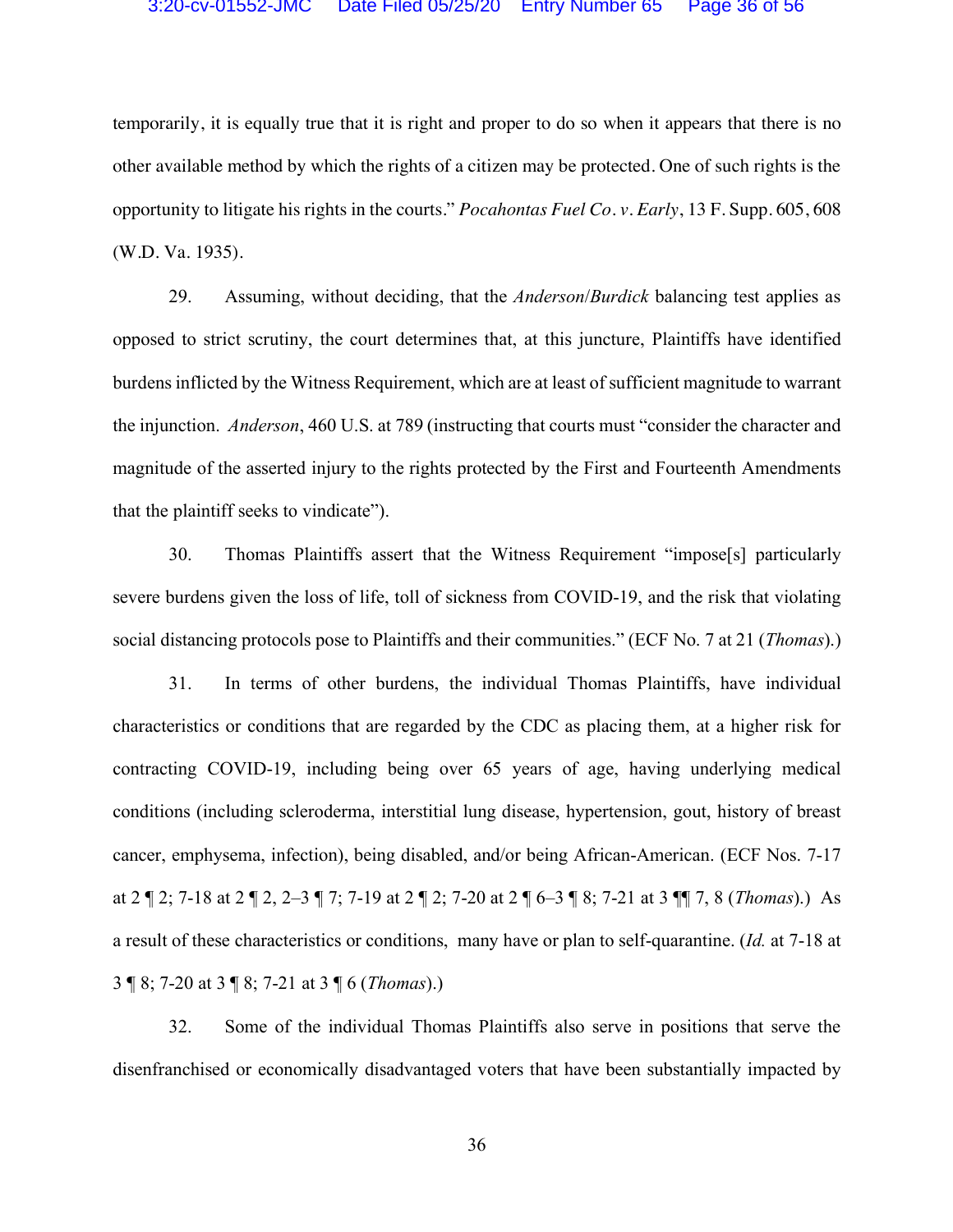the COVID-19 pandemic and the Witness Requirement further burdens them from exercising their right to vote by absentee ballot by requiring them to expose themselves to other people in contravention of maintaining safe social distancing practices. (*See* ECF Nos. 7-17 at 2 ¶ 5–4 ¶ 12; 7-19 at 3 ¶ 7–4 ¶ 10 (*Thomas*).)

33. Once burdens are identified, a court evaluating a constitutional challenge to an election regulation must weigh the asserted burdens to the right to vote against the "precise interest put forward by the State as justifications for the burden imposed by its rule." *Burdick*, 504 U.S. at 424 (quoting *Anderson*, 460 U.S. at 789).

34. The Supreme Court has made clear that it has not identified any "litmus test for measuring the severity of a burden that a state law imposes on a political party, an individual voter, or a discrete class of voters." *Crawford v. Marion Cty. Election Bd*., 553, U.S. 181, 191 (2008). Rather, "**however slight that burden may appear**" the reviewing court must find that it is "**justified by relevant and legitimate state interests 'sufficiently weighty to justify the limitation**.'" *Id*. (quoting *Norman v. Reed*, 502 U.S. 279, 288–89 (1992)) (emphasis added).

35. Here, SCEC Defendants assert that the Witness Requirement is justified because it is intended "to (1) preserve the integrity of elections by developing a scheme that ensure[s] the reliability of our voting system and  $(2)$  protect<sup>[]</sup> it from fraud." (ECF No. 50 at 5.)

36. However, courts are not to blindly accept a state's assertion that its interests are enough to outweigh a burden, instead a court must find that it is "**justified by relevant and legitimate state interests 'sufficiently weighty to justify the limitation**.'" *Crawford*, 553 U.S. at 191 (emphasis added).

37. In applying this standard, the court observes that Defendants' assertion that the Witness Requirement is necessary to combat voter fraud is undermined by SCEC Defendants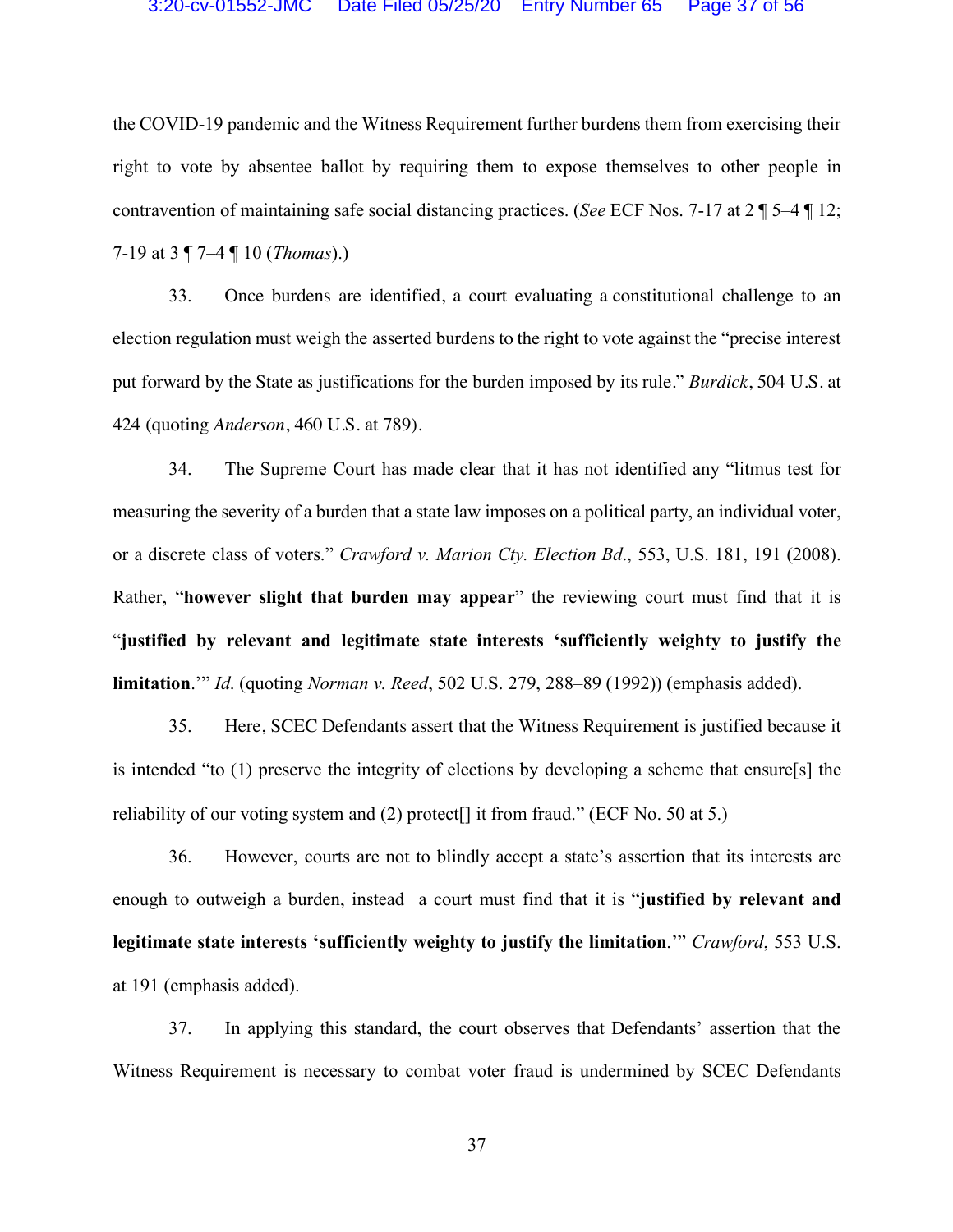Andino, Elder, Wells, and Moseley. Specifically, Defendant Andino, the Executive Director of the SCEC, sent a letter to Defendant Governor McMaster and other elected officials on March 30, 2020, whereby Executive Director Andino stated:

Absentee voting also requires voters to have another person witness their signature when returning their ballot. **While election officials check the voter's signature, the witness signature offers no benefit to election officials as they have no ability to verify the witness signature.** Removing the requirement for a witness signature would remove a barrier many voters would likely encounter while in selfisolation.

(ECF No. 1-2 at 3 (*Thomas*) (emphasis added).)

38. SCEC Defendants attempt to clarify this statement through Executive Director Andino's Declaration (ECF No. 46-2 (*Thomas*)), which states her "letter was not intended as . . . an endorsement or recommendation of any particular voting method or requirements not permitted in this state, nor of any legal position regarding the current state law requirements." Nonetheless, in the same Declaration, Executive Director Andino affirms that the purpose of the letter was to provide "useful, relevant information for policymakers to consider when determining what action to take, if any, with regards to the safe conduct of elections in light of concerns regarding COVID-19" (*id.* at 6 ¶ 10), in her role as a "liaison between the S[]C[EC] and public officials . . . , other government entities and the voting public." (*Id.*) Because Andino is the Chief Administrative Officer of the SCEC, the court places emphasis on both her prior letter and her Declaration.

39. While states certainly have an interest in protecting against voter fraud and ensuring voter integrity, the interest will not suffice absent "evidence that such an interest made it necessary to burden voters' rights." *Fish v. Schwab*, No. 18-3133, 2020 WL 2050644, at \*18 (10th Cir. Apr. 29, 2020) (affirming injunction against Kansas's documentary proof of citizenship requirement for voter registration).

40. "In passing judgment, the court must . . . determine the legitimacy and strength of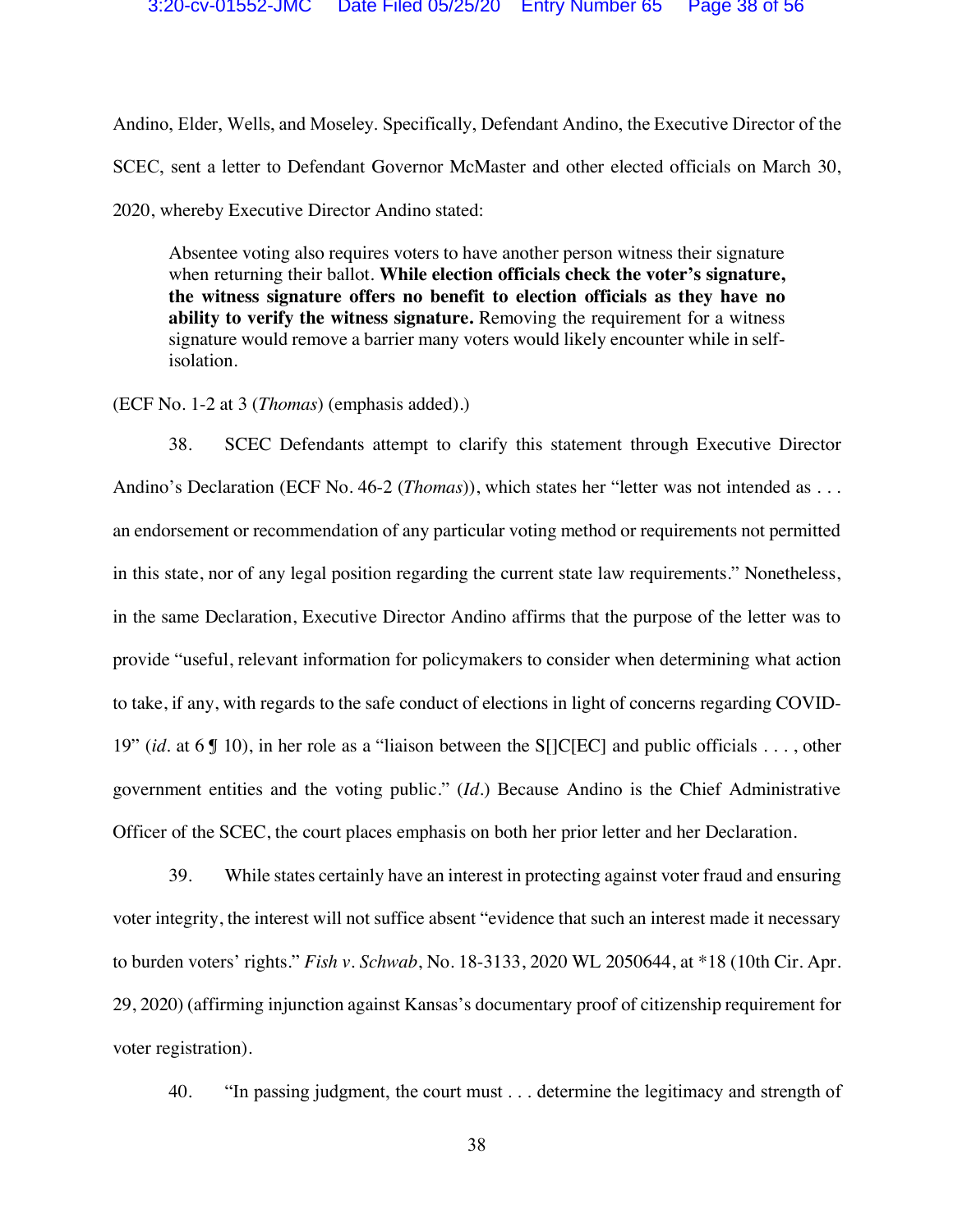each of those interests [and] it also must consider the extent to which those interests make it necessary to burden the plaintiff's rights." *Anderson*, 460 U.S. at 789.

41. Here, Defendants have not offered any evidence of voter fraud in South Carolina<sup>31</sup> other than SCEC's fleeting mention, during the May 15, 2020 hearing, of a voter-buying scandal from the 1980s. *Cf*. *United States v. Carmichael*, 685 F.2d 903, 907 (4th Cir. 1982).

42. While the court also considers SCEC Defendants' asserted interest of voter integrity, Director Andino's letter stating that the Witness Requirement "offers no benefit" also undermines, but does not completely dissolve, the "legitimacy" of this interest as well. (*See* ECF No. 1-2 at 3 (*Thomas*).)

43. Thomas/Middleton Plaintiffs have shown strong likelihood that the burdens placed upon them by the Witness Requirement far outweigh the imprecise, and (as admitted by SCEC Defendants) ineffective, state interests of combating voter fraud and protecting voting integrity.<sup>22</sup> *See e.g*. *Paher v. Cegavske*, No. 320CV00243, 2020 WL 2089813, at \*2 (D. Nev. Apr. 30, 2020) (interest in maintaining "a high level of access to the ballot, while protecting the safety of voters

<sup>&</sup>lt;sup>21</sup> According to the Brennan Center for Justice, which is a nonpartisan law and policy institute, more than 31 million Americans cast ballots by mail in 2018. *Brennan Center for Justice,*  https://www.brennancenter.org/our-work/analysis-opinion/false-narrative-vote-mail-fraud (last visited May 20, 2020). Despite this dramatic increase in mail voting over time, fraud rates "remained infinitesimally small." *Id*. Additionally, "none of the five states that hold their elections primarily by mail has had any voter fraud scandals since making that change." *Id*. For example, Oregon sent out more than 100 million mail-in ballots since 2000, and has documented only about a dozen cases of proven fraud." *Id*. "Rounded to the seventh decimal point, that's 0.0000001 percent of all votes cast." *Id*. Moreover, according to a sampling research conducted by the Heritage Foundation—an organization invested in "[p]reventing, deterring, and prosecuting election fraud", there have only been 1,285 proven instances of voter fraud nationwide. *A Sampling of Recent Election Fraud Cases from Across the United States*, https://www.heritage.org/voterfra ud (last visited May 22, 2020).

<sup>&</sup>lt;sup>22</sup> The court agrees that these are legitimate state interests, but they are still served by other means (i.e. requiring absentee ballot applications to include identifying information, etc.).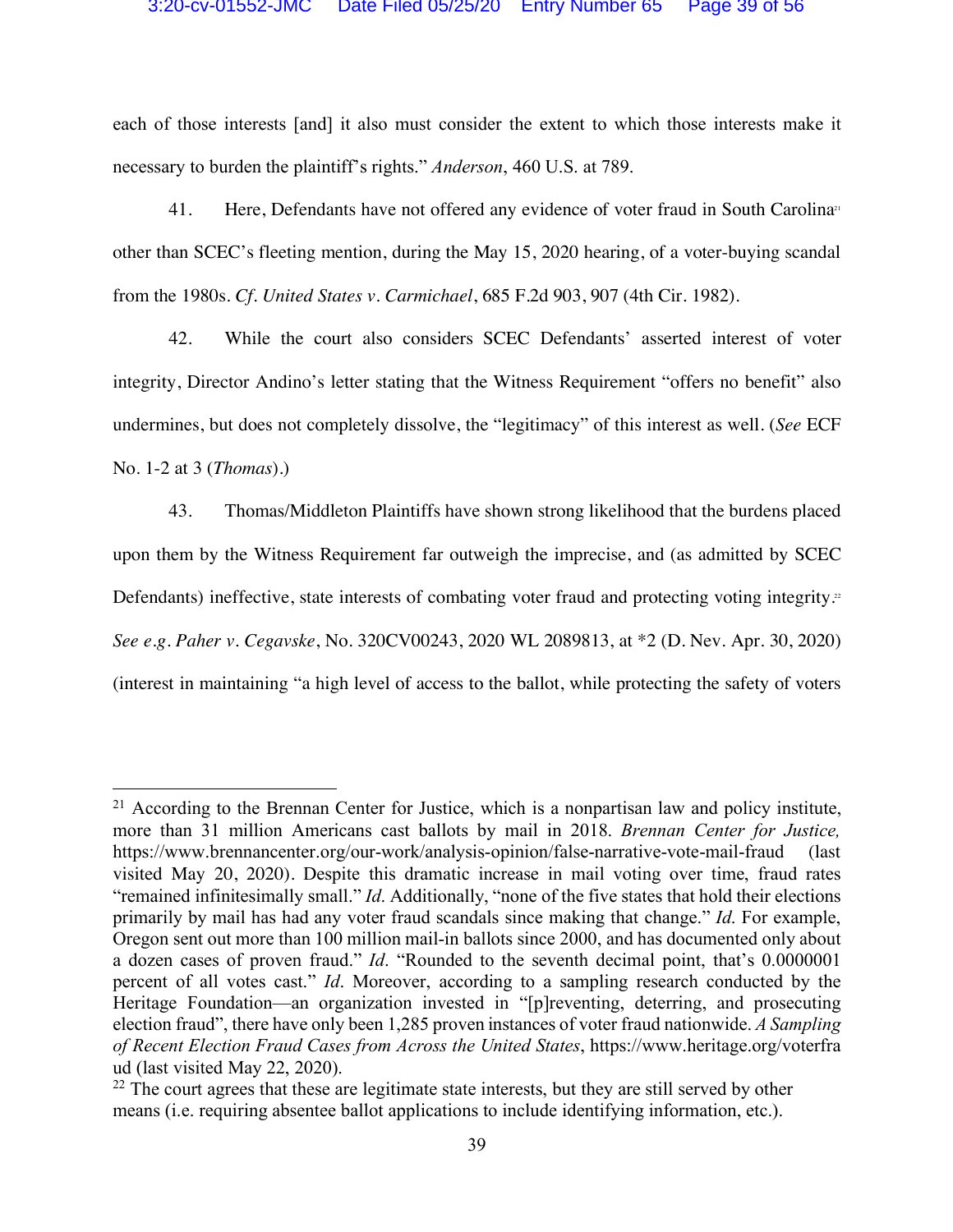and poll workers—who belong to groups who are at high risks for severe illness from COVID-19" outweighed concern for voter fraud).

44. Therefore, Thomas/Middleton Plaintiffs are likely to prevail on their constitutional challenge to the Witness Requirement under the *Anderson-Burdick* balancing test because the character and magnitude of the burdens imposed on Thomas/Middleton Plaintiffs in having to place their health at risk during the COVID-19 pandemic likely outweigh the extent to which the Witness Requirement advances the state's interests of voter fraud and integrity. *See e.g*. *Libertarian Party of Ill. v. Pritzker*, No. 20-CV-2112, 2020 WL 1951687, at \*4 (N.D. Ill. Apr. 23, 2020) (court determining that a signature requirement for potential candidate eligibility on ballot presented "insurmountable hurdle" during COVID-19 pandemic and enjoining enforcement of portions of said requirement).

#### F. Likelihood of Suffering Irreparable Harm Absent an Injunction

45. *Winter* requires that the party requesting injunctive relief demonstrates that it is likely it will suffer irreparable harm absent the preliminary injunction. 555 U.S. at 22–23. The harm to be prevented must be of an immediate nature and not simply a remote possibility. *Am. Whitewater v. Tidwell,* No. 8:09-cv-02665-JMC, 2010 WL 5019879, at \*11 (D.S.C. Dec. 2, 2010) (citing *In re Microsoft Corp. Antitrust Litig.,* 333 F.3d 517, 525 (4th Cir. 2003)).

*i. Thomas/Middleton Plaintiffs Have Established Irreparable Harm.*

46. The threatened "loss of First Amendment rights, for even minimal periods of time, unquestionably constitutes irreparable injury." *Giovani Carandola, Ltd. v. Bason*, 303 F.3d 507, 520–21 (4th Cir. 2002); *see also Preston v. Thompson*, 589 F.2d 300, 303 n.4 (7th Cir. 1978) ("The existence of a continuing constitutional violation constitutes proof of an irreparable harm."); *Elrod v. Burns*, 427 U.S. 347, 373 (1976) (where plaintiff had proven a probability of success on the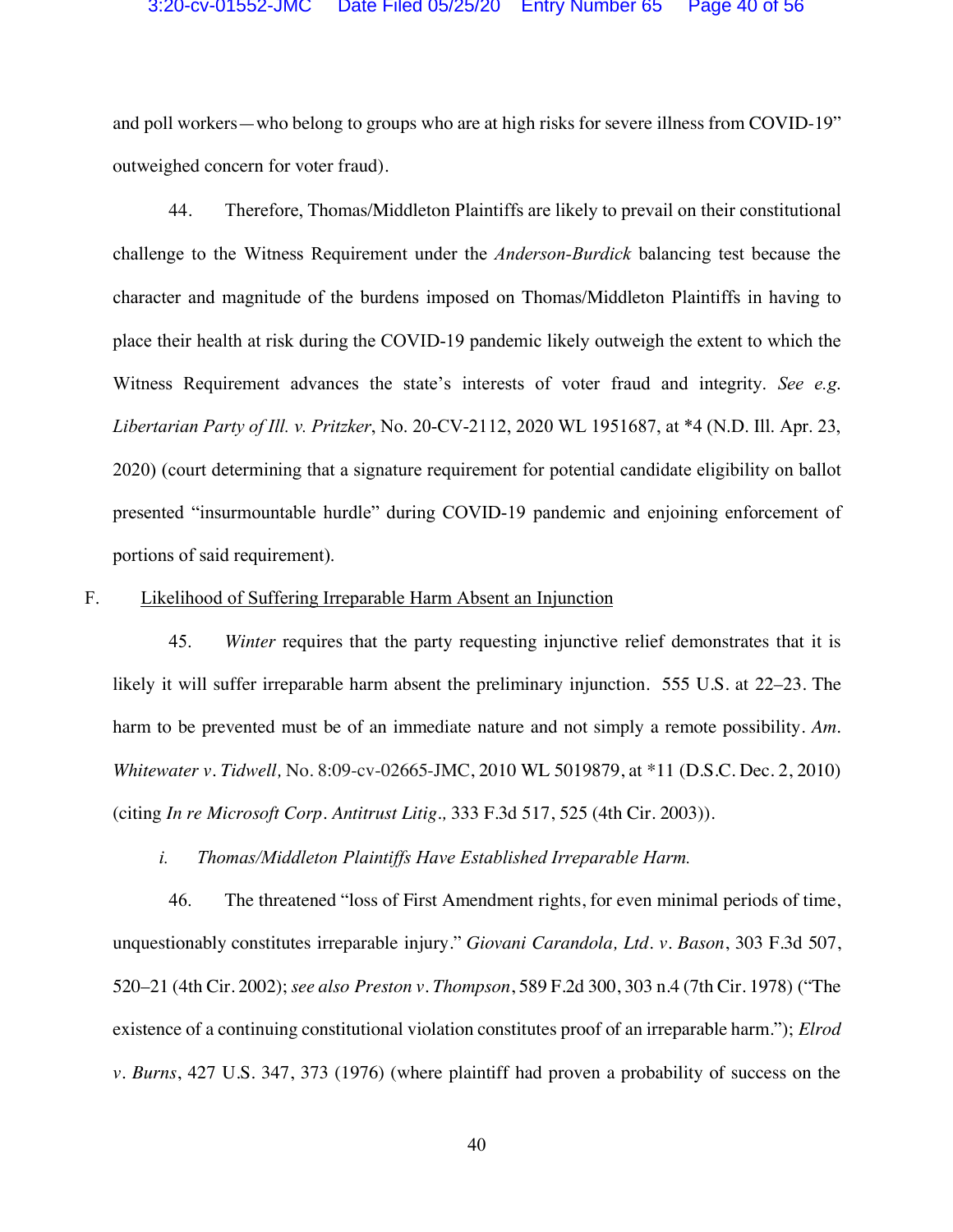merits, the threatened loss of First Amendment freedoms "unquestionably constitutes irreparable injury").

47. To demonstrate a need for injunctive relief, a plaintiff must show how the harm suffered is such that other forms of damages available in the normal course of litigation are not enough. "Mere injuries, however substantial, in terms of money, time and energy necessarily expended in the absence of a stay, are not enough," because "the possibility that adequate compensatory or other corrective relief will be available at a later date." *Hughes Network Sys. v. Interdigital Commc'ns Corp*., 17 F.3d 691, 694 (4th Cir. 1994). This "weighs heavily against a claim of irreparable harm." *Id.*

48. "A preliminary injunction is not normally available where the harm at issue can be remedied by money damages." *Bethesda Softworks, LLC v. Interplay Entm't Corp*., 452 F. App'x 351, 353 (4th Cir. 2011).23

49. Claims of infringement of a citizen's constitutional right to vote cannot be redressed by money damages, and therefore traditional legal remedies would be inadequate in this case. *See League of Women Voters of N.C. v. North Carolina*, 769 F.3d 224, 247 (4th Cir. 2014) ("[O]nce the election occurs, there can be no do-over and no redress.")

<sup>&</sup>lt;sup>23</sup> The presumption against issuing preliminary injunctions where a harm suffered can be remedied by money damages at judgment stems from real concerns the issuance of a preliminary injunction remedy raises. These concerns include, for example, the fact that in issuing a preliminary injunction order, a district court is required, based on an incomplete record, to order a party to act in a certain way. *Hughes Network Sys., Inc. v. InterDigital Commc'ns Corp*., 17 F.3d 691, 694 (4th Cir. 1994). Issuing an injunction further risks repetitive litigation, that which carries significant costs for both parties. *Id.* Thus, there are only "extraordinary circumstances" that are "quite narrow" in application, where preliminary injunction is appropriate notwithstanding monetary damages. *Id.* (discussing a plaintiff's business not being able to survive as an example of such circumstances.) The COVID-19 pandemic is one such extraordinary circumstance.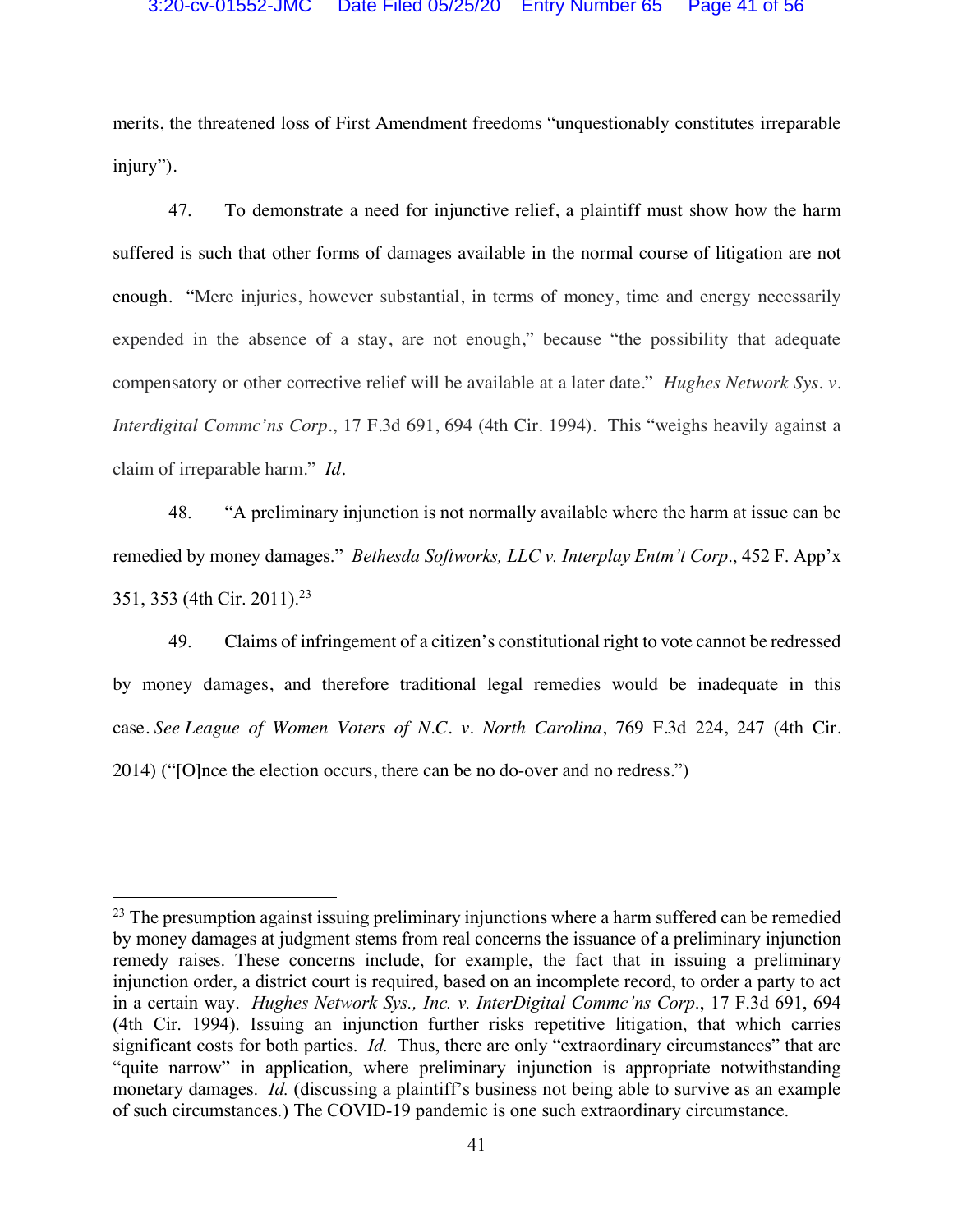50. Accordingly, to the extent that Thomas/Middleton Plaintiffs have a likely constitutional violation, Thomas/Middleton Plaintiffs have satisfied their initial showing of irreparable harm.

G. The Balance of Equities and the Public Interest Factors

51. The third and fourth elements of the preliminary injunction test require Thomas/Middleton Plaintiffs to establish clearly that the balance of equities tips in their favor and that an injunction also is in the public interest. *Winter*, 555 U.S. at 20.

52. In cases involving significant public interest, courts may "consider the balance of the equities and the public interest factors together." As the Fourth Circuit has explained:

Even if Plaintiffs are likely to suffer irreparable harm in the absence of a preliminary injunction, we still must determine that the balance of the equities tips in their favor, "pay[ing] particular regard for the public consequences in employing the extraordinary remedy of injunction." *Weinberger v. Romero– Barcelo*, 456 U.S. 305, 312 (1982). This is because "courts of equity may go to greater lengths to give 'relief in furtherance of the public interest than they are accustomed to go when only private interests are involved.'" *E. Tenn. Nat. Gas Co. v. Sage*, 361 F.3d 808, 826 (4th Cir. 2004) (quoting *Virginian Ry. Co. v. Sys. Fed'n No. 40*, 300 U.S. 515, 552, 57 S. Ct. 592, 81 L. Ed. 789 (1937)).

*Int'l Refugee Assistance Project v. Trump*, 857 F.3d 554, 602 (4th Cir. 2017).

53. A court considering whether to grant a preliminary injunction must therefore "balance the competing claims of injury and must consider the effect on each party of the granting or withholding of the requested relief." *Winter*, 555 U.S. at 24 (quoting *Amoco Prod. Co. v. Vill. of Gambell*, 480 U.S. 531, 542 (1987)).

54. "The court must also consider the balance of hardships between the litigants **and the impact on the public at large prior to issuing an injunction.**" *Uhlig, LLC v. Shirley*, C/A No. 6:08-cv-01208-JMC, 2012 WL 2458062, at \*4 (D.S.C. June 27, 2012) (emphasis added).

i. *Thomas/Middleton Plaintiffs Have Established that a Preliminary Injunction of the "Witness Requirement" Tips Towards Their Favor and is in the Public Interest.*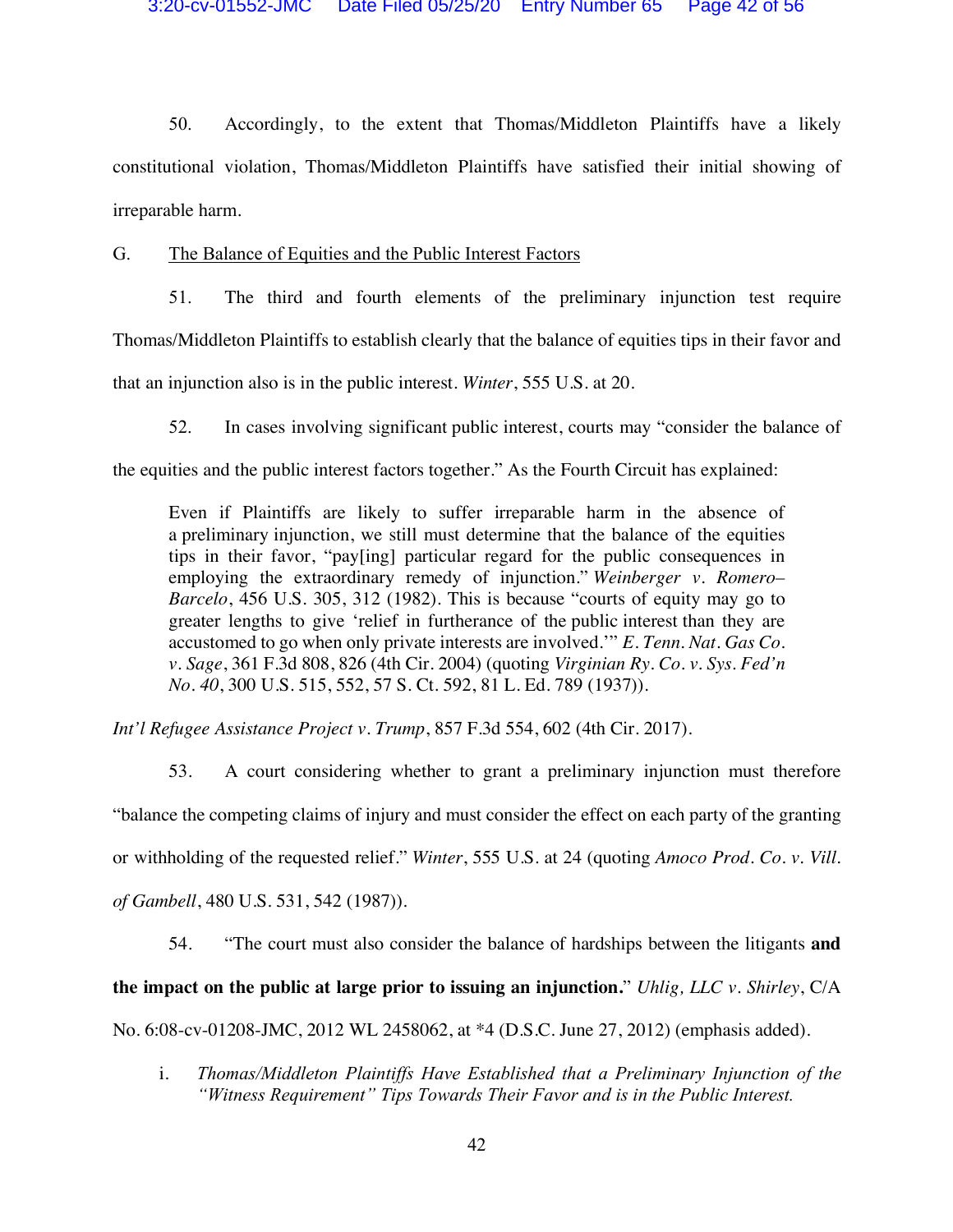55. Regarding the final two factors—balance of the equities and the consideration of the public interest—the Fourth Circuit has also found these factors established when there is a likely First Amendment violation. *Giovani Carandola,* 303 F.3d at 521 ("upholding constitutional rights surely serves the public interest").

56. Above, the court found that Thomas/Middleton Plaintiffs will suffer irreparable harm without an injunction of the Witness Requirement. Alternatively, there is no evidence that Defendants will suffer any harm if Thomas/Middleton Plaintiffs' Motions are granted. Indeed, a government is "in no way harmed by issuance of a preliminary injunction which prevents the state from enforcing restrictions likely to be found unconstitutional. If anything, the system is improved by such an injunction." *Giovani Carandola,* 303 F.3d at 521; *accord Newsom v. Albemarle Cnty. School Bd.,* 354 F.3d at 261 (4th Cir. 2003).

57. Temporarily enjoining the Witness Requirement promotes "the public interest in . . . safeguarding public health." *Pashby*, 709 F.3d at 331. "The public interest is clearly in remedying dangerous or unhealthy situations and preventing the further spread of disease." *Diretto v. Country Inn & Suites by Carlson*, No. 16-cv-1037, 2016 WL 4400498, at \*4 (E.D. Va. Aug. 18, 2016).

58. This is particularly true in the context of the "worst pandemic this state, country, and planet has seen in over a century." *League of Women Voters of Va. v. Va. State Bd. of Elections*, No. 6:20-CV-00024, 2020 WL 2158249, at \*10 (W.D. Va. May 5, 2020). To conclude otherwise would be non-sensical during a time where social distancing and isolation has been encouraged by the CDC.24

 $24$  In its suggestions for slowing the spread of COVID-19, the CDC advocates for "limiting faceto-face contact with others" by "[s]tay[ing] at least 6 feet (about 2 arms' length) from other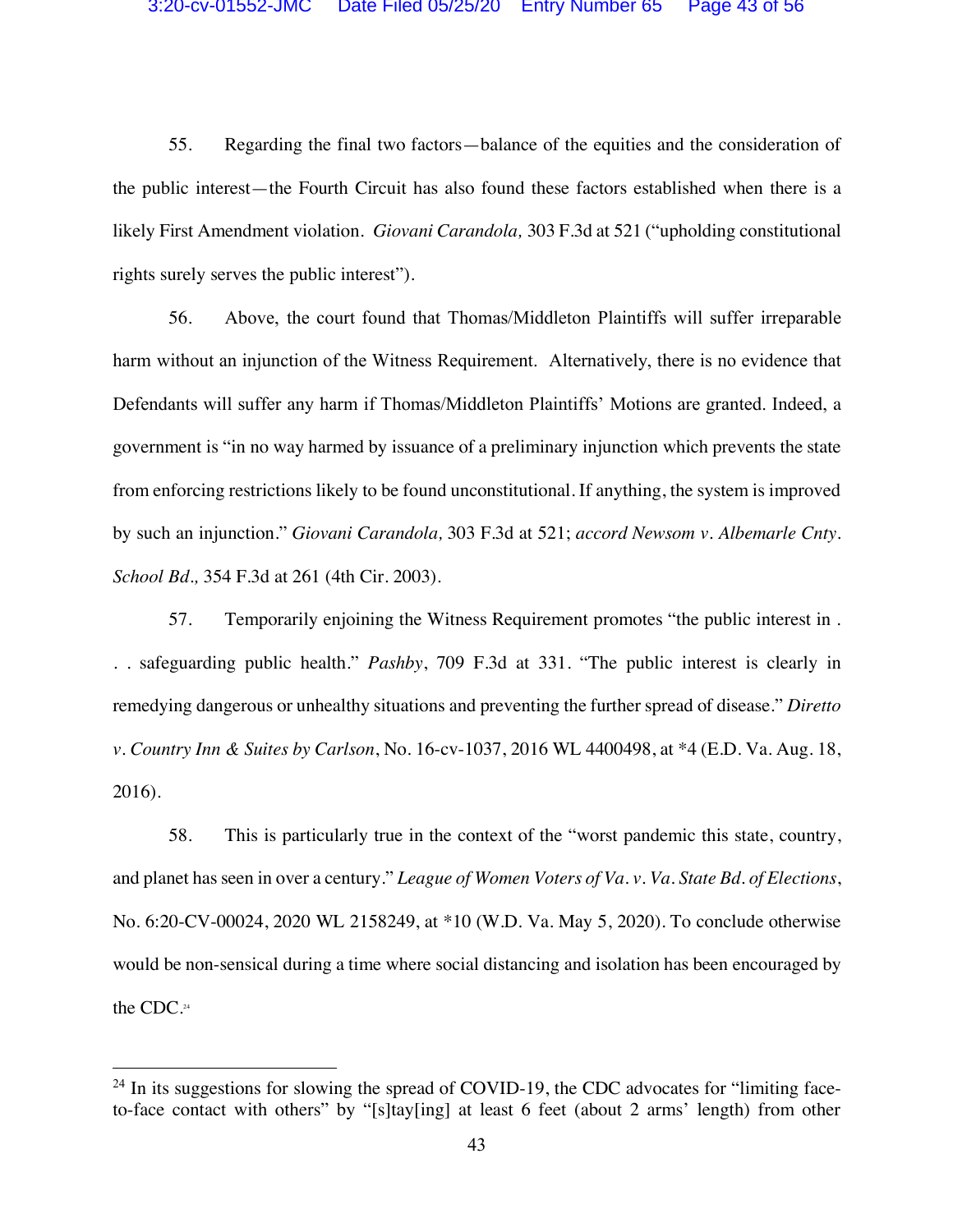#### 3:20-cv-01552-JMC Date Filed 05/25/20 Entry Number 65 Page 44 of 56

59. Were it not for the current pandemic, then this element *may* have cut the other way. But the court's decision is to be guided by "the ramifications of granting or denying the preliminary injunction on nonparties to the litigation." *Girl Scouts of Manitou Council, Inc. v. Girl Scouts of U.S. of Am., Inc*, 549 F.3d 1079, 1100 (7th Cir. 2008) (citing *Lawson Prod., Inc. v. Avnet, Inc.*, 782 F.2d 1429, 1433 (7th Cir. 1986); *Ty, Inc.*, 237 F.3d at 895). Considering the ramifications of the injunction during a pandemic, the public interest is served. *See, e.g*., *Adams & Boyle, P.C. v. Slatery*, 956 F.3d 913, 924–25 (6th Cir. 2020) ("Were there no public health crisis, then, the analysis would be relatively straightforward . . . but, of course, we are not living in normal times; we are living in pandemic times.").

60. The evidence in the record points to the conclusion that adherence to the Witness Requirement in June would only increase the risk for contracting COVID-19 for members of the public with underlying medical conditions, the disabled, and racial and ethnic minorities.

61. Strikingly, the Witness Requirement would still apply to voters who have already contracted COVID-19, therefore affirmatively mandating that an infected individual go "find" someone to witness their absentee ballot and risk exposing the witness (and whoever comes in contact with the witness) to the virus. The asymptomatic COVID-19 voter would unknowingly place potential witnesses at risk and the symptomatic COVID-19 voter would be hard-pressed to find a willing witness. Defendants are also hard-pressed to convince this court, at least, that this predicament created by strict enforcement of the Witness Requirement is in the best interests of the public during a pandemic of this nature.

62. Finally, the public interest "favors permitting as many qualified voters to vote as

 $\overline{a}$ 

people." *Coronavirus Disease 2019 (COVID-19)*, https://www.cdc.gov/coronavirus/2019-ncov/ prevent-getting-sick/social-distancing.html(last visited May 20, 2020).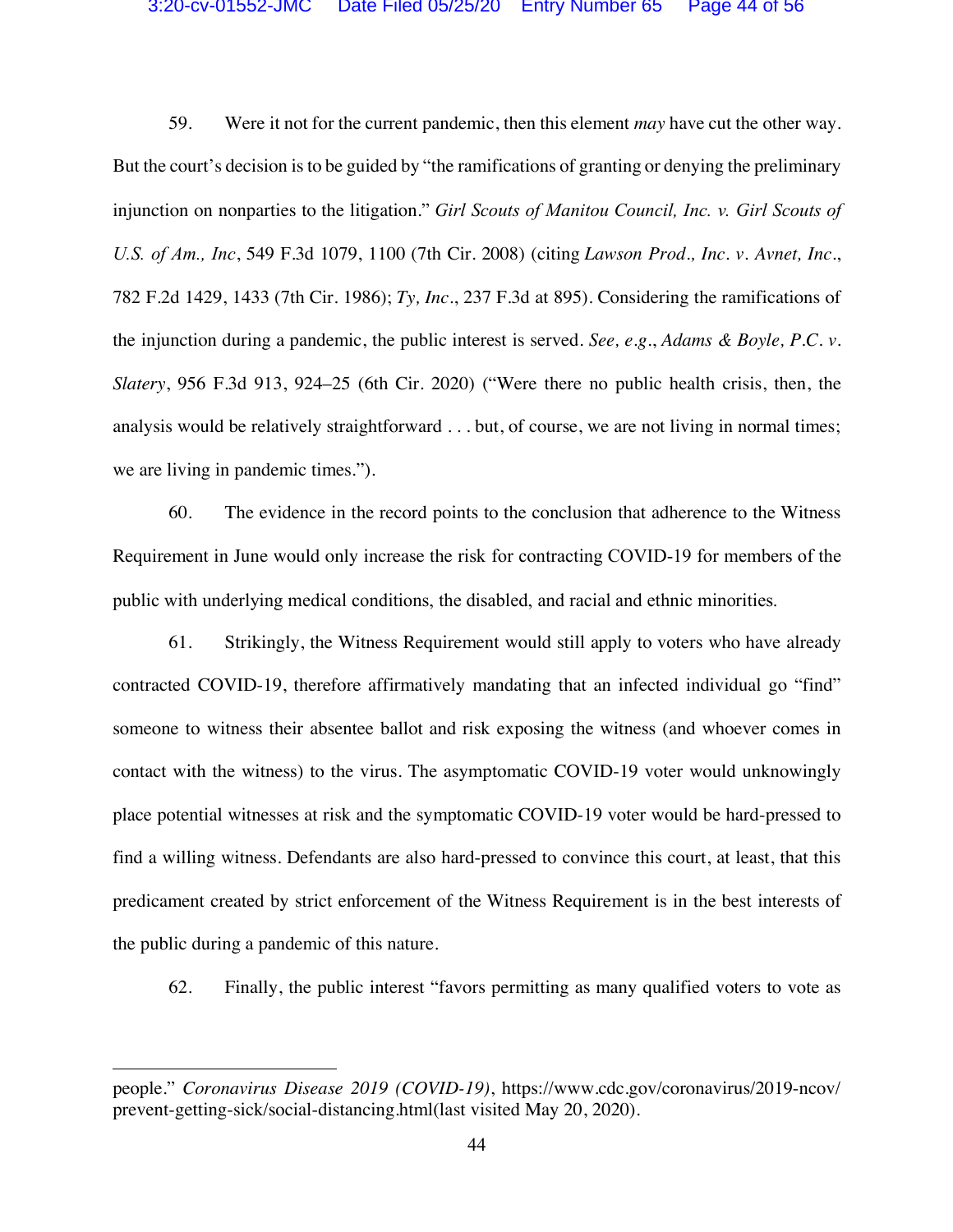possible." *Obama for Am. v. Husted*, 697 F.3d 423, 437 (6th Cir. 2012).

63. Accordingly, the court finds that granting Thomas/Middleton Plaintiffs injunctive relief is in the public interest.

H. Required Posting of Bond

65. Rule 65 provides that "[t]he court may issue a preliminary injunction or a temporary restraining order only if the movant gives security in an amount that the court considers proper to pay the costs and damages sustained by any party found to have been wrongfully enjoined or restrained." Fed. R. Civ. P. 65(c).

66. The district court "retains the discretion to set the bond amount as it sees fit or waive the security requirement." *Pashby*, 709 F.3d at 332 (citing *Hoechst Diafoil Co. v. Nan Ya Plastics Corp.*, 174 F.3d 411, 421 (4th Cir. 1999); *Moltan Co. v. Eagle-Picher Indus., Inc.*, 55 F.3d 1171, 1176 (6th Cir. 1995)).

67. After considering the circumstances alleged in the instant Motions, and given the significance of this matter of local, national, and international public concern resulting from this unprecedented pandemic, which has garnered a response from all levels of government, the court deems it appropriate to waive bond for Thomas/Middleton Plaintiffs. *See Hoechst Diafoil Co.*, 174 F.3d at 421 (acknowledging the requirement that a district court set an injunction bond and also acknowledging that the court can set the bond "in such sum as the court deems proper").

#### I. Extension of Deadline for Receipt of Absentee Ballots

## i. *Middleton Plaintiffs Cannot Establish a Clear Showing of Likely Success as to the Merits of Their Constitutional Claim for an Extended Deadline.*

68. Middleton Plaintiffs request that this court enjoin Defendants "from enforcing the requirement under S.C. Code Ann. § 7-15-230 that absentee ballots must be received by 7:00 p.m. on Election Day [June 9] to be counted" and wants the court to effectively "extend the deadline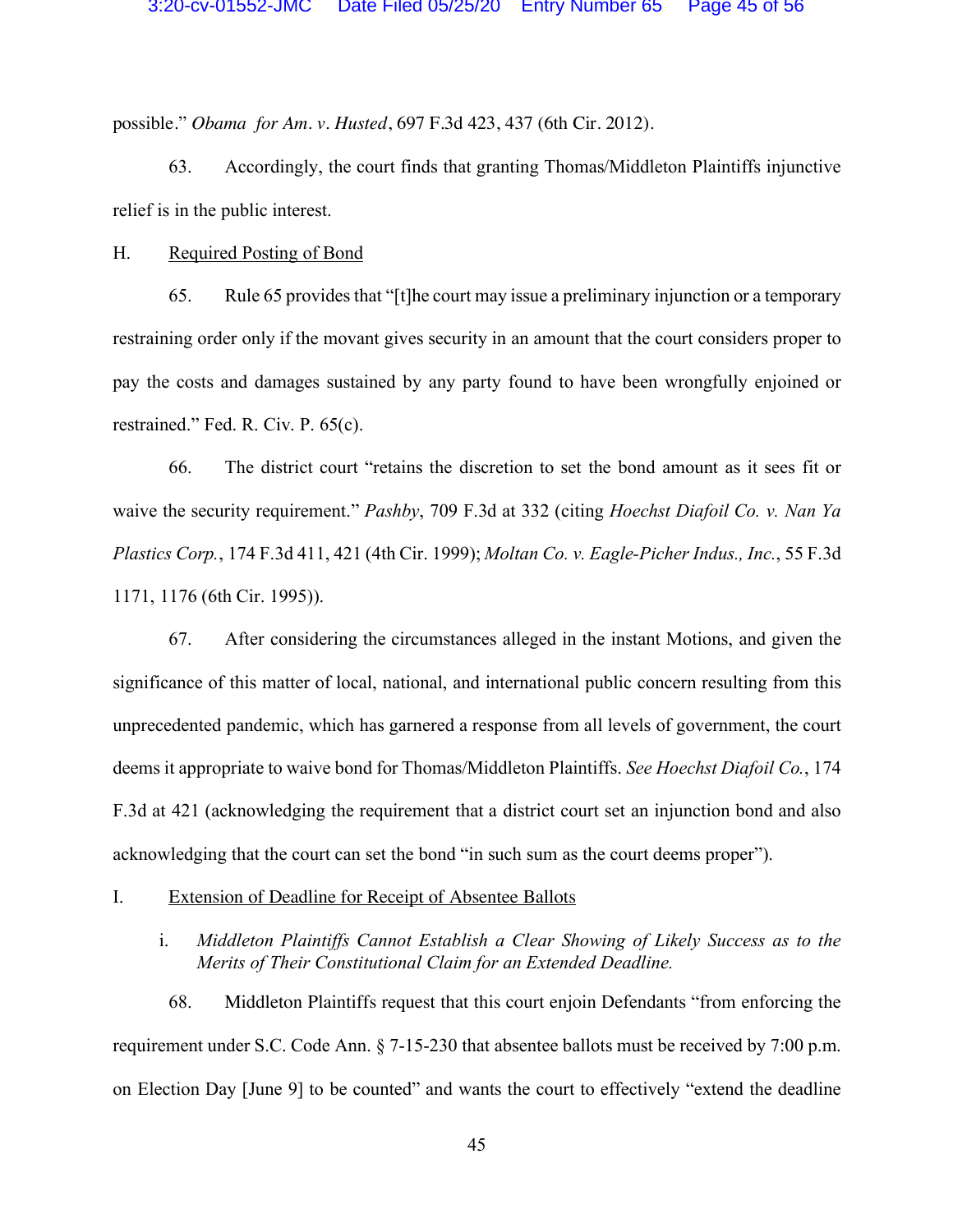[of absentee ballot receipt by an additional ten (10) days] to June 19, provided that the ballots were postmarked or mailed on or before June 9." (ECF No. 13 at 32.)

69. S.C. Code Ann. § 7-15-230 provides, in pertinent part:

No ballot shall be counted unless the oath is properly signed and enclosed therewith **nor shall any ballot be counted which is received by the board of voter registration and elections or other officials charged with the conduct of the election after time for closing of the polls** . . .

*Id.* (emphasis added).

70. Middleton Plaintiffs contend that "South Carolina's Election Day Cutoff law . . . threatens to disenfranchise thousands of voters whose ballots do not arrive by the election day deadline—a threat that is substantially exacerbated by an influx of requests to vote by absentee ballot and delays in mail service" and "is "unconstitutional under the current circumstances." (ECF No. 13 at 25, 29 (*Middleton*).)

71. Middleton Plaintiffs also contend that they are "likely to succeed on their claim that South Carolina's rejection of mailed absentee ballots not received by the Election Day Cutoff is unconstitutional under the current circumstances" because . . . (1) "[f]irst-time absentee voters are more likely to mail their ballots later since they are also likely to be less familiar with voting by mail, including the Election Day Cutoff; (2) the "influx of requests is likely to create scenarios where voters who lawfully request absentee ballots by 5:00 p.m. on June 5 do not even receive them by June 9, the election day deadline"; and (3) "extending the Election Day Cutoff does not impede the State's interest in orderly elections." (ECF No. 13 at 29, 28 (*Middleton*).)

72. While the reasons undergirding Middleton Plaintiffs' request for an extended deadline may be true and are, at best, significant debate-worthy policy considerations, the court arrives at a different conclusion as to whether these reasons support a finding that Middleton Plaintiffs have a strong likelihood of success on the merits of their, constitutionally-based,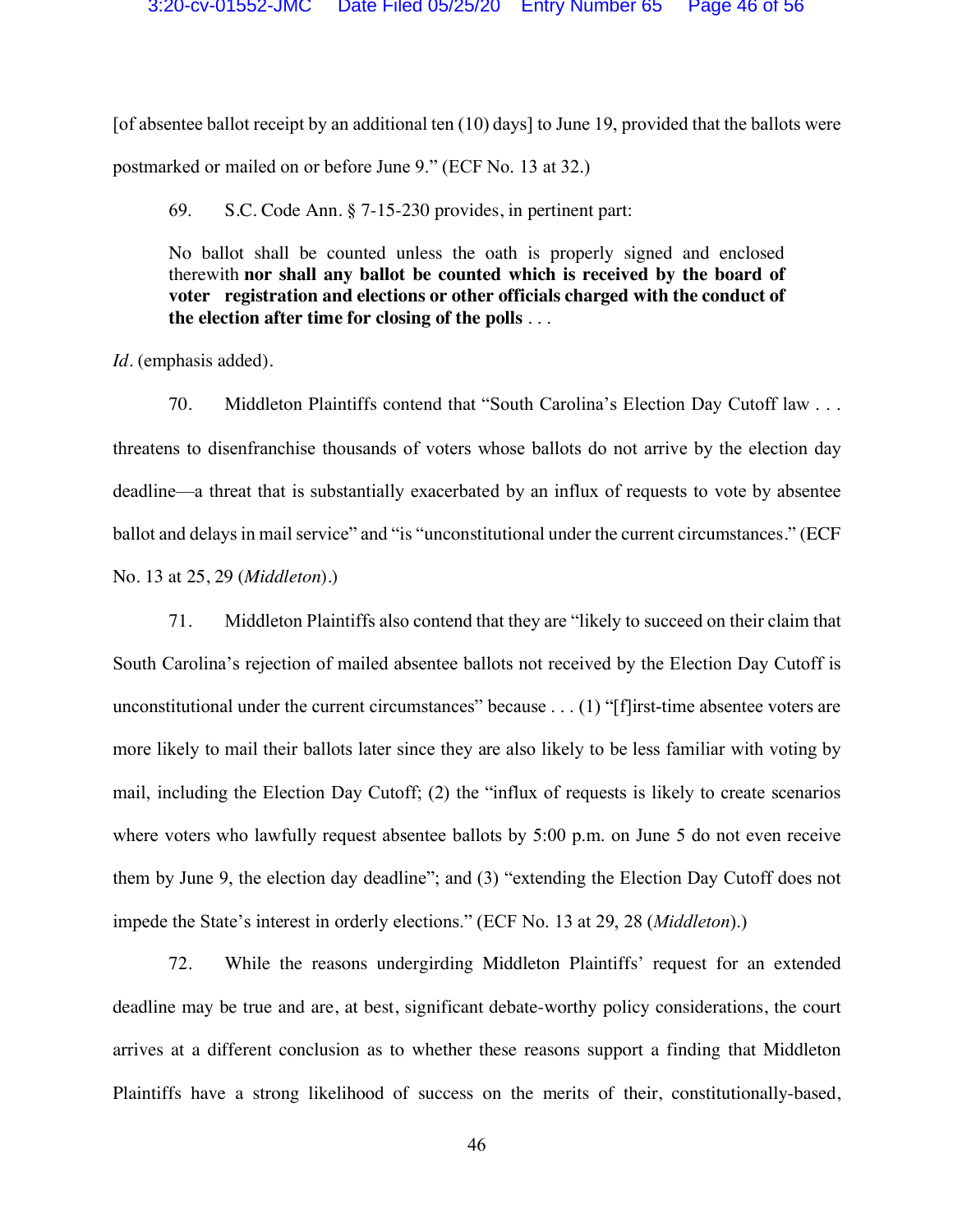Deadline challenge.<sup>35</sup> To the contrary, the court finds that Middleton Plaintiffs are unlikely to succeed on their constitutional challenge to the June 9, 2020 deadline.

73. Unlike the Witness Requirement, the most significant obstacles to Middleton Plaintiffs' ability to meet the June 9, 2020 deadline are principally unrelated to the COVID-19 pandemic's *health risks* and the burdens, if any, imposed by the deadline are minimal.26

74. South Carolina's generally applicable deadline for receipt of absentee ballots is constitutional because it imposes only a minimal burden, if any, on Middleton Plaintiffs' right to vote.

75. "[W]hen a state election law provision imposes only 'reasonable, nondiscriminatory restrictions' upon the First and Fourteenth Amendment rights of voters, 'the State's important regulatory interests are generally sufficient to justify' the restrictions." *Burdick*,

 $\overline{a}$ 

<sup>&</sup>lt;sup>25</sup> Addressing Middleton Plaintiff's first two reasons for an extended deadline: as Defendants accurately point out,"[e]very citizen is presumed to know the law." *Georgia v. Public.Resource.Org, Inc.*, 140 S. Ct. 1498, 1507 (2020); *see also State v. Adams*, 763 S.E.2d 341, 348 (S.C. 2014) ("ignorance of the law is no excuse"). It is reasonable to expect a voter, who is voting by absentee ballot, no matter the reason, to familiarize themselves with the rules governing that procedure—especially when those procedures are provided. Information regarding expanded absentee voting in South Carolina has been available to every South Carolina voter since May 13, 2020. *See* https://www.scvotes.org/all-voters-can-now-vote-absentee-june-primaries-runoffs *All Voters Can Now Vote Absentee in June Primaries Release May 13, 2020 (Last visited May 22, Voters Can Now Vote Absentee in June Primaries Release May 13, 2020 (Last visited May 22, Voters And True Absentee May 22, Voters A* 2020) ("every voter in South Carolina is now qualified to vote absentee in the June Primaries and runoffs. Governor McMaster today signed into law legislation passed yesterday by the General Assembly that authorizes any voter to vote absentee in any election in June 2020.") Similarly, while the court understands Middleton Plaintiffs' concerns that "the Postal Service faces unprecedented challenges from the pandemic and budgetary constraints", (ECF No. 13 at 26), this concern does not impact the constitutional inquiry before the court. <sup>26</sup> Additionally, Middleton Plaintiffs state that "those who do not receive their ballots on time to mail them back will be faced with the same untenable choice: risk serious illness/death or not vote." (ECF No. 29 at 13.) While this may be true for some people who wait until near the June 9 deadline to request an absentee ballot, the opportunity to request a ballot has been open to all South Carolina voters since May 13, 2020, nearly a whole three weeks before the June 5, 2020 absentee ballot application deadline. The court finds this to be ample time to request an absentee ballot and timely submit it to the SCEC well before Election Day.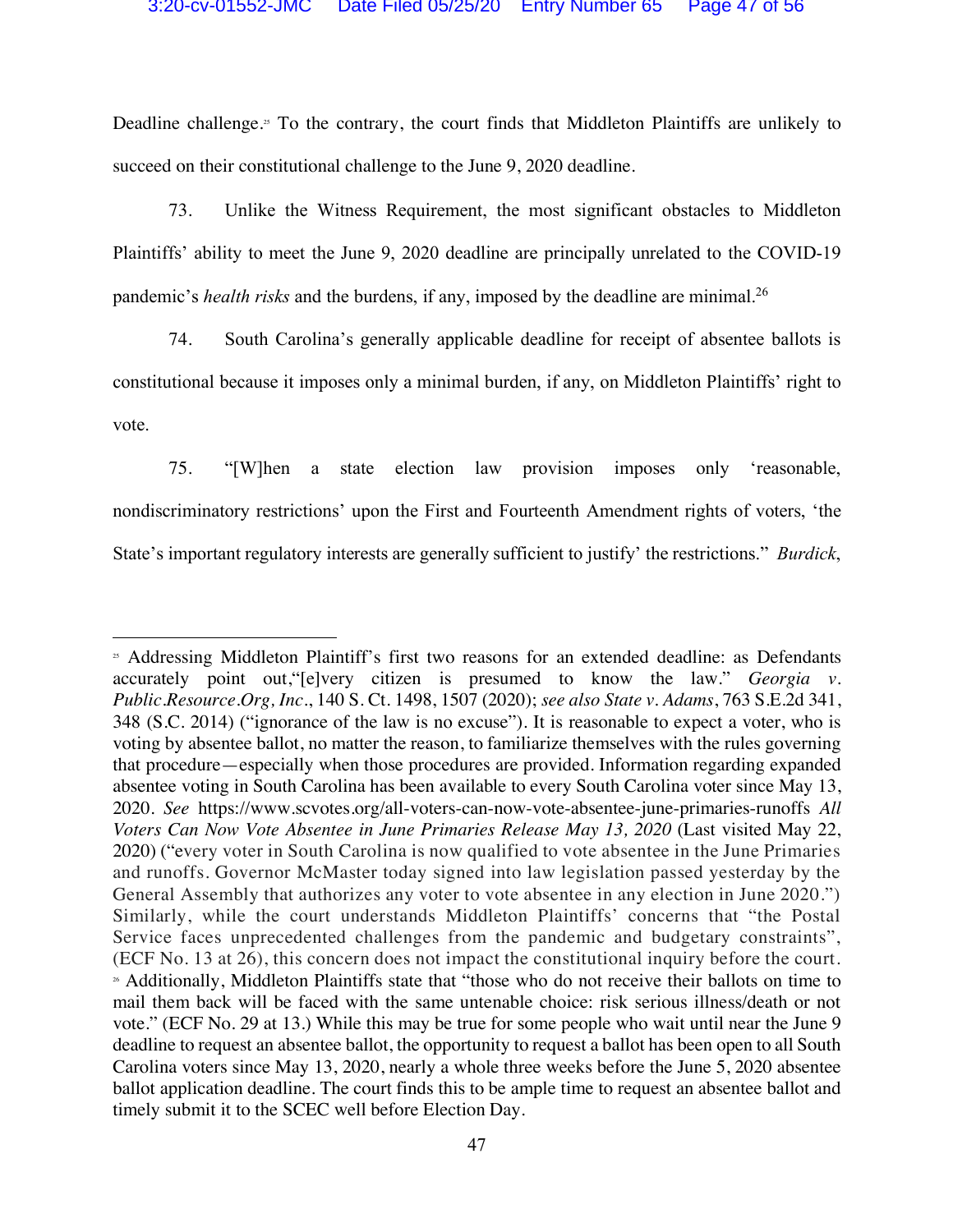504 U.S. at 434 (quoting *Anderson*, 460 U.S. at 788).

76. Any voter may request and submit an absentee ballot, so long as that ballot is received by the Election Commission by the time the polls close on Election Day. S.C. Code § 7- 15-230 (West 2020).

77. Standing alone, South Carolina's deadline of 7:00 p.m. on Election Day is nondiscriminatory. " A state's generally applicable registration cutoff imposes only a minimal burden on the right to vote. *Rosario v. Rockefeller*, 410 U.S. at 758. While the specific challenge here is to the ballot receipt date and not to the registration deadline, the principle still applies.

78. Of course, voters who fail to get their vote in early cannot blame South Carolina law for their inability to vote; they must blame "their own failure to take timely steps to effect their enrollment." *Rosario*, 410 U.S. at 758; *see also Burdick*, 504 U.S. at 436–37 ("[A]ny burden on voters' freedom of choice and association is borne only by those who fail to identify their candidate of choice until days before the primary."). This notion was recently underscored by the Supreme Court in *Republican Nat'l Comm. v. Democratic Nat'l Comm.* when the high Court commented, "even in ordinary elections, voters who request an absentee ballot at the deadline for requesting ballots, will usually receive their ballots on the day before the election or day of the election…voters here would [not] be in a substantially different position from late-requesting voters in other [] elections with respect to the timing of their receipt of absentee ballots."). 140 S. Ct. 1205, 1207 (2020).

79. In terms of the state's interests: setting specific election deadlines is part and parcel of a state's generalized interest in the orderly administration of elections. *Mays v. LaRose*, 951 F.3d 775, 787 (6th Cir. 2020).

80. SCEC Defendants assert that the state's interest is "ensuring a smooth process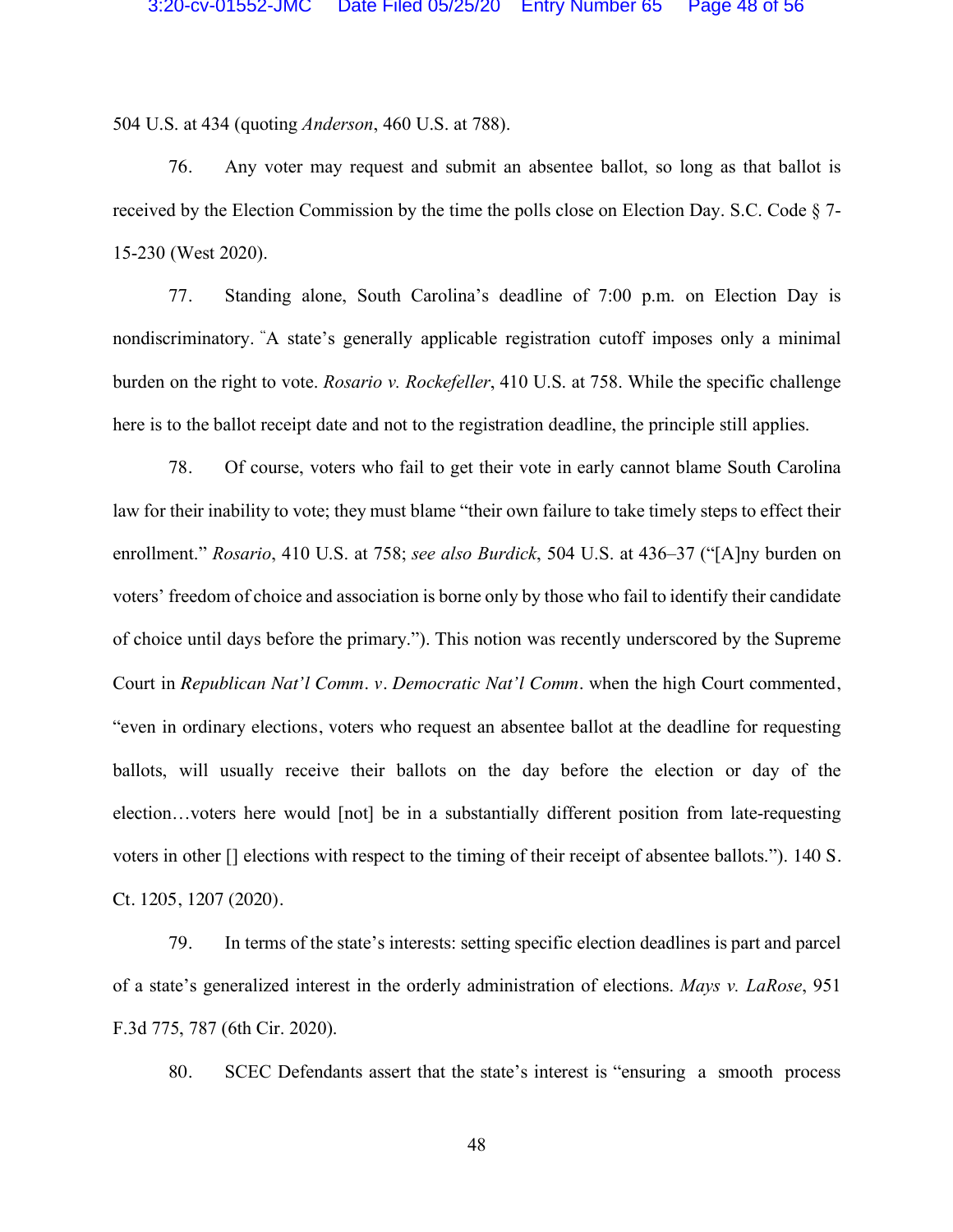for [voters] to cast ballots and officials to count those ballots." (ECF No. 10.)

81. During the May 2020 hearing, SCEC Defendants represented that the state has an additional interest in maintaining the June 9, 2020 deadline because it ensures that the Secretary of State and his staff have sufficient time to canvass votes in a timely fashion and meet the ballot certification deadline, which triggers final preparations for ballot preparation for the June 23, 2020 run-off elections. As a result, SCEC Defendants contend that an extension until June 19, 2020 would hinder and frustrate the state's goal of certifying the results to the State Board by the June 13, 2020 deadline in time for the June 23, 2020 run-off elections.

- 82. The court determines that the state's enforcement of the Election Day cutoff to absentee ballot receipt does not severely burden or disenfranchise Middleton Plaintiffs.
	- 83. Accordingly, the court denies Middleton Plaintiffs' request to extend the absentee

deadline by an additional 10 days, or even an additional 6 days.<sup>27</sup>

- J. Likelihood of Suffering Irreparable Harm Absent an Injunction, The Balance of Equities and the Public Interest Factors
	- 84. Generally, in determining whether to grant a motion for injunctive relief, "[t]he

court must also consider the balance of hardships between the litigants and the impact on the public

<sup>&</sup>lt;sup>27</sup> During the May 15, 2020 hearing, Middleton Plaintiffs suggested that the court should consider a six-day extension of the deadline consistent with a Wisconsin district court's order which "was affirmed by the Supreme Court" and "extended the deadline by six days." *See Democratic Nat'l Comm. v. Bostelmann*, Civ. No. 20-cv-249-wmc, 2020 WL 1638374, at \*22 (W.D. Wis. Apr. 2, 2020), *clarified*, ECF No. 122 (W.D. Wis. Apr. 3, 2020), *stayed in part sub nom. Democratic Nat'l Comm. v. Republican Nat'l Comm.*, Nos. 20- 1538 & 20-1546 (7th Cir. Apr. 3, 2020), *stayed in part*, 140 S. Ct. 1205 (2020). The court determines that the specific facts of the Wisconsin case as it related to an absentee ballot deadline do not apply to the facts of this case. Additionally, the Supreme Court's decision was "narrow" and "should not be viewed as expressing an opinion on the broader question of whether modifications to election procedures in light of COVID-19 are appropriate." *Republican Nat'l Comm.*, S.Ct. 1205 at 1207. As the most significant contrast, the Wisconsin Commissioners "no longer object[ed]" to the Wisconsin Plaintiffs' six-day extension request and consented to the deadline extension. 2020 WL 1638374, at \*16. Here, SCEC Defendants vehemently object to an extension of any kind.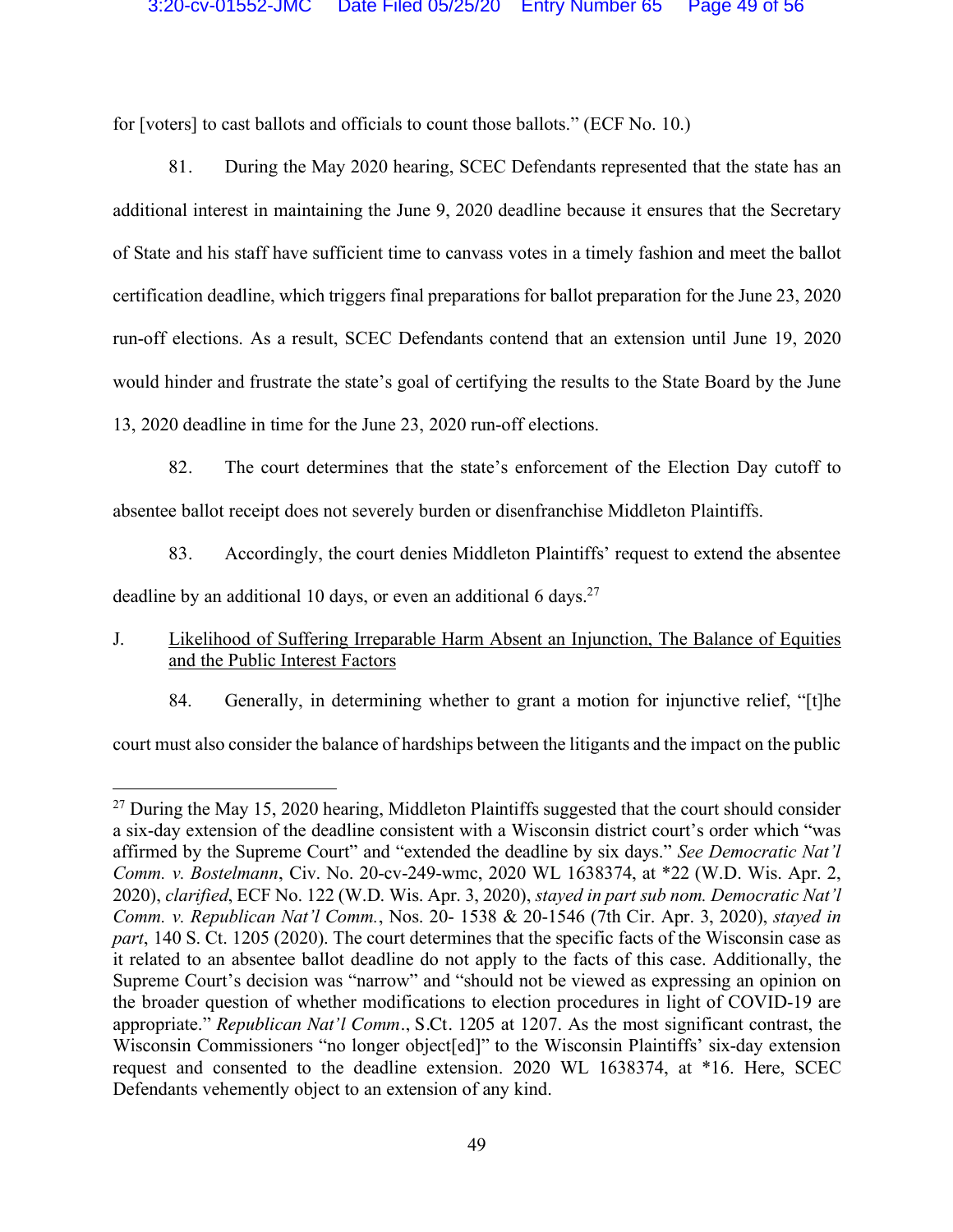at large prior to issuing an injunction." *Uhlig, LLC v. Shirley*, C/A No. 6:08-cv-01208-JMC, 2012 WL 2458062, at \*4 (D.S.C. June 27, 2012).

85. However, Middleton Plaintiffs have not made a clear showing that they will likely succeed on the merits of their deadline challenge because the law on the questions at the heart of the dispute does not favor their position. Therefore, because Middleton Plaintiffs cannot show a likelihood of success on the merits, this court need not address the other necessary elements for preliminary injunctive relief. *La Union Del Pueblo Entero v. Fed. Emergency Mgmt. Agency*, 608 F.3d 217, 225 (5th Cir. 2010) ("Because we have determined that Plaintiffs cannot show a substantial likelihood of success on the merits, we need not address FEMA's additional arguments regarding the other necessary elements for preliminary injunctive relief. The holding on the initial element is sufficient to vacate the injunction."); *Coleman v. Chase Bank*, C/A No. 3:14-cv-101, 2014 WL 2533400, at \*3 (E.D. Va. June 5, 2014) ("Because Plaintiffs cannot show a likelihood of success on the merits, the Court need not address the remaining factors.").

#### K. Section 201 Voting Rights Act Challenge

## *i. Thomas Plaintiffs Cannot Establish a Clear Showing of Likely Success as to the Merits of Their Section 201 Voting Rights Act Claim.*

86. Section 201 of the Voting Rights Act of 1965 prohibits the use of "any test or device" including "any requirement that a person as a prerequisite for voting . . . prove his qualifications by the voucher of registered voters or members of any other class." 52 U.S.C. § 10501(a).

87. S.C. Code Ann. § 7-15-420 (West 2020) states that an absentee "ballot may not be counted unless the oath is properly signed and witnessed . . . ."

88. Thomas Plaintiffs assert that, based on the aforementioned language in § 7-15-420, the Witness Requirement is "*per se* illegal" and violative of Section 201 "insofar as [the Witness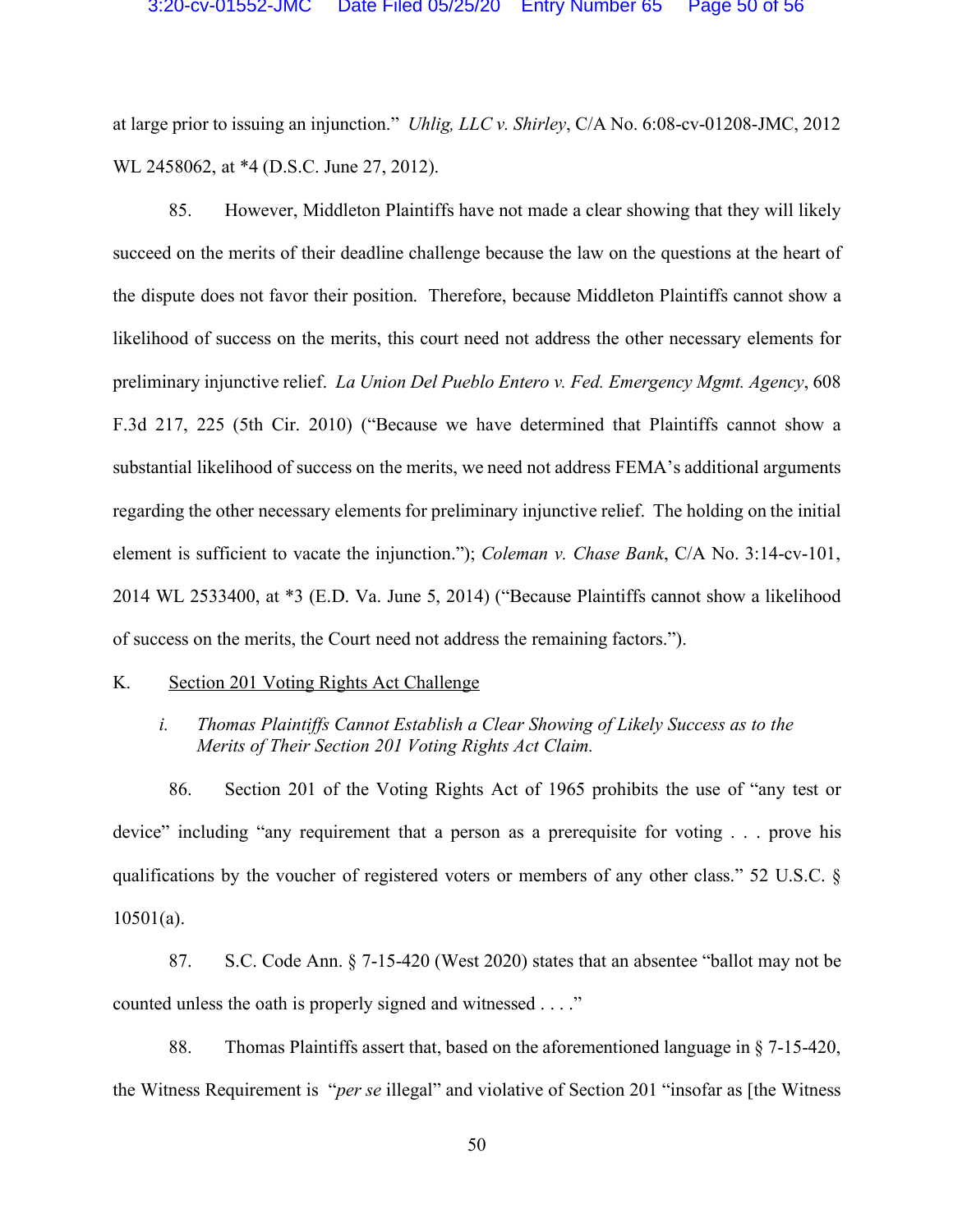Requirement] is a 'prerequisite for voting' that asks a voter to 'prove his qualifications by the voucher of registered voters or members of any other class."' (ECF No. 7-1 at 43 (*Thomas*).)

89. As they have brought a *per se* challenge, Thomas Plaintiffs are facially attacking the validity of the Witness Requirement as opposed to attacking the Witness Requirement on an as-applied basis.28

90. As a threshold issue, the court takes notice of the United States Government's Statement of Interest Concerning Section 201 of the Voting Rights Act (ECF No. 47) (*Thomas*), wherein the Government claims that "this [c]ourt as constituted cannot address Plaintiffs' Section 201 claim, which the Voting Rights Act provides may only be heard by a three-judge court." (ECF No. 47 at 2 (*Thomas*).)

91. While SCEC Defendants did not raise or brief this issue, SCEC Defendants represented to the court during the May 15, 2020 hearing that it adopts the Government's position

<sup>&</sup>lt;sup>28</sup> Unlike the Thomas/Middleton Plaintiffs' "as-applied" challenge to the Witness Requirement under the First and Fourteenth Amendments, Thomas Plaintiffs' challenge to the Witness Requirement under § 201 of the Voting Rights Act is a facial attack on the South Carolina statutes mandating the Witness Requirement. The distinction is quite significant here. "A facial challenge is an attack on a statute itself as opposed to a particular application." *Doe v. City of San* Diego, 313 F. Supp. 3d 1212, 1217 (S.D. Cal. 2018) (citing *City of Los Angeles v. Patel,* 576 U.S. 409 (2015)). Accordingly, "a facial attack does not raise questions of fact related to the enforcement of the statute in a particular instance." *Forsyth County, Ga. v. Nationalist Movement,* 505 U.S. 123, 133 n.10 (1992) ("Facial attacks on the discretion granted a decisionmaker are not dependent on the facts surrounding any particular permit decision"). As this court has recognized before, "facial challenges are generally disfavored because they 'threaten to short circuit the democratic process by preventing laws embodying the will of the people from being implemented in a manner consistent with the Constitution.'" *Greenville Cty. Republican Party Exec. Comm. v. South Carolina*, 824 F. Supp. 2d 655, 662 (D.S.C. 2011) (quoting *Wash. State Grange v. Wash. State Republican Party,* 552 U.S. 442, 451 (2008). This "Witness Requirement" challenge based on the VRA, then, does not depend on the COVID-19 pandemic or the specific obstacles faced by Thomas Plaintiffs related to the specific burdens caused by the coronavirus. As such, the court analyzes the § 201 "Witness Requirement" challenge independently of the facts surrounding the current pandemic.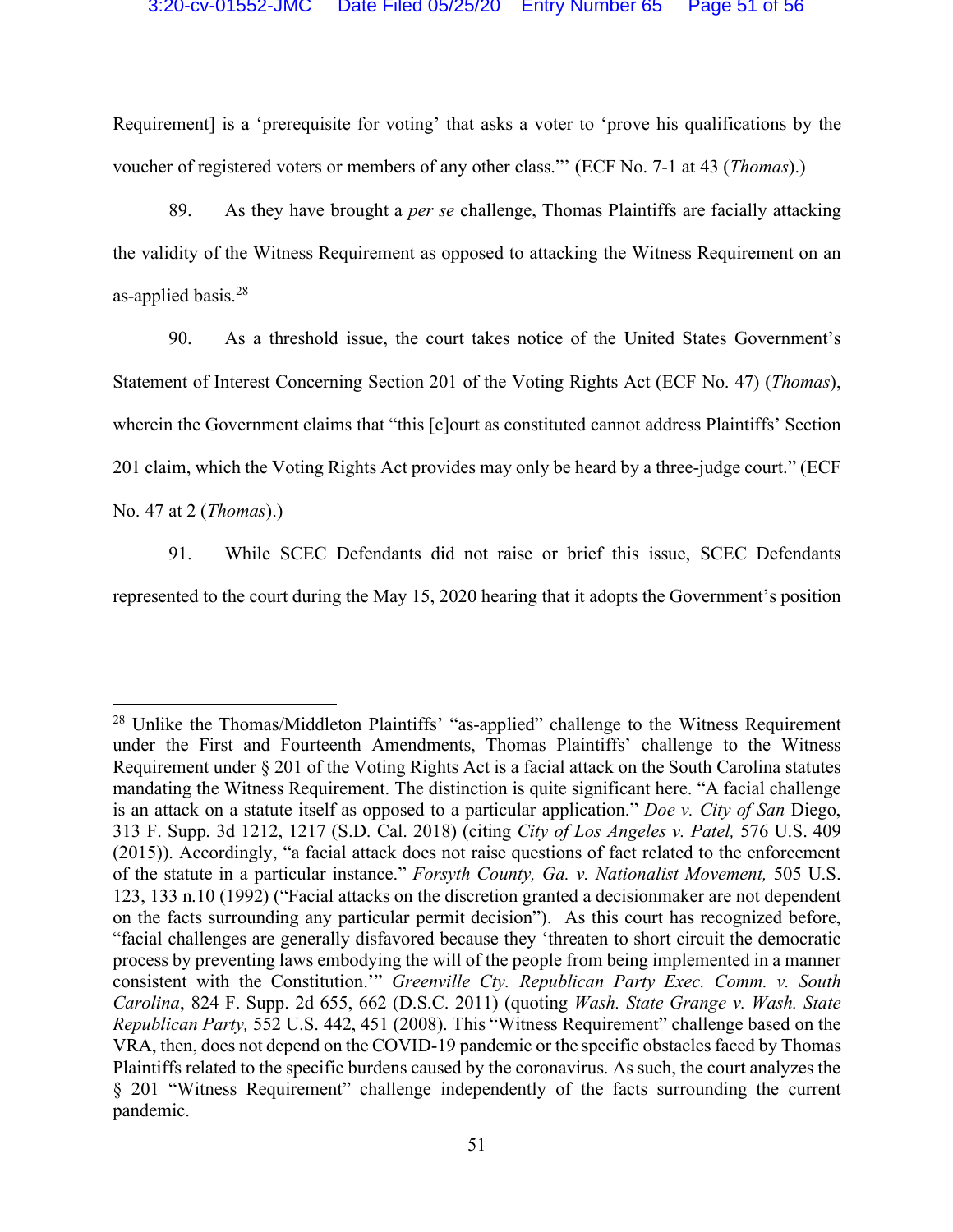that this court cannot address the Section 201 claim absent a three-Judge panel.<sup>29</sup>

92. Defendants are correct that Section 1973aa–2 provides that any "action under this subsection shall be heard and determined by a court of three judges." However, Section 1973aa– 2, **by its express terms**, only applies this requirement **to suits by the Attorney General**. *Id*. (stating, in relevant part, that "[w]henever the Attorney General has reason to believe" that Sections 1973aa, 1973aa–1, or 1973aa–1a are being violated, "he may institute for the United States, or in the name of the United States, an action in a district court of the United States") (emphasis added).

93. As is clear from Thomas Plaintiffs' Complaint, this case is not brought by the Attorney General. Rather, it is brought by private parties under Section 201. Therefore, this provision is inapplicable to the present case and this court has authority, as presently constituted, to address Thomas Plaintiffs' Section 201 claim. *See e.g. Navajo Nation Human Rights Comm'n v. San Juan Cty*., 215 F. Supp. 3d 1201, 1217 (D. Utah 2016).

94. Addressing Thomas Plaintiffs' Section 201 claim, the court finds that Plaintiffs are unlikely to succeed on the merits of this claim because the Witness Requirement is not a "test or device" as defined under the plain language of the statute.

95. 52 U.S.C. § 10501 states:

(a) No citizen shall be denied, because of his failure to comply with any test or device, the right to vote in any Federal, State, or local election conducted in any State or political subdivision of a State.

*Id.* at § 10501(a).

96. More pertinently, section (b) states, "[a]s used in this section, the term 'test or

<sup>&</sup>lt;sup>29</sup> The court also acknowledges that intervenor-Defendant SCRP also briefed this argument in its Response in Opposition to Plaintiffs' Motion for Preliminary Injunction (ECF No. 50) (*Thomas*). Specifically, intervenor-Defendant SCRP states that the claim "fails right out the gate because [Thomas Plaintiffs] failed to affirmatively request a three-judge court . . . ." (ECF No. 50 at 13.)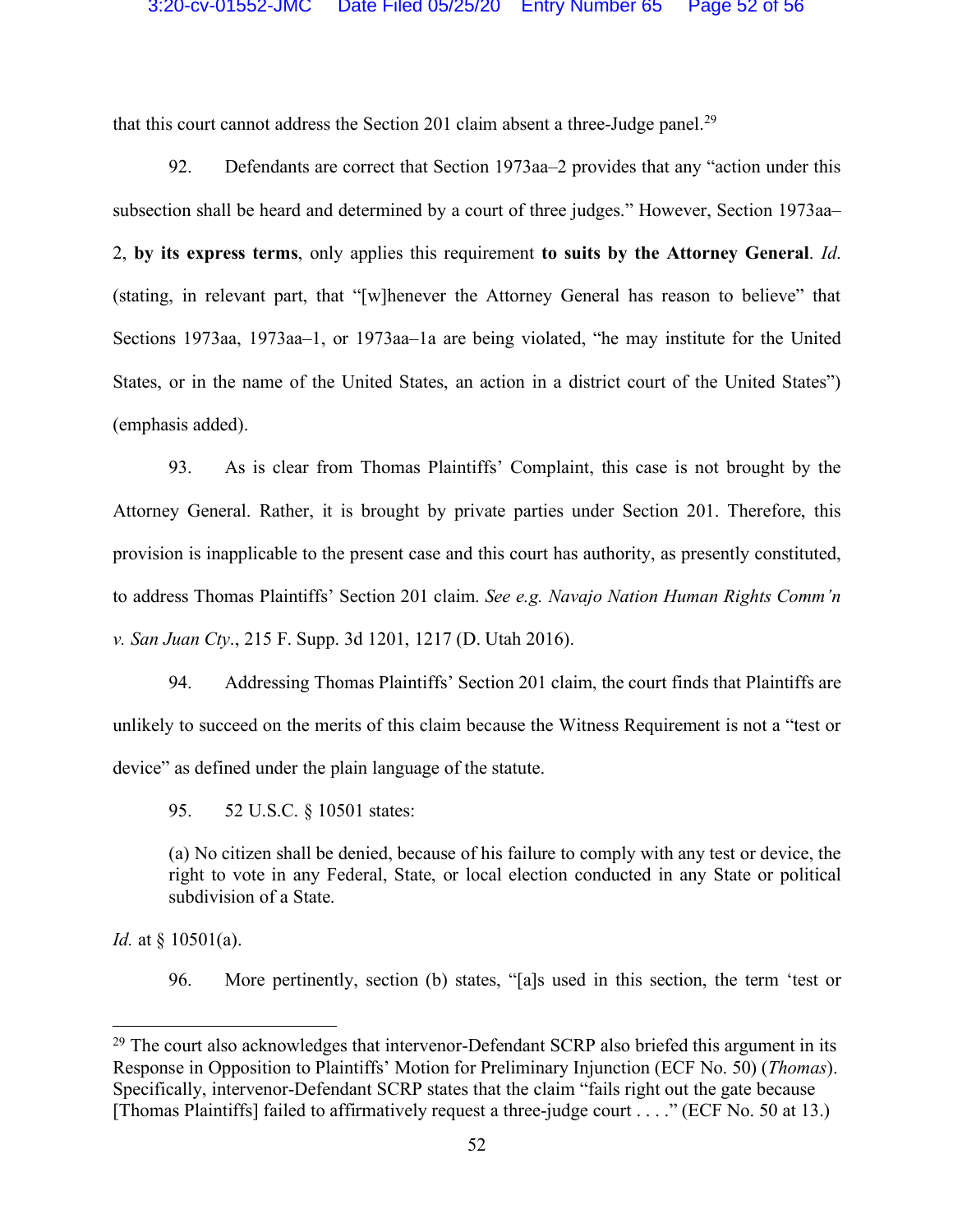device' means any requirement that a person as a prerequisite for voting or registration for voting (1) demonstrate the ability to read, write, understand, or interpret any matter, (2) demonstrate any educational achievement or his knowledge of any particular subject, (3) possess good moral character, or **(4) prove his qualifications by the voucher of registered voters or members of any other class.**" 52 U.S.C. § 10501(b) (emphasis added).

97. The Witness Requirement is not a "test or device" as defined under Section 201 because the requirement does not mandate the witness to "vouch" or "prove" that the voter is qualified to vote, but instead is simply required to witness the oath taken by the voter. *Gregory v. S.C. Democratic Exec. Comm*., 247 S.E.2d 439, 444 (S.C. 1978) ("as its purpose of the assurance of the authenticity of the absentee vote . . . "). This is further confirmed after a review of a similar signature scheme, which came under a facial attack in *Howlette v. City of Richmond, Va*.; in that case, "the sole question for decision [was] whether enforcement of the City Charter requirement that each signature on a petition seeking a referendum be individually notarized is violative of the VRA and the constitution." 485 F. Supp. at 22 (E.D. Va.), aff'd, 580 F.2d 704 (4th Cir. 1978).

98. The court noted that, "the notary merely administers an oath; he or she in no way vouches that the signer is a registered voter or requires the [voter] to produce proof [to the witness] that he is a registered voter." *Howlette,* 485 F. Supp. 17 at 22.

99. Further, the court also examined the Congressional purpose of Section 201 of the Voting Rights Act and determined that:

Thus, both the Congress and the Supreme Court have viewed the prohibition against vouchers as an attack on a specific, racially discriminatory voting registration requirement. The individual notarization requirement at issue in the instant case in no way resembles the voucher requirements prohibited by s  $1973b(c)(4)$ . The Court therefore is satisfied that the individual notarization requirement of the Richmond City Charter is not a "test or device" prohibited under the Voting Rights Act of 1965.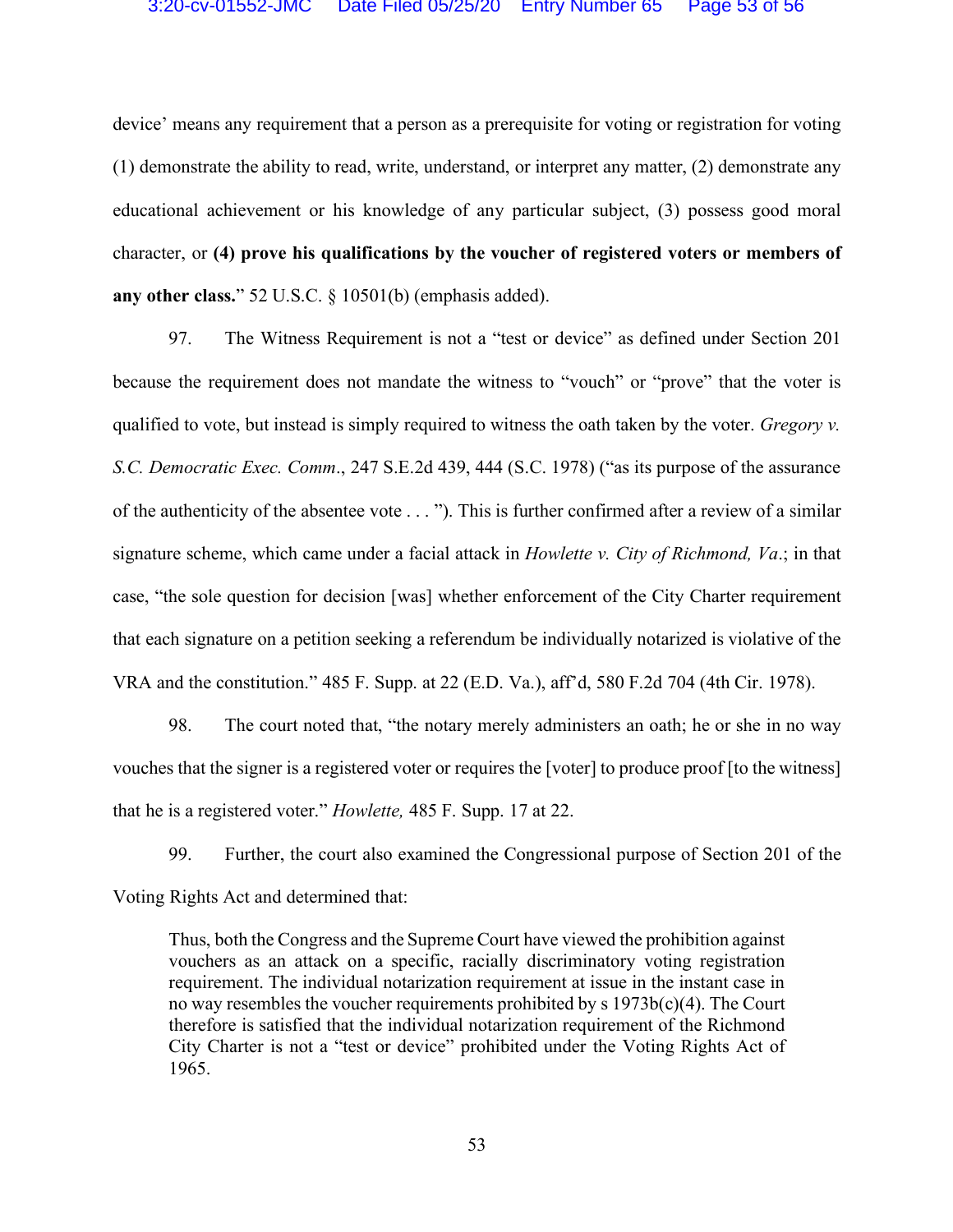## *Howlette*, 485 F. Supp. at 24

100. Here, as in *Howlette*, a witness is not required to confirm that the voter is registered to vote or "qualified" in any way. Instead, the witness is only standing in to confirm that the voter completes the voter's oath and signs the document. Indeed, a voter's eligibility has already been verified by the SCEC according to the absentee procedure. (ECF No. 46-2 at 5 ¶ 7 (*Thomas*)) ("upon receiving an application for an absentee ballot by mail, and verifying the voter's eligibility to vote absentee, county boards are required to mail…such ballots to the voter as soon as possible."). There would be no need to, and the Witness Requirement does not, require the *witness*, who may or may not know the voter, to sign upon the witness line for the purpose of verifying that the voter is registered or "qualified" to vote.

101. As further indication of the failing nature of this claim, the court focuses on the second portion of Section 201 prohibition, which emphasizes the *who*. To constitute a "test or device," the voucher must be a "registered voter or members of any other class," which is not the case here.

102. The Witness Requirement does not specify who must witness the oath and certainly does not limit a witness to another qualified voter. The Witness Requirement allows for a myriad of competent individuals to witness the oath whether the witness themselves are registered to vote or not.

103. Similarly, the Witness Requirement does not require the witness to be a part of a particular "member of any class" or subset of society. *Compare Libertarian Party v. Judd*, 718 F.3d 308, 310–12, 316–19 (4th Cir. 2013); *Lerman v. Bd. of Elections*, 232 F.3d 135, 150 & n.14 (2d Cir. 2000); *Nader v. Brewer*, 531 F.3d 1028, 1031–32, 1035–38 (9th Cir. 2008) (cases either striking down or seriously calling into question the validity of ballot-access laws that restricted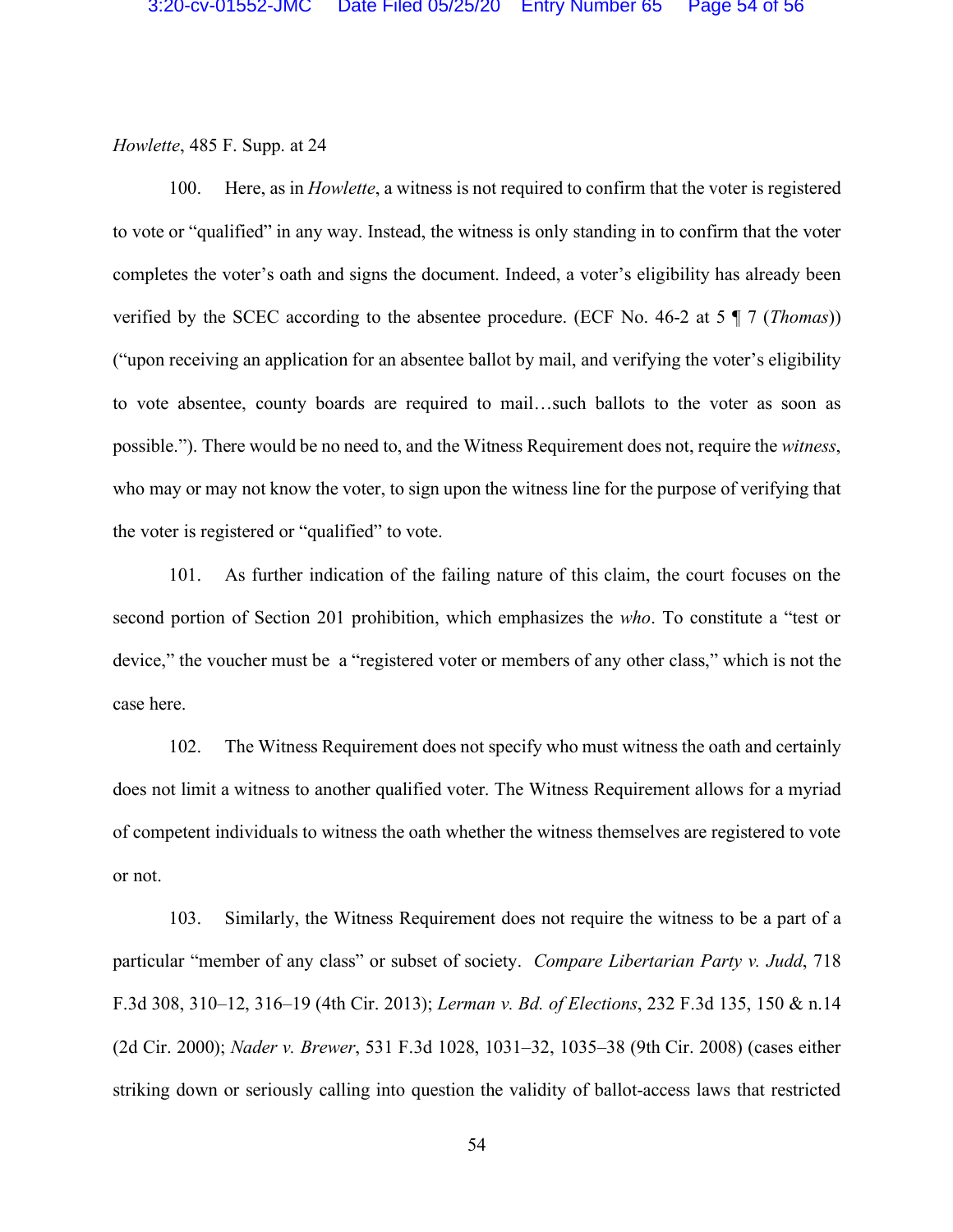*who* may qualify as signatory—*i.e*., specific members of a geographic or residential area).

104. For the aforementioned reasons, the court finds that the Witness Requirement is not a "test or device" prohibited under Section 201 of the Voting Rights Act of 1965.

105. Thomas Plaintiffs have not made a clear showing that they will likely succeed on the merits of their Section 201 challenge because the law on the questions at the heart of the dispute does not favor their position. Therefore, because Thomas Plaintiffs cannot show a likelihood of success on the merits, this court need not address the other necessary elements for preliminary injunctive relief. *La Union Del Pueblo Entero*, 608 F.3d at 225.

## **V. CONCLUSION**

For the foregoing reasons and after careful consideration of the entire record, the court **GRANTS IN PART AND DENIES IN PART** Thomas Plaintiffs' Motion for Preliminary Injunction (ECF No. 7 (*Thomas*)) and **GRANTS IN PART AND DENIES IN PART** Middleton Plaintiffs' Motion for Preliminary Injunction (ECF No. 13 (*Middleton*)). More specifically, the court **GRANTS** the pending Motions for Preliminary Injunction as to the Witness Requirement and **ENJOINS** Defendants, their respective agents, officers, employees, successors, and all persons acting in concert with each or any of them, from enforcing the Witness Requirement set forth in S.C. Code Ann. § 7-15-380, and from enforcing the Witness Requirement set forth in any other South Carolina statutes, on registered absentee voters *only* during the June 2020 primaries and resulting runoff elections occurring in the State of South Carolina. The court further **ORDERS** Defendants to **immediately and publicly** inform South Carolina voters about the elimination of the Witness Requirement for absentee voting, in coordination with city and county election officials, and county boards. Such public campaign shall include providing updated information regarding the instant injunction on all relevant websites and social media outlets (*i.e.*, Facebook,